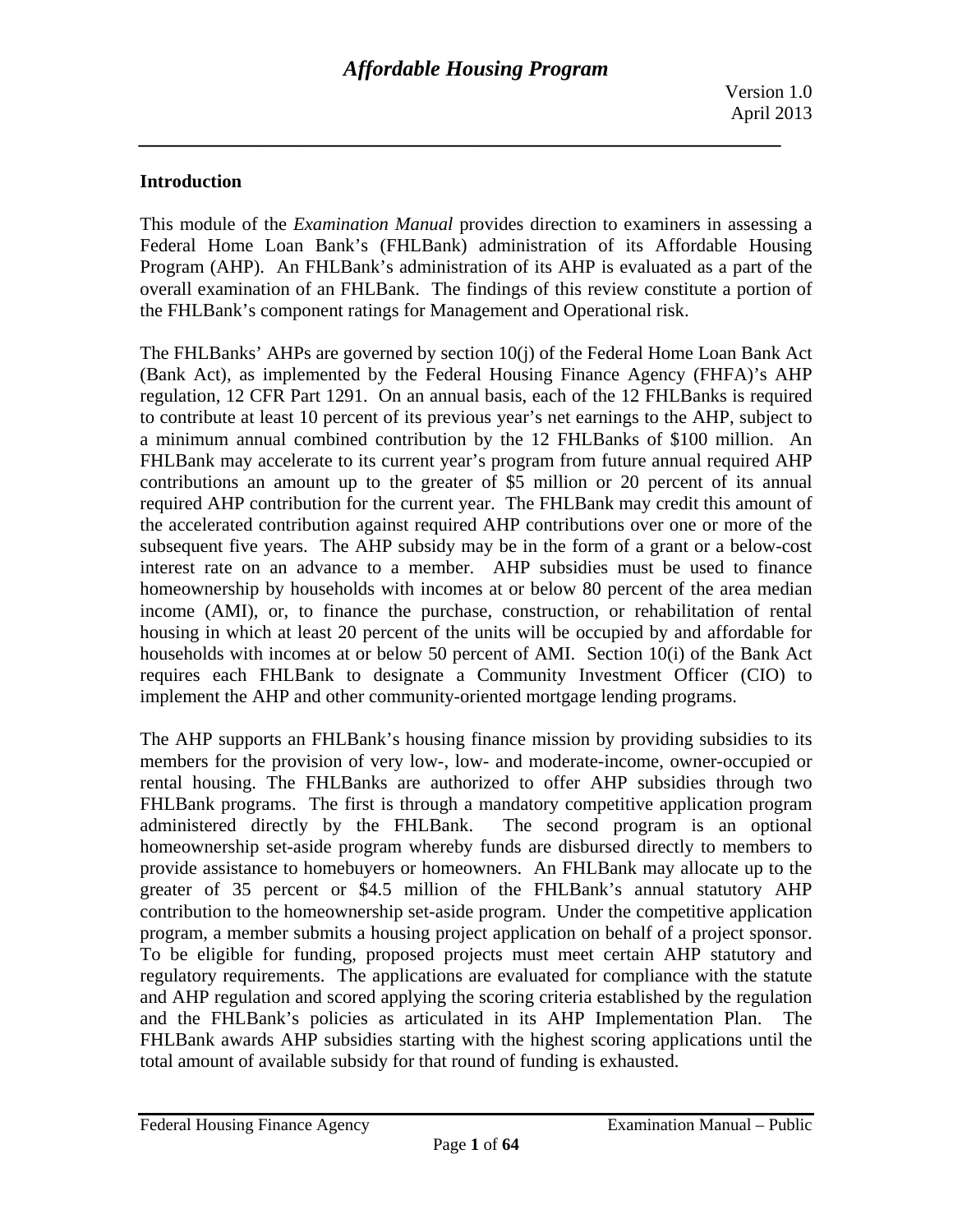The homeownership set-aside program was created in 1995 and offering a set-aside is elective to each FHLBank. Set-aside funds must assist households at or below 80 percent of AMI. If an FHLBank elects to offer a set-aside program, at least one-third of the annual set-aside amount allocated by that FHLBank must be reserved for first-time homebuyers. Members obtain the AHP set-aside funds from the FHLBank and then pass through these funds as grants to eligible households. Set-aside funds may be used for down payment, closing costs, counseling or rehabilitation costs in connection with a household's purchase or rehabilitation of an owner-occupied unit.

At a minimum, an effective and responsive AHP is characterized by policies, procedures and operational controls that assure that the AHP funds reach the intended beneficiaries on a timely basis. The FHLBanks are given some latitude under the AHP regulation to tailor their programs to meeting housing needs in their District. As part of the oversight of the AHP, FHFA will periodically evaluate how an FHLBank identifies and responds to affordable housing needs in the communities it serves. It is not FHFA's intent to prescribe a particular outcome. Advisory Council recommendations and other information sources on affordable housing needs should be taken into consideration by the FHLBank but are not binding on the FHLBank.

The following characteristics are elements of a successful AHP. The characteristics of an effective AHP are divided into three broad categories: Identification of Community Housing Needs, Strategy, and Outcomes.

### *Identification of Community Housing Needs*

- 1) The FHLBank has an effective process for identifying community housing needs in its district and establishing priorities.
- 2) The FHLBank is actively engaged in AHP outreach with its members and the community.
- 3) The Advisory Council informs the FHLBank's board and management about the housing and community needs of the district and is a resource to the FHLBank regarding trends and practices in housing and community development.
- 4) In consultation with its Advisory Council and additional sources of information, such as independent studies and, as appropriate, the views of other community stakeholders, the FHLBank regularly evaluates the district's affordable housing needs and assesses how the AHP can be used to help address these needs.
- 5) The FHLBank considers the range of identified housing needs and establishes priorities for its AHP competitive and set-aside programs.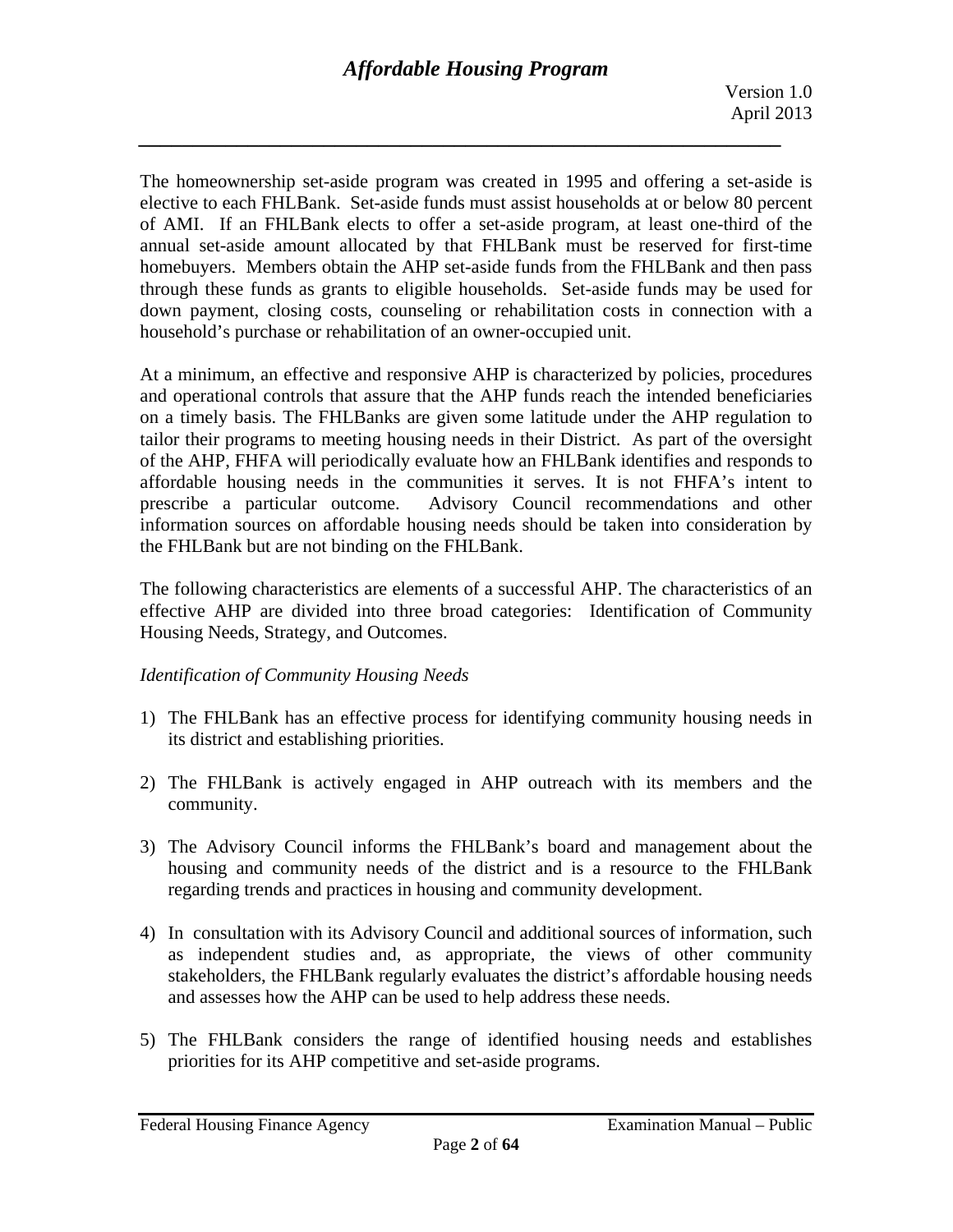6) The FHLBank utilizes various resources, including, but not limited to, FHLBank directors, Advisory Council members, management, staff, FHLBank members, and other AHP stakeholders to monitor the needs of the housing community in its district on an ongoing basis.

#### *Strategy to Achieve Results*

- 1) The FHLBank's board of directors, management, and staff play a meaningful role and exercise due diligence in the administration of the AHP. Board directors and Board Housing Committee members understand their responsibilities to the AHP in identification of affordable housing needs, approval of the Implementation Plan, and AHP applications, and timely response to problems. Their engagement is not merely perfunctory.
- 2) The FHLBank's AHP policies, such as the AHP Implementation Plan and its ancillary documents are thorough, current and substantive. The FHLBank's AHP Implementation Plan is responsive to community affordable housing needs identified by the FHLBank and with AHP program requirements.
- 3) The AHP is administered by qualified management and staff. From identification of housing needs, through approval of applications, disbursement of subsidies, and monitoring of projects, staff and management assure sound program operations and strive toward continual improvement. The FHLBank has good internal controls and segregation of risk-sensitive duties. Effective procedures are clearly written, understood and applied. Written agreements between the FHLBank, members and project sponsors or owners protect the interests of the program.
- 4) Effective program operations include a reliable Management Information System (MIS), and established protocols. The MIS facilitates staff and management's monitoring of AHP-assisted projects, so that problems are addressed promptly, and AHP data are entered accurately.
- 5) AHP fund accounting can be reconciled and accurately reflects the status of the AHP fund.
- 6) The FHLBank periodically reviews and adjusts the AHP to better assure the program's responsiveness to changing housing conditions and community needs; while evaluating the status of current AHP program goals. The FHLBank periodically reviews the members' use of AHP funds to assure that AHP subsidies are efficiently used.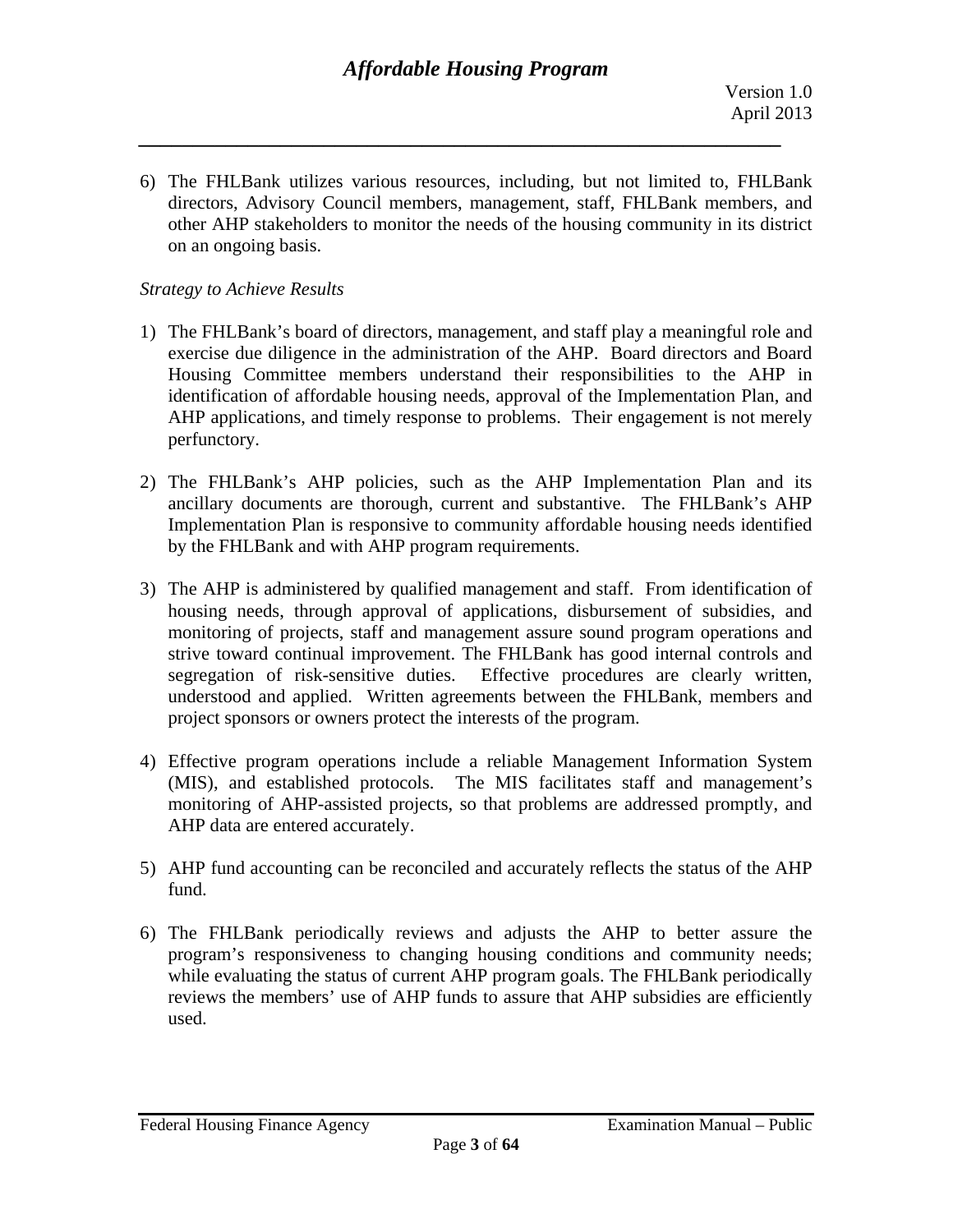- *\_\_\_\_\_\_\_\_\_\_\_\_\_\_\_\_\_\_\_\_\_\_\_\_\_\_\_\_\_\_\_\_\_\_\_\_\_\_\_\_\_\_\_\_\_\_\_\_\_\_\_\_\_\_\_\_\_\_\_*  7) Information on program policies under the AHP competitive and homeownership setaside programs is transparent and accessible. Program documents convey the necessary information to the stakeholders. All prospective applicants and project sponsors have equitable access to program information. The FHLBank's internal policies and procedures are easily understood and followed by FHLBank personnel.
- 8) The FHLBank files AHP data reports in an accurate, complete and timely manner consistent with reporting requirements under 12 CFR part 914.

### *Outcomes*

- 1) The FHLBank has articulated and can justify its selection of program priorities and objectives.
- 2) An effective AHP complements the FHLBank's overall community lending and housing finance mission and the FHLBank can provide some evidence that it has reached the desired outcome, taking into consideration the strengths and limitations of its AHP program and conditions in its District. An FHLBank's failure to reach an objective is not necessarily a program deficiency as long as the FHLBank has made a conscientious effort to meet community housing needs. There may be external reasons why certain policy objectives are not met, such as low demand from members or sponsors, lack of project financing or other subsidies, weak sponsor capacity, or the relative strength of applications.
- 3) The FHLBank's policies, programs and goals for the AHP are in alignment with the identified policy priorities. In the competitive program, the FHLBank uses its discretionary criteria as outlined in the AHP regulation to reflect its District's affordable housing needs. For example, an FHLBank can target identified needs by the scoring criteria it selects, the manner in which it allocates points among the scoring criteria, and the discretionary definitions and optional District eligibility standards it adopts. In the set-aside program, the design of the FHLBank's program(s) responds to the FHLBank's identified policy priorities.
- 4) The FHLBank administers its AHP in a fair, transparent, and impartial manner toward members, prospective and actual applicants, and awardees.
- 5) The FHLBank has allocated the necessary personnel and funds to maintain an effective and efficient program. The FHLBank continues to evaluate the effectiveness of its AHP with the ongoing needs of the community. To measure its success, the FHLBank is able to demonstrate the effect of its AHP projects in serving identified community needs and priorities and that funds have been appropriately deployed.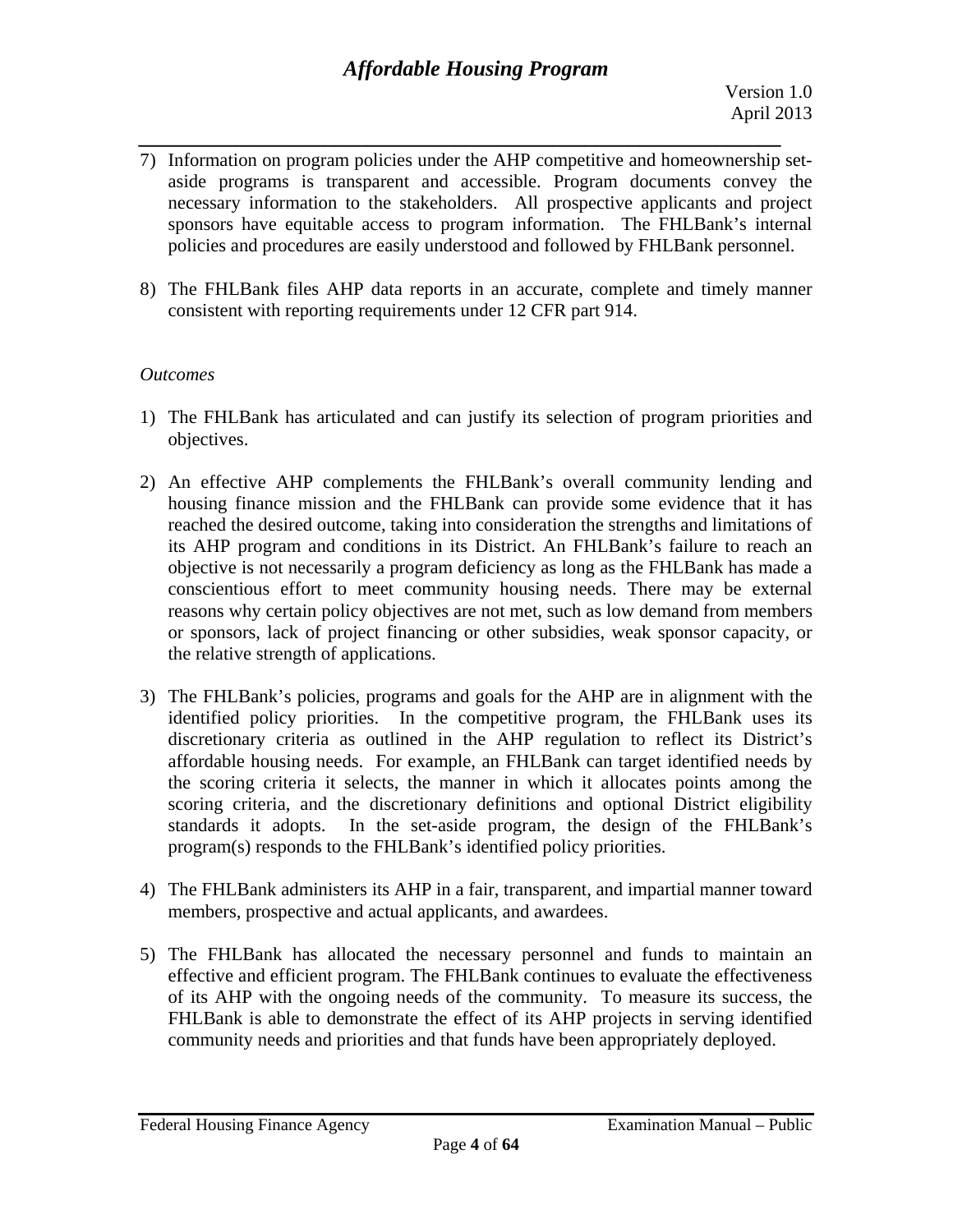- *\_\_\_\_\_\_\_\_\_\_\_\_\_\_\_\_\_\_\_\_\_\_\_\_\_\_\_\_\_\_\_\_\_\_\_\_\_\_\_\_\_\_\_\_\_\_\_\_\_\_\_\_\_\_\_\_\_\_\_*  6) The FHLBank manages its portfolio of competitive projects such that it addresses potential or existing problems with projects, sponsors, owners or members in a timely manner. The FHLBank takes action, as necessary, to ensure compliance with the AHP regulation and FHLBank policy. Approved projects are monitored for compliance with AHP requirements and the FHLBank reacts promptly when problems are found. The FHLBank monitors its projects to ensure that the AHP reaches the intended beneficiaries, the subsidy is used to assure affordability standards are met, and the applicant and sponsor fulfill the commitments made in the AHP application.
- 7) The FHLBank manages its set-aside program(s) such that the FHLBank's programs are consistent with the FHLBank's priorities, the funds are effectively utilized, and the members' use of the set-aside funds is consistent with the community development principles of the AHP.
- 8) An effective internal audit program responds to program risk and protects the AHP from noncompliance with the AHP regulatory requirements and FHLBank policies, mismanagement, fraud or abuse. The FHLBank's Community Investment staff responds to both internal and external audits in an appropriate and timely manner.
- 9) The FHLBank reports accurate and timely AHP data to FHFA.

# **Regulatory Environment**

The primary regulatory authority governing AHP operations is 12 CFR Part 1291, which sets out FHFA's rules governing the program. The AHP regulation is designed to implement the Bank Act by ensuring that each FHLBank provides AHP subsidies to eligible projects and households, that members and projects use the subsidies only for eligible purposes, and that the FHLBank pursues corrective action or repayment when a member, project sponsor or project owner does not use the subsidy in accordance with the AHP regulation and FHFA and FHLBank policies. The regulation sets out parameters by which an FHLBank establishes policies and procedures designed to produce the desired results. The regulation's key provisions are:

- 1) AHP Implementation Plan:
- 2) Responsibilities of the FHLBank's Board of Directors
- 3) Advisory Councils
- 4) Competitive Application Program
- 5) AHP Homeownership Set-Aside Program
- 6) Monitoring
- 7) Allotment of Annual Contributions
- 8) Remedial Actions for Noncompliance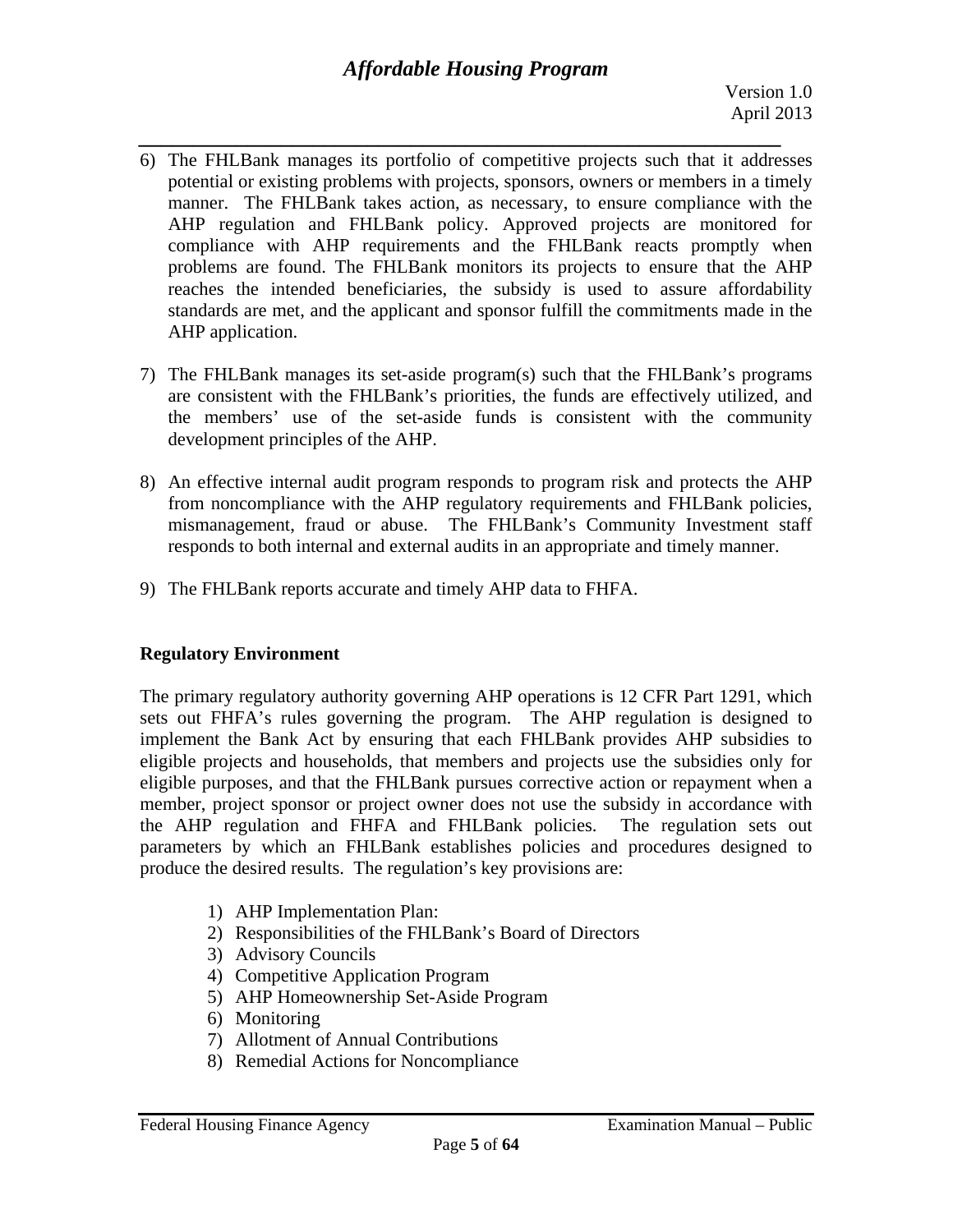9) Agreements

- 10) Temporary Suspension of AHP Contributions
- 11) Affordable Housing Reserve Fund

### *1) AHP Implementation Plan (12 CFR 1291.3)*

A Bank's AHP Implementation Plan (Implementation Plan) is the guiding document for the FHLBank's operation of its AHP, and the primary document reflecting the Bank's AHP policy priorities and objectives. The AHP regulation sets forth the elements that must be included in the Implementation Plan. These elements include, but are not limited to, the FHLBank's policies by which its AHP subsidies will be awarded, disbursed and monitored, and its retention agreement requirements. The FHLBank's policies and priorities must be described in substantive detail for both the competitive and set-aside programs. An FHLBank's policies and requirements in the Implementation Plan must be consistent with the AHP regulation, based on sound processes and objectives, and reflect the Bank's policy priorities, as determined by the FHLBank's assessment of the affordable housing needs in its District.

The FHLBank must have written internal operating procedures, but they need not be included in the Implementation Plan. Changes to a scoring criterion must be clearly communicated through the Implementation Plan.

At a minimum, the Implementation Plan must include the following elements required by the AHP regulation:

#### For both the AHP Competitive and Homeownership Set-Aside Programs:

- 1) The applicable median income standard or standards adopted by the FHLBank, consistent with the definition of median income for the area (AMI) in 12 CFR 1291.1.
- 2) The Bank's requirements, including time-limits, for re-use of repaid AHP direct subsidy, if adopted by the FHLBank, pursuant to 12 CFR 1291.8(f)(2).
- 3) The Bank's requirements for monitoring under its competitive application program and any homeownership set-aside programs established by the FHLBank, pursuant to 12 CFR 1291.7.
- 4) The retention agreement requirements, pursuant to 12 CFR 1291.9(a)(7) and  $(a)(8)$ .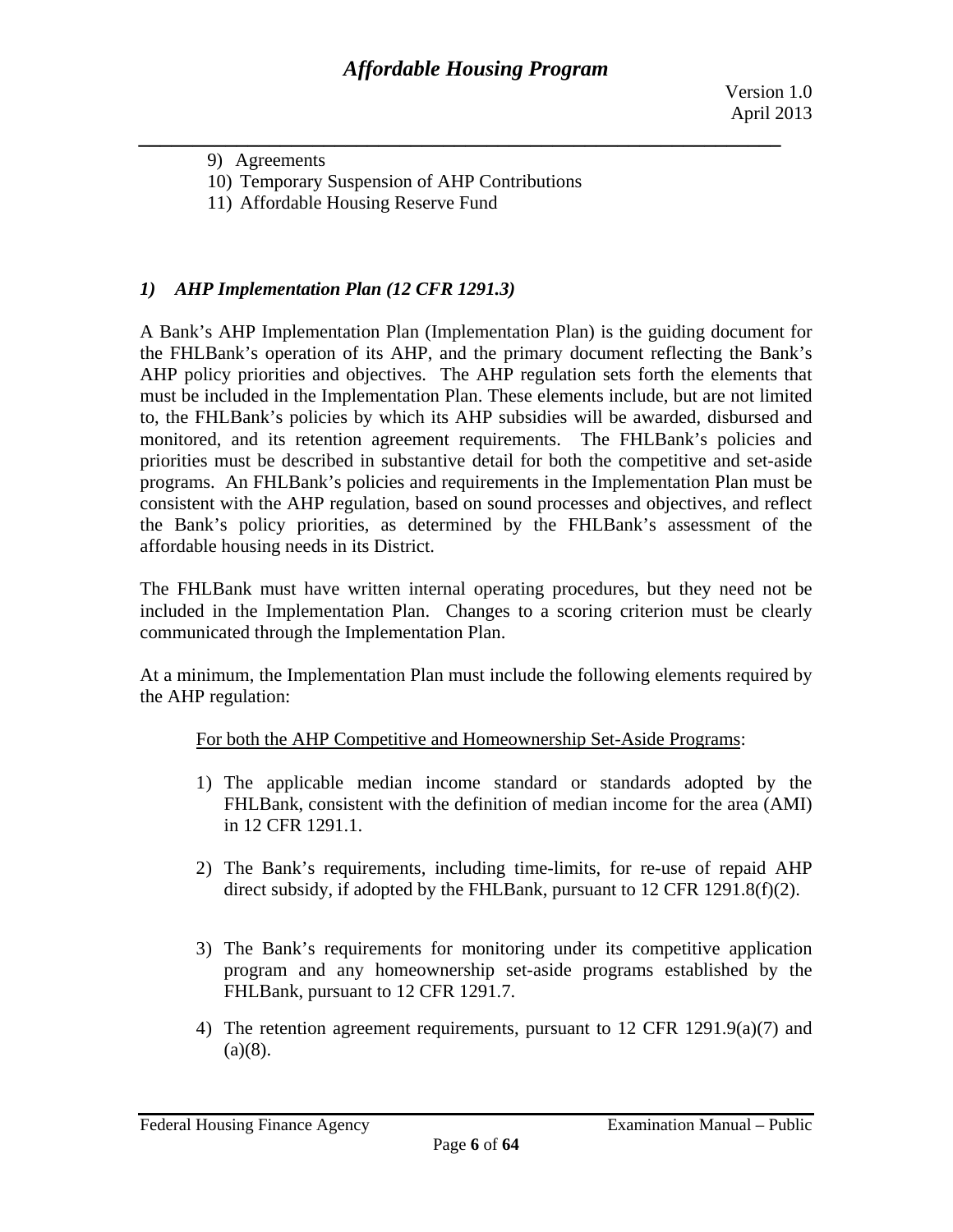#### AHP Competitive Program:

- 1) The Bank's requirements for its competitive application program established pursuant to 12 CFR 1291.5, 1291.6 and 1291.8. These include the Bank's funding round schedules, scoring guidelines (including the First and Second District Priorities, the method of awarding points for owner-occupied projects, and related definitions, as further described below), project feasibility and cost guidelines, monitoring requirements, and retention agreement requirements.
- 2) The Optional District Eligibility requirements for the competitive program. Optional eligibility requirements are: 1) A limit on the maximum amount of AHP subsidy available per member each year; or per member, per project, or per project unit in a single funding period. 2) A requirement that a household complete a homebuyer or homeowner counseling program provided by, or based on one provided by, an organization recognized as experienced in homebuyer or homeowner counseling, respectively. (12 CFR 1291.5(c)(15))
- 3) The Bank's method of awarding points for owner-occupied projects, based on a declining scale, taking into consideration percentages of units and targeted income levels. (12 CFR 1291.5(d)(5)(iii)(B)).
- 4) The Bank's First District priority, which may be one or more criteria selected from the list in 12 CFR 1291.5(d)(5)(vi).
- 5) The Bank's Second District priority, which may be one or more housing needs in the FHLBank's District selected by the FHLBank either from the list of First District priority criteria, or any other housing need in the district identified by the FHLBank. If the FHLBank chooses Second District Priority criteria from the list of criteria under the First District Priority, the Second District Priority criteria may not be the same as the First District priority criteria adopted by the FHLBank.  $(12 \text{ CFR } 1291.5(d)(5)(vii))$ .
- 6) The Bank's definitions under 12 CFR 1291.1 for: "sponsor" (i.e., definition of "ownership interest" and "integrally involved"); and "retention period" for owner-occupied rehabilitation units currently occupied by the owner where there is no fixed closing date; and the FHLBank's definitions under the scoring criteria in 12 CFR 1291.5(d)(5) for "significant proportion" and "amount significantly below the fair market value" for donated or conveyed properties, "homeless households" and, if applicable, "rural" and "urban."
- 7) The FHLBank's requirements for funding revolving loan funds, if adopted by the FHLBank pursuant to 12 CFR 1291.5(c)(13), including any retention period, monitoring and recapture requirements for the revolving loan fund's subsequent lending of subsidy principal and interest repayments.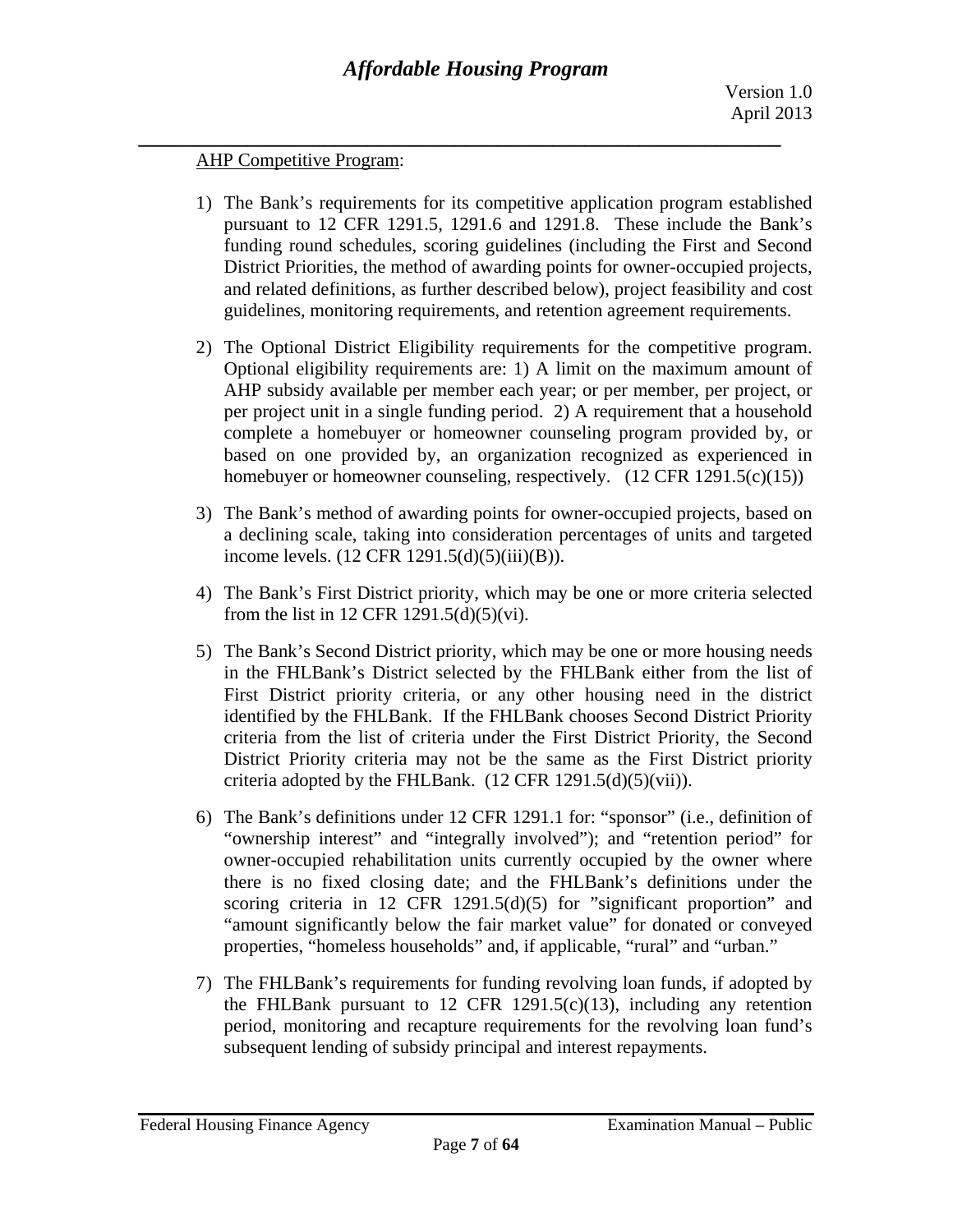*\_\_\_\_\_\_\_\_\_\_\_\_\_\_\_\_\_\_\_\_\_\_\_\_\_\_\_\_\_\_\_\_\_\_\_\_\_\_\_\_\_\_\_\_\_\_\_\_\_\_\_\_\_\_\_\_\_\_\_*  8) The FHLBank's requirements for funding loan pools, if adopted by the FHLBank pursuant to 12 CFR 1291.5(c)(14), including time limits on the use of the AHP subsidy, which shall not exceed one year from the date of approval of the AHP application.

# Homeownership Set-Aside Program:

- 1) The FHLBank's requirements and policy priorities for its Homeownership Set-Aside program(s), if adopted by the FHLBank, pursuant to 12 CFR 1291.6, as further described below.
- 2) The allocation criteria for providing the direct subsidies to members, pursuant to 12 CFR 1291.6(c)(1).
- 3) The required date of enrollment of households by members for purposes of participating in the Homeownership Set-Aside program, pursuant to 12 CFR  $1291.6(c)(2)(i)$ .
- 4) The maximum grant amount of AHP subsidy per household, which may not exceed \$15,000 per household, pursuant to 12 CFR 1291.6(c)(3).
- 5) Any additional eligibility criteria adopted by the FHLBank, such as requirements for matching funds, homebuyer or homeowner counseling, or criteria that give priority for the purchase or rehabilitation of housing in particular areas or as part of a disaster relief effort, pursuant to 12 CFR  $1291.6(c)(2)(iii)$ .
- 6) Any requirements for members and other lenders to provide financial or other concessions, as defined by the FHLBank, to households in connection with providing the AHP grant or financing to the household, pursuant to 12 CFR 1291.6(c)(6).
- 7) The amount of cash back that a member may provide to a household at closing on the mortgage loan, which may not exceed \$250 per household, pursuant to 12 CFR 1291.6(c)(9).

discretionary policies in its Implementation Plan. The FHLBank's Implementation Plan policies should be transparent and include sufficient information for members and project sponsors to prepare their applications and, if AHP funds are awarded, carry out their project development and monitoring responsibilities. Where the AHP regulation permits an FHLBank to exercise discretion in implementing certain regulatory requirements, the FHLBank must detail those discretionary policies in its Implementation Plan.<br>Federal Housing Finance Agency Examination Manual – Public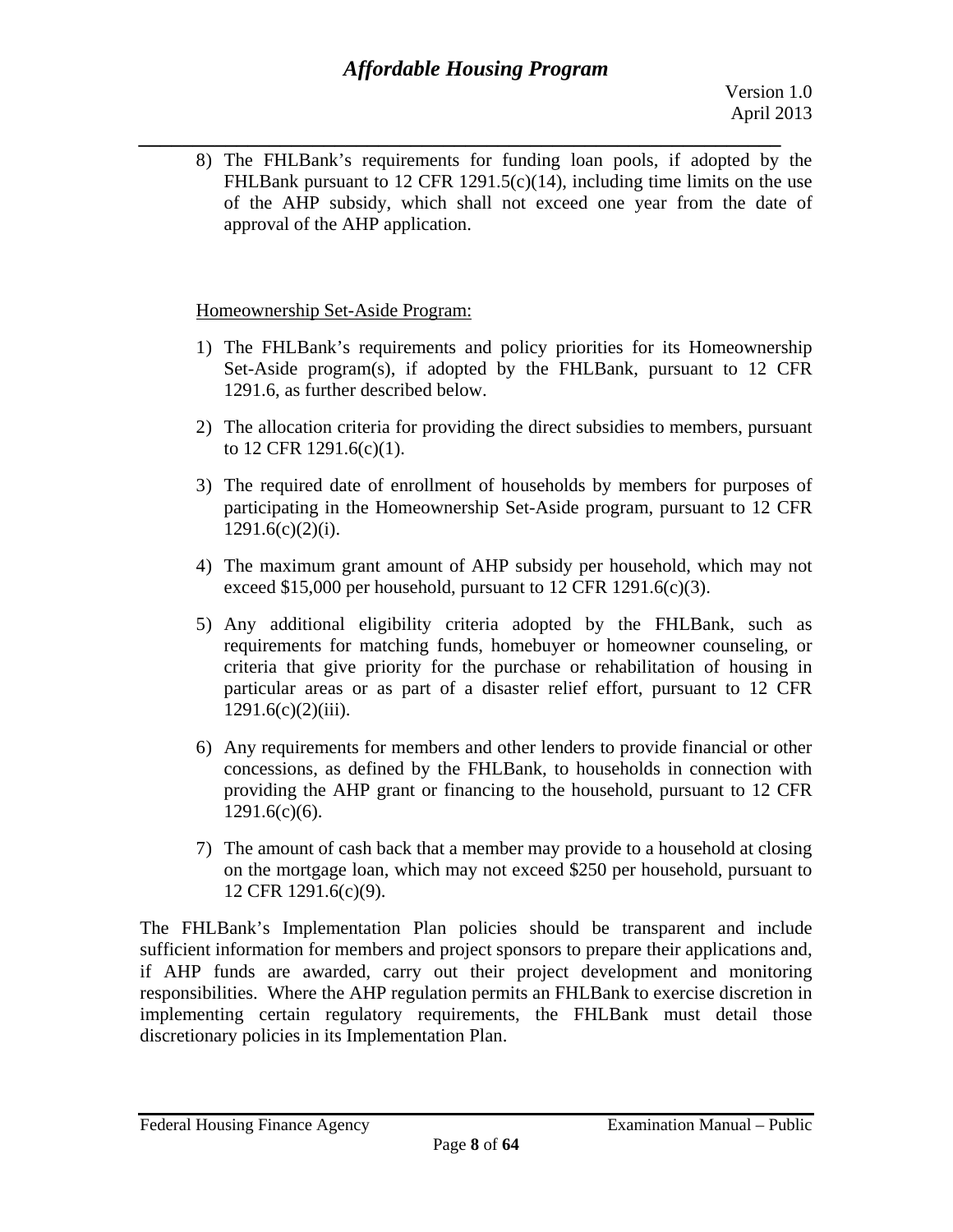*\_\_\_\_\_\_\_\_\_\_\_\_\_\_\_\_\_\_\_\_\_\_\_\_\_\_\_\_\_\_\_\_\_\_\_\_\_\_\_\_\_\_\_\_\_\_\_\_\_\_\_\_\_\_\_\_\_\_\_*  The FHLBank is required to consult with its Advisory Council before adopting its Implementation Plan or making amendments to the Plan. Although the Advisory Council does not approve the Implementation Plan, the Advisory Council must provide its recommendations on the Plan to the FHLBank's board of directors. After consulting with and receiving recommendations from its Advisory Council, the FHLBank's board of directors must approve the Implementation Plan and any amendments, but is not required to adopt the Advisory Council's recommendations in adopting the Plan.

The regulation requires that the FHLBank notify FHFA of any changes to the Implementation Plan within 30 days of board approval, and make the Implementation Plan available on the FHLBank's publicly accessible website within the same timeframe (12 CFR 1291.3(c), (d)). The FHLBank does not need to issue a new Implementation Plan for each funding round or each year, but must do so when it makes changes to its program requirements.

# *2) Responsibilities of the FHLBank's Board of Directors (12 CFR Part 1291)*

The FHLBank's board of directors is responsible for overall policymaking regarding the FHLBank's AHP, and for ensuring the FHLBank's AHP complies with statutory and regulatory requirements. Specific responsibilities of the board of directors in the operation of the program that may not be delegated to FHLBank officers or other employees include:

- 1) Adopting the FHLBank's Implementation Plan and any amendments thereto, which include any optional District eligibility requirements, scoring criteria, setaside program requirements if the FHLBank has set-aside programs, and monitoring policies (12 CFR 1291.3(a), 1291.5(h)(2));
- 2) Adopting a conflict of interest policy for FHLBank directors and employees (12 CFR 1291.10(c));
- 3) Adopting a conflict of interest policy for Advisory Council members (12 CFR  $1291.10(c)$ ;
- 4) Appointing Advisory Council members (12 CFR 1291.4(f));
- 5) Meeting with the Advisory Council at least quarterly (12 CFR 1291.4(f));
- 6) Approving AHP applications to be funded and at least four alternate projects (12 CFR 1291.5(h)(2)); and
- 7) Approving project modifications involving increases in subsidy.

# *3) Advisory Councils (12 CFR. 1291.4)*

The Advisory Council informs the FHLBank's board and management about the housing and community lending needs of the district and is a resource to the FHLBank regarding trends and practices in community development. The regulation provides that the Advisory Council is to provide advice on ways in which the FHLBank can better carry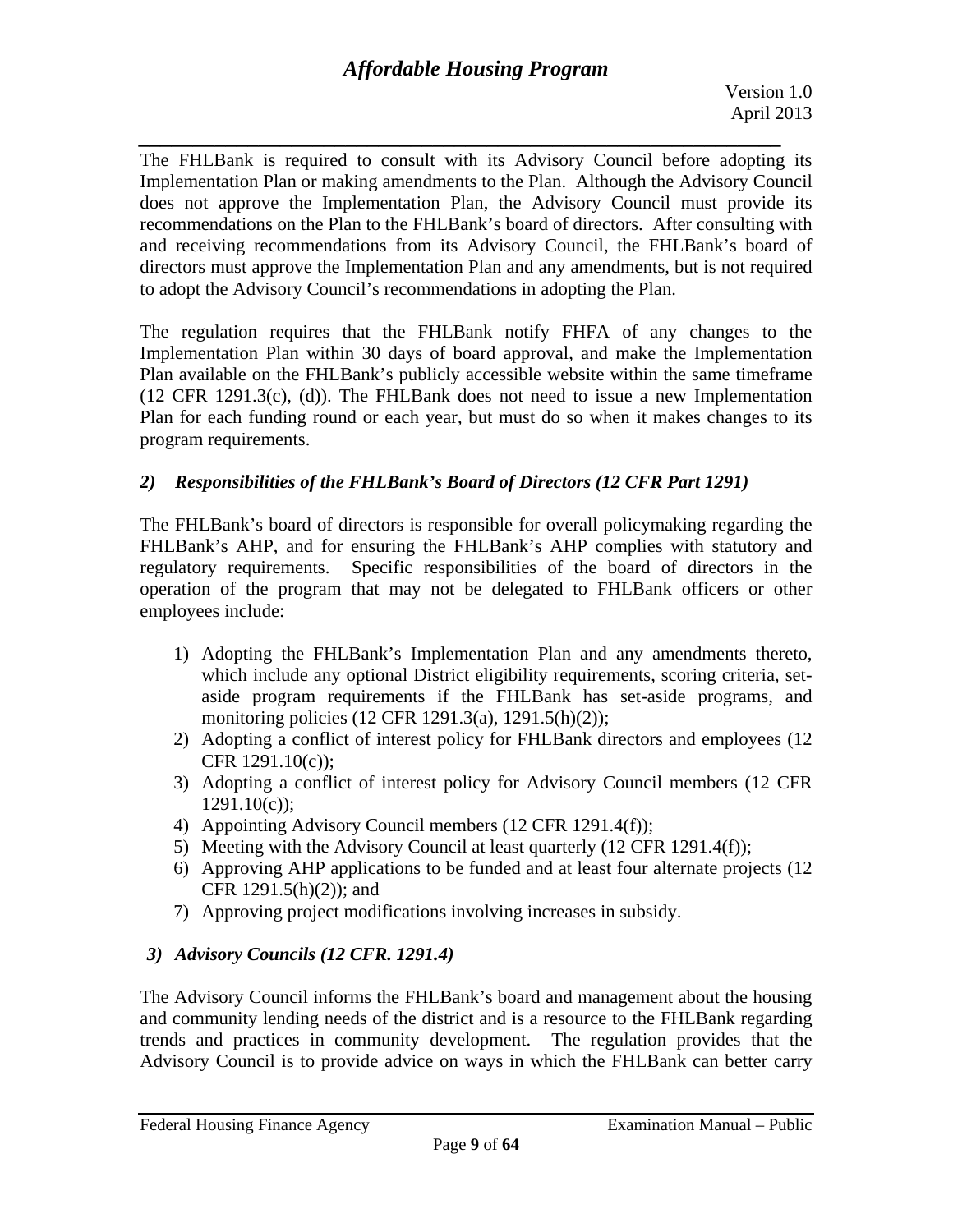*\_\_\_\_\_\_\_\_\_\_\_\_\_\_\_\_\_\_\_\_\_\_\_\_\_\_\_\_\_\_\_\_\_\_\_\_\_\_\_\_\_\_\_\_\_\_\_\_\_\_\_\_\_\_\_\_\_\_\_*  out its housing finance and community lending mission, including but not limited to, advice on the low- and moderate-income housing and community lending programs and needs in the FHLBank's District, and on the use of AHP subsidies, FHLBank advances and other FHLBank credit products for these purposes. The Advisory Council plays an important role and can influence AHP policies and enhance program effectiveness. However, the AHP regulation does not provide the Advisory Council with approval authority for the policies or operations of the AHP.

The Advisory Council is responsible for submitting an annual report to FHFA containing its analysis of the FHLBank's AHP and other FHLBank programs and activities that support low- and moderate-income housing and community lending. Within 30 days after submitting the report to FHFA, the FHLBank must publish the report on its publicly available website.

Each FHLBank's board must appoint an Advisory Council of seven to fifteen persons who reside in the FHLBank's District. Advisory Council members must be drawn from a diverse range of community and not-for-profit organizations actively involved in providing or promoting low- and moderate-income housing, and community and not-forprofit organizations actively involved in providing or promoting community lending, in the FHLBank's District. Advisory Council members serve three year terms with a maximum of three full consecutive terms. An FHLBank may appoint a person to a oneyear or two-year term only to achieve the objective of staggering terms among the members. The Advisory Council must elect a chair and vice chair and may elect additional officers it deems appropriate. The Advisory Council may adopt a charter that articulates expectations of individual members as well as the group.

In carrying out its responsibilities and making the recommendations described above, the Advisory Council must meet at least quarterly with the FHLBank's full board of directors or representatives of the board; further, the Advisory Council's advice must include recommendations on:

- 1) the amount of AHP subsidies to be allocated to the competitive application program and any homeownership set-aside programs established by the FHLBank;
- 2) the FHLBank's AHP Implementation Plan and any amendments to the Implementation Plan;
- 3) the FHLBank's scoring criteria, related definitions, and any additional optional District eligibility requirements for the competitive application program; and,
- 4) eligibility requirements and any priority criteria for any FHLBank homeownership set-aside programs.

# *4) Competitive Application Program (12 CF.R. 1291.5)*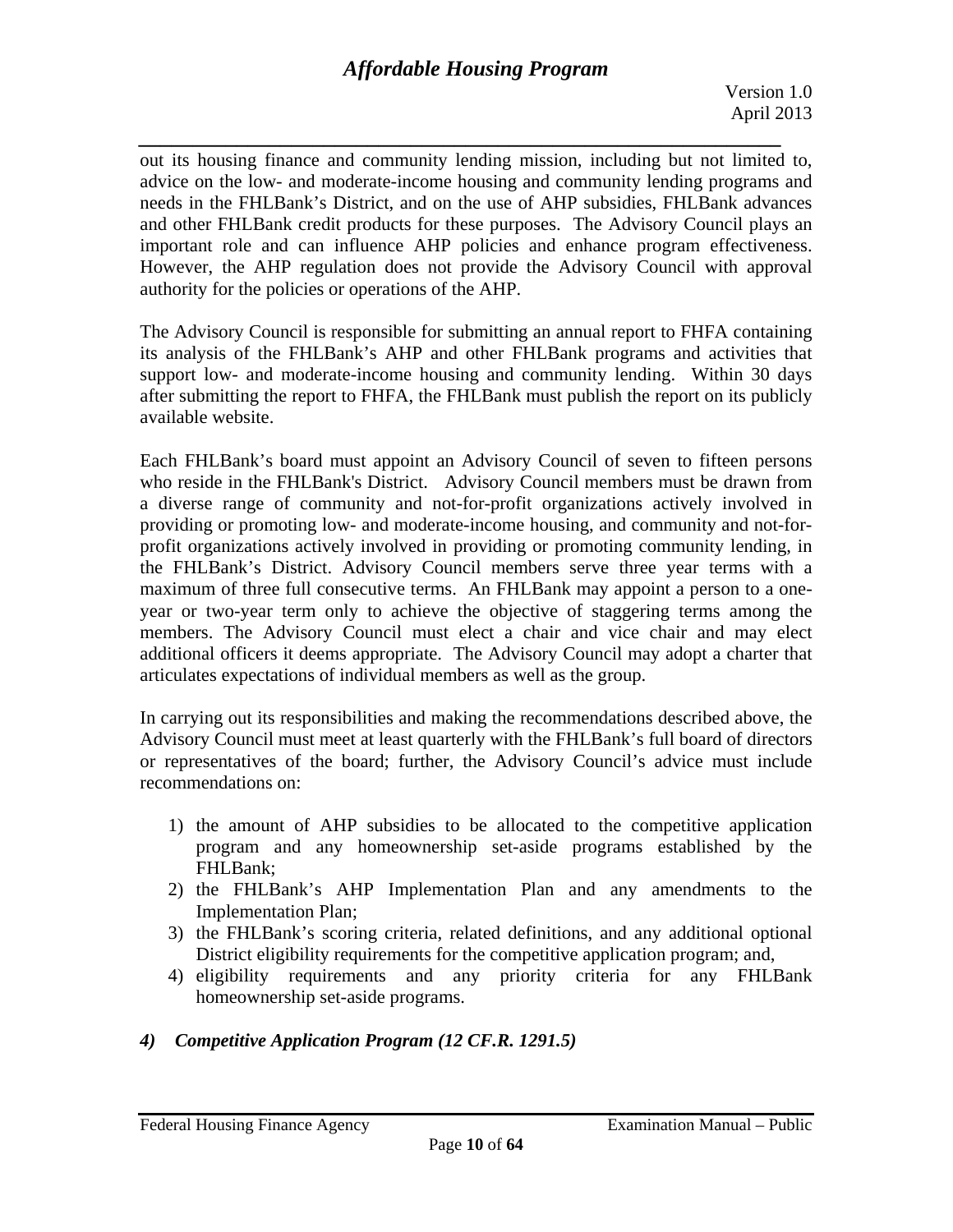*\_\_\_\_\_\_\_\_\_\_\_\_\_\_\_\_\_\_\_\_\_\_\_\_\_\_\_\_\_\_\_\_\_\_\_\_\_\_\_\_\_\_\_\_\_\_\_\_\_\_\_\_\_\_\_\_\_\_\_*  Under the regulation, each FHLBank awards AHP subsidies during one or more competitive funding rounds annually, as determined by the FHLBank. During these rounds, members submit applications for AHP funds on behalf of project sponsors. The FHLBank determines whether the proposed projects meet the AHP statutory and regulatory eligibility requirements. The FHLBank approves project applications and awards subsidies to applications that meet eligibility requirements and score competitively under the FHLBank's scoring guidelines. Scoring rank is awarded on how well the project meets the nine regulatory scoring criteria set forth in the FHLBank's AHP Implementation Plan.

The FHLBank awards AHP subsidies to the applications that receive the highest scores in the round in descending order, until the total amount of subsidy available for that round is exhausted. There is no other selection method allowed under the regulation.

The AHP regulation provides that any application that meets the eligibility requirements is eligible for funding regardless of its score if the FHLBank still has funding available in the round. Consequently, the regulation precludes an FHLBank from establishing a minimum score in order for an application to be eligible for funding and refusing to approve applications that do not meet that minimum score. Once the FHLBank has exhausted its available AHP subsidy for the round, the FHLBank must approve at least the next four highest scoring applications as alternates. If AHP subsidies are returned to the FHLBank's AHP fund through de-obligations, repayments or recapture, the FHLBank may elect to disburse the subsidies to these alternates within one year of approval of their applications.

# Eligibility Requirements (12 CFR 1291.5(c))

Applications must meet certain statutory and regulatory eligibility requirements in order to be considered for a subsidy award. These eligibility requirements are:

1) **Income-targeted owner-occupied housing or rental housing with affordable rents.** The eligible uses of AHP subsidy are the purchase, construction or rehabilitation of owner-occupied housing by or for low- or moderate-income households, or the purchase, construction or rehabilitation of rental housing where at least 20 percent of the units will be occupied by and affordable for very low-income households. To meet the AHP rent affordability standard, the rent charged to a household may not exceed 30 percent of the income of a household of the maximum income and size expected, under the commitment made in the approved AHP application, to occupy the unit (see definition of "affordable" in 12 CFR 1291.1). There is no fixed affordability standard (*i.e.,* a requirement that mortgage payments not exceed a certain percentage of household income) for owner-occupied projects. However, unaffordable house payments bear the risk of default and subsequent non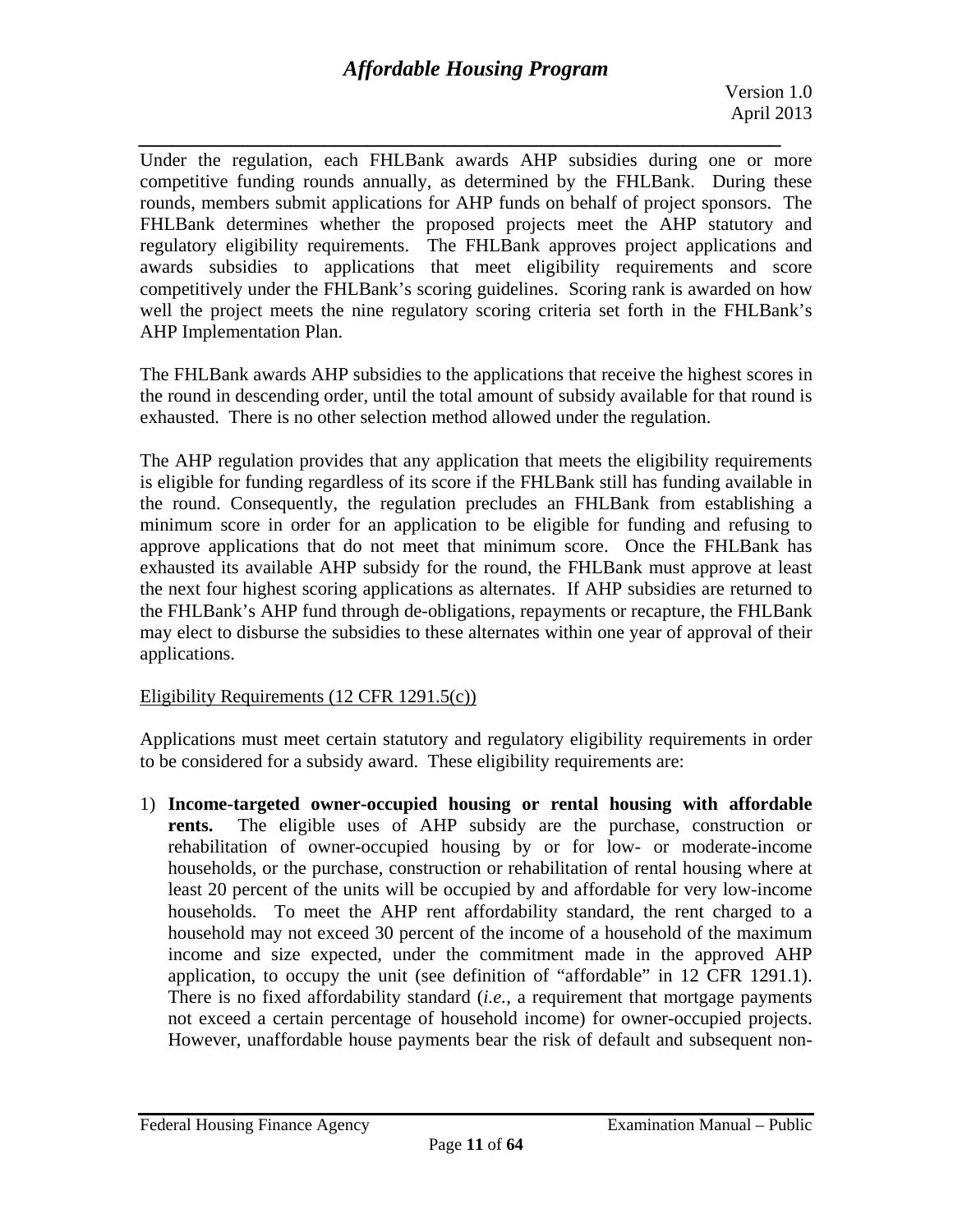*\_\_\_\_\_\_\_\_\_\_\_\_\_\_\_\_\_\_\_\_\_\_\_\_\_\_\_\_\_\_\_\_\_\_\_\_\_\_\_\_\_\_\_\_\_\_\_\_\_\_\_\_\_\_\_\_\_\_\_*  compliance; therefore, unit affordability should be considered under the project feasibility review in section 4(below).

Owner-occupied projects are defined to mean one or more owner-occupied units in a single-family or multifamily building, including condominiums and cooperatives. "Rental projects" are defined to include overnight and emergency shelters, transitional housing for homeless households, mutual housing<sup>1</sup>, and single-room occupancy housing. Lease-purchase units are treated as rental units until sold to individual households. Manufactured housing is treated according to the use of the subsidy. If the AHP funds are used as down payment or closing cost assistance toward owner-occupied housing on rental pads, such use is consistent with the AHP regulation and is subject to the regulatory requirements applicable to owner-occupied housing. If the AHP funds are used for the acquisition, development or improvement of a rental pad underlying the manufactured housing unit and the pad is rented to the occupant of the unit, the use of AHP funds is subject to AHP requirements applicable to rental housing projects.

"Low- or moderate-income household" is defined as a household that has an income of 80 percent or less of AMI. "Very low-income household" is defined as a household that has an income of 50 percent or less of AMI. (12 CFR 1291.1) In determining household income eligibility, the FHLBanks may use median income standards published by the Department of Housing and Urban Development (HUD), which includes the HUD median income definition under the Native American Housing and Self-Determination Act; the Federal Financial Institutions Examination Council (FFIEC); the Mortgage Revenue Bond Program (26 U.S.C. 143(f)); the definition of area median income used by the U.S. Department of Agriculture; or, with prior approval from FHFA, the median income for an applicable definable geographic area, as published by a federal, state or local government entity. (12 CFR 1291.1) The FHLBank must identify, in its Implementation Plan, which median income standards particular project types must use to qualify households. Most rental projects use the HUD median income standard because other funding sources are often required to apply the HUD income data. Owner-occupied projects are likely to use either the HUD or the mortgage-revenue bond median income standards.

2) **Need for subsidy.** The project's estimated sources of funds, including the requested AHP subsidy, must equal its estimated uses of funds, as reflected in the project's development budget. The need for subsidy is the difference between the project's sources of funds and uses of funds without the AHP subsidy, which is the maximum amount of AHP subsidy the project may receive. An FHLBank may allow a project's source of funds to include estimates of the market value of in-kind donations and voluntary professional labor or services (excluding the value of sweat equity),

 $\overline{a}$ 

 $<sup>1</sup>$  A mutual housing association (MHA) is a private, nonprofit partnership organization that develops, owns</sup> and manages new and existing affordable housing in the community interest.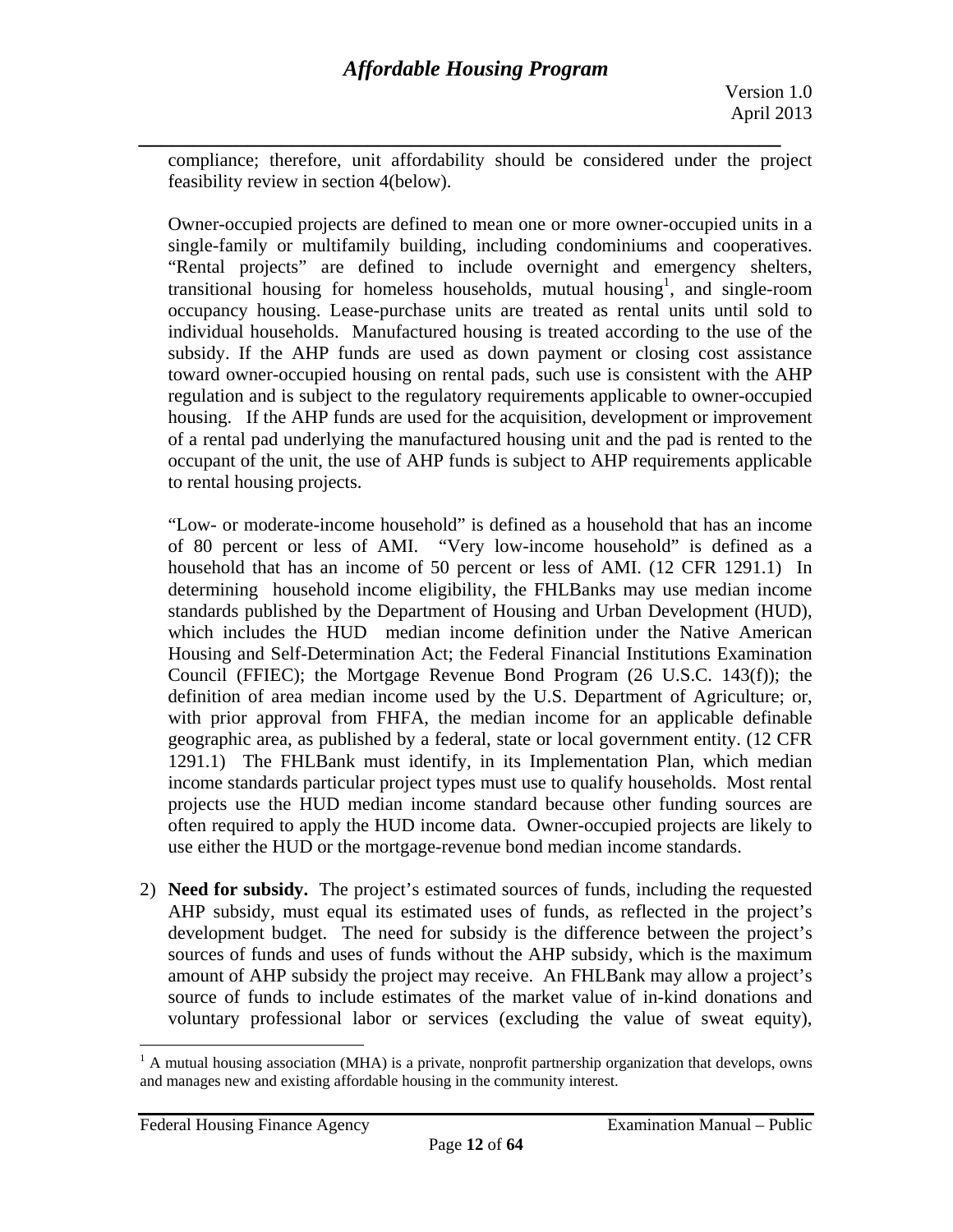*\_\_\_\_\_\_\_\_\_\_\_\_\_\_\_\_\_\_\_\_\_\_\_\_\_\_\_\_\_\_\_\_\_\_\_\_\_\_\_\_\_\_\_\_\_\_\_\_\_\_\_\_\_\_\_\_\_\_\_*  provided the estimated value is correspondingly included in the project's uses of funds. There are special requirements in the regulation for establishing the amount of the sources of funds for self-help owner-occupied projects in which the sponsorprovided discounted permanent financing is considered one of the sources of funds. (12 CFR 1291.5(c)(2))

3) **Project costs.** The project's costs, as reflected in the development budget, must be reasonable, in accordance with the FHLBank's project cost guidelines. (12 CFR  $1291.5(c)(3)$  This requirement is intended to prevent AHP subsidy from being diverted through artificially inflated costs. The FHLBank must take into consideration the geographic location of the project, development conditions, and other nonfinancial household or project characteristics in determining the reasonableness of project costs.

The FHLBanks should exercise judgment and flexibility in evaluating each project, especially those that are not being funded primarily through HUD programs or lowincome housing tax credits. In such cases, an FHLBank does not have the benefit of these agencies providing an independent review of project costs. Each FHLBank should regularly review and revise, if applicable, its project cost guidelines. All decisions to grant exceptions to the guidelines during the application approval process must be justified and documented.

- 4) **Project feasibility.** The project must be developmentally feasible, meaning that it is likely to be completed and occupied. The FHLBank's assessment of project feasibility should be based on relevant factors contained in the FHLBank's project feasibility guidelines, including, but not be limited to, the development budget, market analysis, and project sponsor's experience in providing the requested assistance to households. In addition, rental projects must be operationally feasible, meaning that the project can operate in a financially sound manner, in accordance with the FHLBank's project feasibility guidelines, as projected in the operating *pro forma*. (12 CFR 1291.5(c)(4)) The FHLBank's Implementation Plan should include the FHLBank's project feasibility guidelines. Most FHLBanks base their project feasibility guidelines on those established by primary affordable housing funders, such as HUD and state housing finance agencies, which typically administer federal and state low-income housing tax credit (LIHTC) and mortgage-revenue bond programs. However, each FHLBank should regularly review and revise, as applicable, its project feasibility guidelines, and all decisions to grant exceptions to the guidelines during the application approval process must be justified and documented.
- 5) **Financing Costs.** The rate of interest, points, fees and any other charges for all loans made to the project in conjunction with the AHP subsidy must not exceed a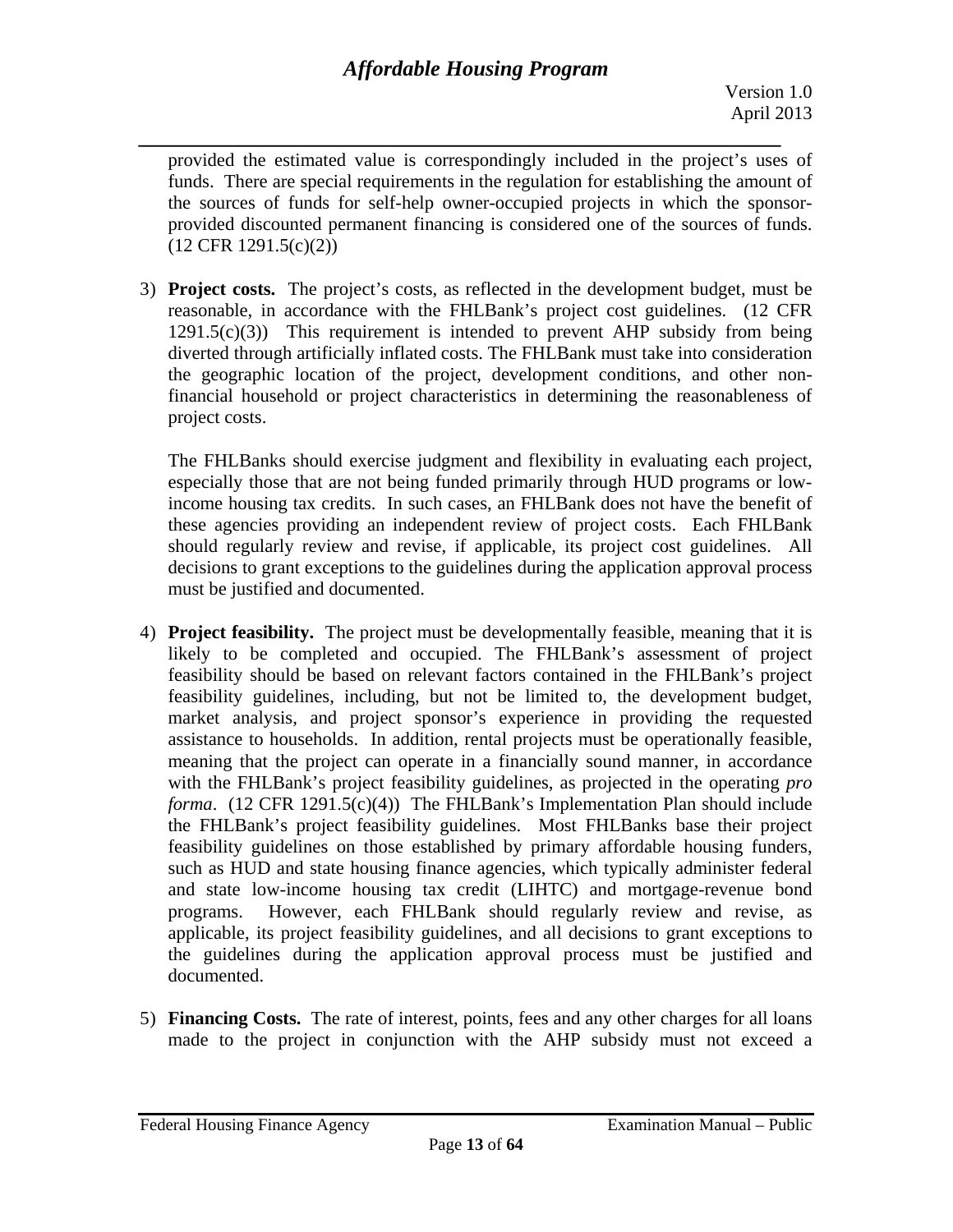*\_\_\_\_\_\_\_\_\_\_\_\_\_\_\_\_\_\_\_\_\_\_\_\_\_\_\_\_\_\_\_\_\_\_\_\_\_\_\_\_\_\_\_\_\_\_\_\_\_\_\_\_\_\_\_\_\_\_\_*  reasonable market rate of interest, points, fees, and other charges for loans of similar maturity, terms, and risk.  $(12 \text{ CFR } 1291.5(c)(5))$ 

- 6) **Timing of AHP subsidy use.** Some or the entire AHP subsidy must be likely to be drawn down by the project or used by the project to procure other financing commitments within 12 months from the date the application was approved for AHP funding. (12 CFR 1291.5(c)(6)) This requirement serves as a rough indication that the project is sufficiently advanced to proceed to development and ultimate completion. The failure of a sponsor with an approved application to begin drawing down the AHP subsidy or procuring other financing commitments within 12 months of application approval does not require deobligation or withdrawal of the project, but the FHLBank must evaluate the circumstances and likelihood that the project will go forward and must make a determination on whether to maintain its funding commitment to the project.
- 7) **Counseling costs.** AHP subsidies may be used to pay for counseling costs for a household only where the household is actually purchasing an AHP-assisted unit and the cost of the counseling has not been covered by another source of funding, including the member's own funds.  $(12 \text{ CFR } 1291.5(c)(7))$
- 8) **Refinancing.** The project may use AHP subsidies to refinance an existing singlefamily or multifamily mortgage loan, provided that the refinancing produces equity proceeds and such equity proceeds up to the amount of the AHP subsidy in the project shall be used only for the purchase, construction, or rehabilitation of housing units meeting the AHP eligibility requirements.  $(12 \text{ CFR } 1291.5(c)(8))$
- 9) **Retention.** Each AHP-assisted unit in an owner-occupied project must be subject to a five–year retention agreement, and each AHP-assisted rental project must be subject to a 15-year retention agreement.  $(12 \text{ CFR } 1291.5(c)(9))$  Although a rental or owneroccupied project may be subject to longer retention periods in accordance with other funding sources, AHP retention requirements may not extend beyond the respective regulatory AHP retention periods.
- and able to perform its responsibilities as it has committed in the AHP application.<br>(12 CFR 1291.5(c)(10)) An FHLBank may take a variety of factors into 10)**Project sponsor qualifications.** The sponsor of a proposed project must be qualified consideration and may exclude a project based on an overall assessment of the sponsor's capacity. An FHLBank may have a policy of excluding sponsors from the competitive application program based on previous noncompliance with the program, including project noncompliance and repeated sponsor noncompliance with reporting requirements. An FHLBank may not exclude a project because a sponsor or project has received a previous AHP award.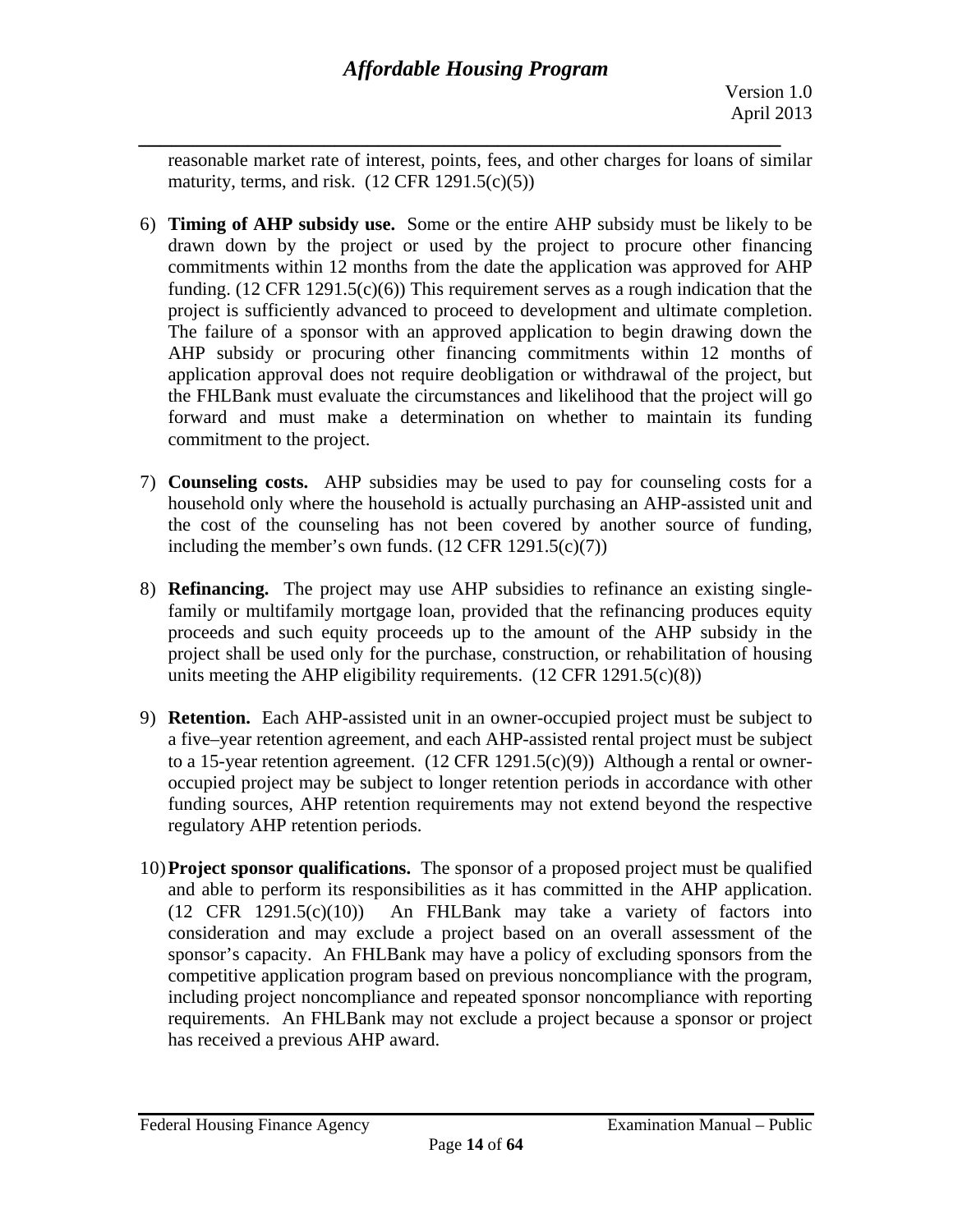- *\_\_\_\_\_\_\_\_\_\_\_\_\_\_\_\_\_\_\_\_\_\_\_\_\_\_\_\_\_\_\_\_\_\_\_\_\_\_\_\_\_\_\_\_\_\_\_\_\_\_\_\_\_\_\_\_\_\_\_*  11)**Fair housing.** The proposed project must comply with applicable federal and state fair housing and housing accessibility laws and regulations, and must demonstrate how the project will be affirmatively marketed. (12 CFR 1291.5(c)(11)) Federal laws require all projects to comply with the federal Fair Housing Act and accessibility laws, and state or local laws may establish additional protected classes or accessibility standards. A project may have marketing materials that reach out to underserved groups; however, targeting a minority population to the exclusion of other populations may violate fair housing laws. Limited statutory exemptions from the Fair Housing Act permit tribal authorities to sponsor housing targeted solely to Native Americans and Native Alaskans, and permit HUD-approved planned housing on Native Hawaiian Homelands to be targeted solely to Native Hawaiians.
- 12)**Calculation of AHP interest-rate subsidy.** If AHP direct subsidy is used to write down the interest rate on a loan to a project, the amount of subsidy is the net present value (NPV) of the interest foregone by the lender, based on the lender's market rate, calculated as of the date the AHP application was submitted to the FHLBank, and subject to adjustment under 12 CFR 1291.5 $(g)(4)$  if interest rates subsequently change. If AHP subsidy is used for a subsidized advance to the member, the amount of subsidy is the NPV of the interest foregone by the FHLBank based on its cost of funds. The amount of subsidy determined at the time of application is subject to adjustment if interest rates have changed at the time of disbursement. (12 CFR 1291.5(c)(12))
- 13)**Lending and re-lending AHP direct subsidy by revolving loan funds.** Pursuant to written policies established by an FHLBank's board of directors, after consultation with its Advisory Council, an FHLBank, in its discretion, may permit revolving loan funds to apply under the competitive application program for AHP direct subsidy for the purpose of lending and relending that subsidy to eligible owner-occupied or rental projects.  $(12 \text{ CFR } 1291.5(c)(13))$  In order to use the AHP subsidy under these terms, the revolving loan fund must meet certain sponsor eligibility requirements. (12 CFR 1291.5(c)(10))
- 14)**Use of AHP subsidy in loan pools.** Pursuant to written policies established by an FHLBank's board of directors, after consultation with its Advisory Council, an FHLBank, in its discretion, may permit applications under its competitive application program for the use of AHP subsidies for the origination of first mortgages or rehabilitation loans with subsidized interest rates to AHP-eligible households through a purchase commitment by an entity that will purchase and pool the loans. (12 CFR 1291.5(c)(14) The regulation sets forth specific sponsor qualification requirements for loan pool sponsors. (12 CFR 1291.5(c)(10))
- 15)**Optional District eligibility requirements.** An FHLBank has the option of requiring projects to meet one or more of the following additional eligibility

Federal Housing Finance Agency Examination Manual – Public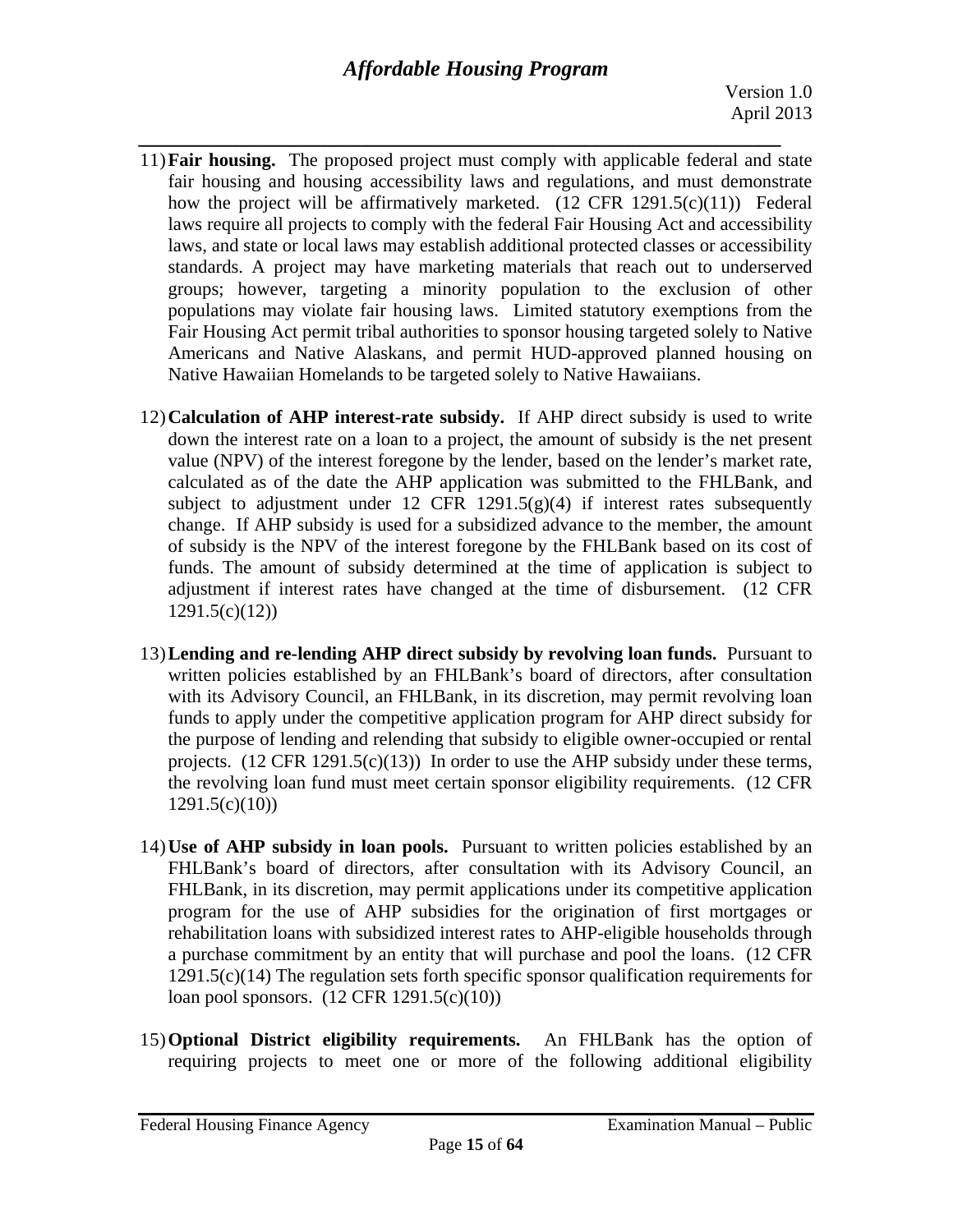*\_\_\_\_\_\_\_\_\_\_\_\_\_\_\_\_\_\_\_\_\_\_\_\_\_\_\_\_\_\_\_\_\_\_\_\_\_\_\_\_\_\_\_\_\_\_\_\_\_\_\_\_\_\_\_\_\_\_\_*  requirements: 1) a requirement that a household must complete a homebuyer or homeowner counseling program provided by, or based on one provided by, an organization recognized as experienced in homebuyer or homeowner counseling, respectively; and 2) a requirement that the amount of AHP subsidy requested for the project does not exceed limits established by the FHLBank as to the maximum amount of AHP subsidy available per member each year, or per member, per project or per unit in a single funding round. (12 CFR 1291.5(c)(15)) An FHLBank may not vary its per-member AHP subsidy limit according to the member's use of the FHLBank's credit products. In addition, an FHLBank may not prohibit applications for projects that are located outside of its District, and cannot use its authority to award points to in-District projects under the First District Priority in such a way as to effectively exclude out-of-District projects from AHP funding.

 16)**Prohibited uses of AHP subsidy -- processing, cancellation and prepayment fees.** A project may not use AHP subsidy to pay for cancellation fees and penalties imposed by an FHLBank on a member for a subsidized advance commitment that is cancelled. A project may not use AHP subsidy to pay for processing fees charged by members for providing AHP direct subsidies to a project. Members may charge the sponsor processing and cancellation fees, but neither the sponsor nor member may use AHP subsidies to pay for them. AHP subsidy may not be used to pay for the prepayment fees on subsidized advances unless: (1) the project is in financial distress that cannot be remedied through a project modification; (2) the prepayment of the subsidized advance is necessary to retain the project's affordability and income targeting commitments; (3) after prepayment, the project will continue to comply with the terms of the approved AHP application and the regulation for the duration of the original retention period; (4) any unused AHP subsidy is returned to the FHLBank and made available for other AHP projects; and (5) the amount of AHP subsidy used for the prepayment fee may not exceed the amount of the member's prepayment fee to the FHLBank. (12 CFR 1291.5(c)(16))

# Project Selection: Scoring Requirements (12 CFR 1291.5(d))

discretion to assign the remaining 40 points among any or all of the nine scoring criteria. An FHLBank must score the applications using nine general scoring criteria based on a 100-point scoring system as set forth in the AHP regulation (12 CFR 1291.5(d)(5)). The FHLBanks have some discretion in giving weight to the criteria as specified in the regulation; however, eight of the criteria must be allocated at least five points each, while the "Targeting" criterion must be allocated at least 20 points. An FHLBank has the The scoring requirements permit the FHLBank to select priorities for its district, referred to as the First and Second District Priorities, which provide the FHLBank with additional discretion to address its District housing needs. An FHLBank must also designate each scoring criterion as either "fixed" or "variable." A variable point criterion is one where there are varying degrees to which an application can satisfy the criteria, with the number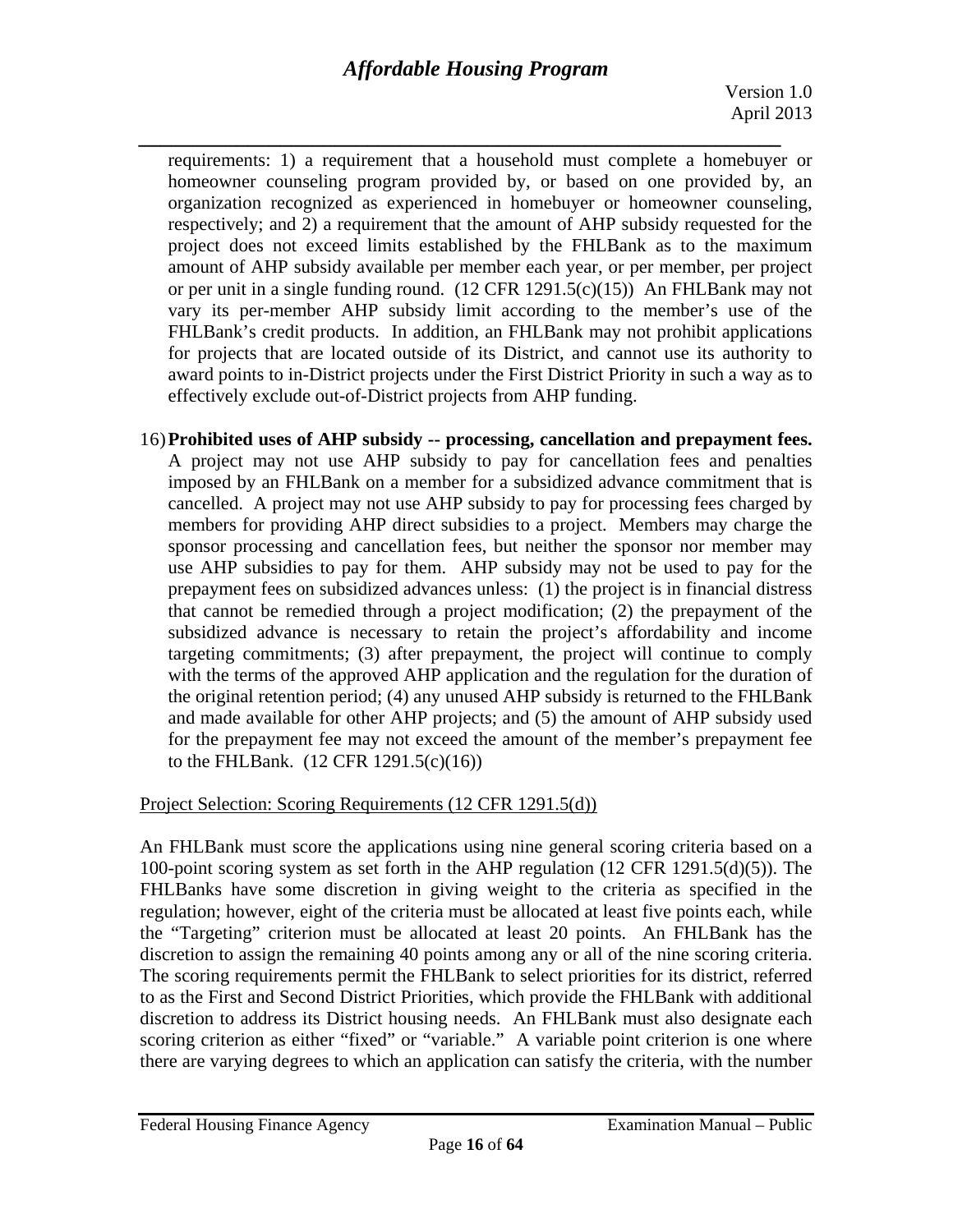# *Affordable Housing Program*

*\_\_\_\_\_\_\_\_\_\_\_\_\_\_\_\_\_\_\_\_\_\_\_\_\_\_\_\_\_\_\_\_\_\_\_\_\_\_\_\_\_\_\_\_\_\_\_\_\_\_\_\_\_\_\_\_\_\_\_*  of points that may be awarded to an application for meeting the criterion varying, depending on the extent to which the application satisfies the criterion, based on a fixed scale or on a scale relative to the other applications being scored. The Targeting and Subsidy-Per-Unit scoring criteria must be designated as variable-point criteria. A fixedpoint criterion is one which cannot be satisfied in varying degrees and is either satisfied or not, with the total number of points allocated to the criterion awarded by the FHLBank to an application meeting the criterion.

The AHP regulation defines and limits the scoring criteria and, in some cases, requires specific definitions or standards for a criterion. These must be included in the FHLBank's Implementation Plan. The FHLBank has discretion in establishing certain other definitions or elements within the scoring criterion. The FHLBank must also include these in the Implementation Plan. The FHLBank's definitions, scoring criteria, and related standards of evaluation must be transparent to all prospective applicants.

The FHLBank's Advisory Council provides recommendations on the FHLBank's scoring criteria, including the number of points to be allocated for each scoring criterion, certain related definitions, the determination of the standards for varying the number of points for a variable-point criterion, and the selection of the FHLBank's First District Priority and Second District Priority, as discussed below. The Advisory Council may identify housing needs that are not included in the regulation, based on the Advisory Council members' knowledge and experience in affordable housing initiatives within the FHLBank's District as well as on any available studies of local housing conditions. The FHLBank may incorporate these identified housing needs into its scoring guidelines under the Second District Priority.

### Scoring Criteria (12 CFR 1291.5(d)(5))

The nine scoring criteria required by the regulation to score an application submitted under the FHLBank's AHP competitive application program are:

- 1) **Use of donated or conveyed government-owned or other properties.** The financing of housing using a significant proportion of: (1) land or units donated or conveyed by the federal government; or (2) land or units donated or conveyed by any other party for an amount significantly below the fair market value. The FHLBank must define "significant proportion" and "amount significantly below the fair market value" in its Implementation Plan.
- Alaskan Native Village, or the government entity for Native Hawaiian Home Lands. 2) **Sponsorship by a not-for-profit organization or government entity.** Project sponsorship by a not-for-profit organization, a state or political subdivision of a state, a state housing agency, a local housing authority, a Native American Tribe, an An FHLBank may vary the number of points according to such factors as the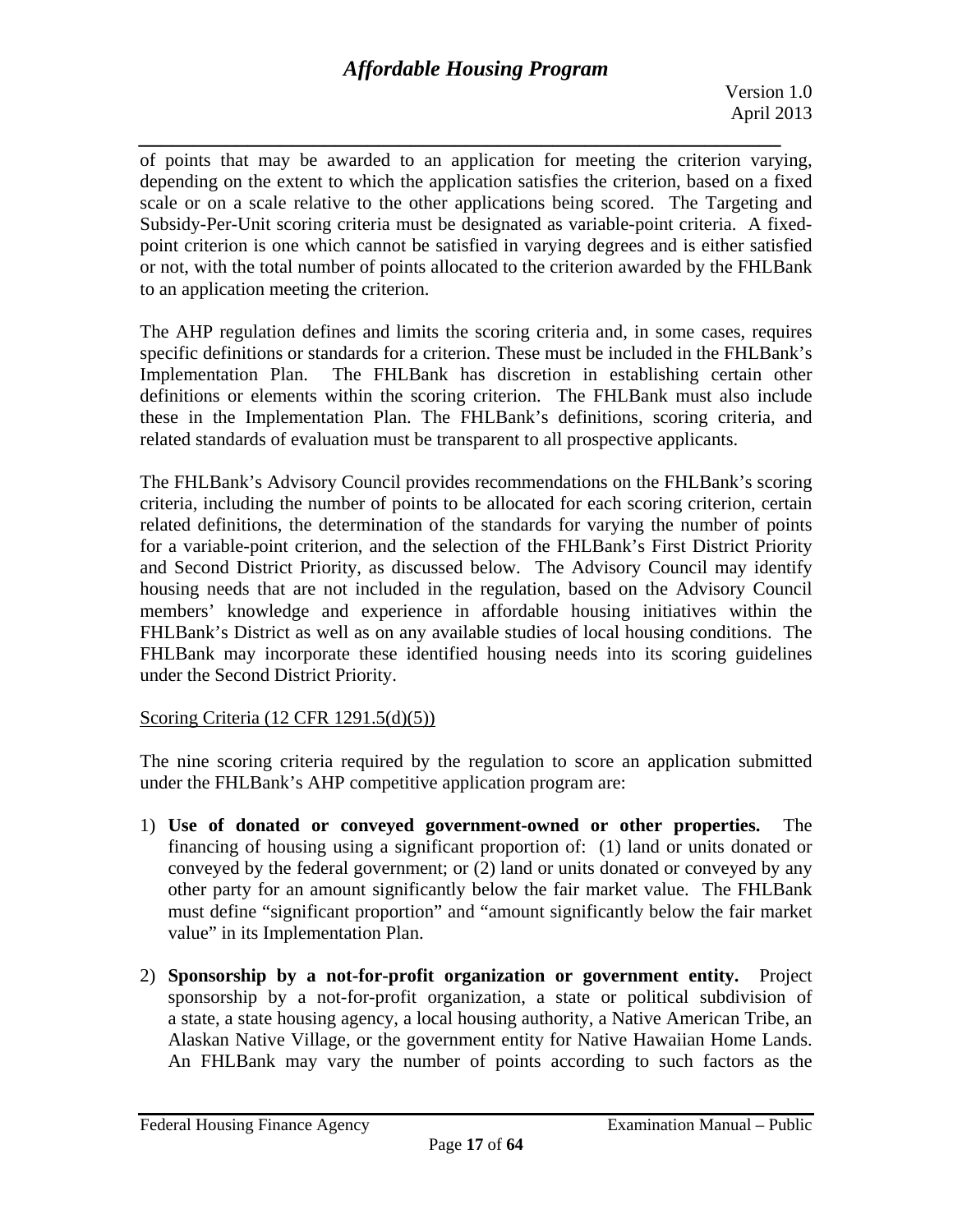*\_\_\_\_\_\_\_\_\_\_\_\_\_\_\_\_\_\_\_\_\_\_\_\_\_\_\_\_\_\_\_\_\_\_\_\_\_\_\_\_\_\_\_\_\_\_\_\_\_\_\_\_\_\_\_\_\_\_\_*  organization's activities, its geographic scope, or the extent of its ownership or involvement in the project.

- treatment, based on a declining scale, for projects with units below this threshold. 3) **Targeting.** The extent to which the project provides housing for very low-income and low- or moderate-income households, as follows: Rental projects shall be awarded the maximum number of points available if 60 percent or more of the units in the project are reserved for occupancy by households with incomes of 50 percent or less of the AMI. The AHP regulation further specifies the manner of scoring Owner-occupied projects shall be awarded points based on a declining scale as determined by the Bank in its Implementation Plan, taking into consideration percentages of units and targeted income levels. For purposes of the Targeting scoring criterion, rental and owner-occupied projects may be scored separately.
- 4) **Housing for homeless households.** The financing of rental or permanent owneroccupied housing, reserving at least 20 percent of the units for homeless households, or the creation of transitional housing for homeless households permitting residents a minimum of six months occupancy. Overnight shelters are not eligible for scoring points under this scoring criterion; however, they are eligible for AHP subsidy. The FHLBank is required to define "homeless households" in its Implementation Plan.
- 5) **Promotion of empowerment**. The provision of housing in combination with a program offering: employment; education; training; homebuyer, homeownership, or tenant counseling; daycare services; resident involvement in decision-making affecting the creation or operation of the project; or other services that assist residents to move toward better economic opportunities, such as welfare to work initiatives. Empowerment programs or services must be related to economic betterment, which means obtaining and maintaining employment or financial selfsufficiency by the household, and must be provided specifically to the project's residents. Proximity to a service, and the general availability of a service, such as county-provided education, are not eligible for points under this criterion. Recreational activities also are not eligible for points. Children's education and youth programs are eligible for points only when they serve as a substitute for daycare for children needing supervision, thereby enabling the children's parents or guardians to find or sustain employment. The FHLBank must list the specific types of programs or services that are eligible for points in its Implementation Plan.
- 6) **First District Priority**: Satisfaction of one of the following 12 regulatory criteria, or one of a number of such criteria, adopted by the FHLBank in its AHP Implementation Plan. If more than one criterion is adopted by the FHLBank under this scoring category, then the points awarded for each criterion are cumulative in determining a project's total score for the First District Priority, and the total points available for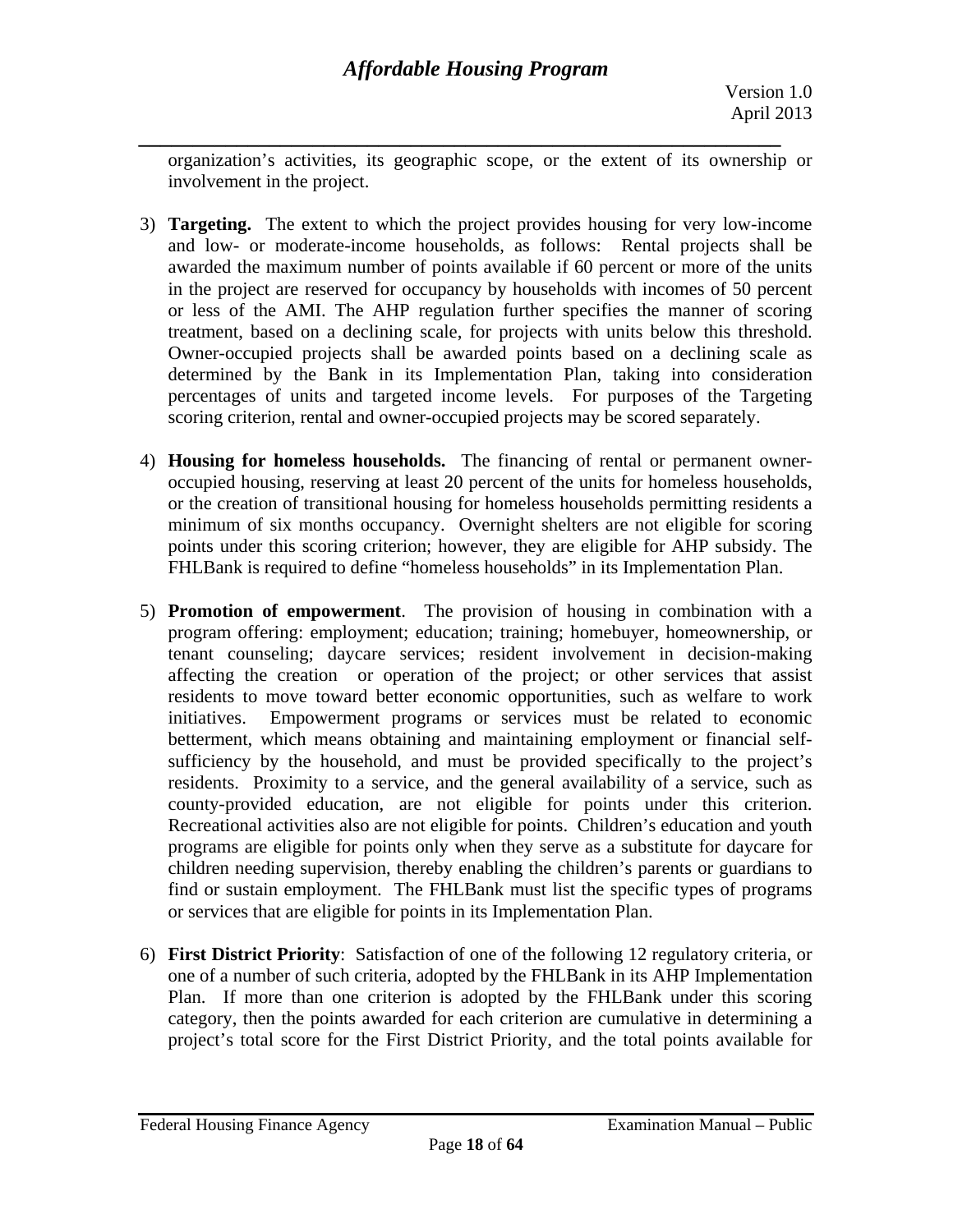*\_\_\_\_\_\_\_\_\_\_\_\_\_\_\_\_\_\_\_\_\_\_\_\_\_\_\_\_\_\_\_\_\_\_\_\_\_\_\_\_\_\_\_\_\_\_\_\_\_\_\_\_\_\_\_\_\_\_\_*  meeting the criterion or criteria may not exceed the total points allocated to this scoring category.

- a) **Special needs:** The financing of housing in which at least 20 percent of the units are reserved for occupancy by households with special needs, such as the elderly, mentally or physically disabled persons, persons recovering from physical abuse or alcohol or drug abuse, or persons with AIDS; or the financing of housing that is visitable by persons with physical disabilities who are not occupants of such housing. The FHLBank must include in its AHP Implementation Plan the types of special needs populations it intends to target, provided that the types chosen include or are similar to the examples listed in the criterion.
- b) **Community development:** The financing of housing that meets housing needs documented as part of a community revitalization or economic development strategy approved by a unit of a state or local government.
- c) **First-time homebuyers**: The financing of housing for first-time homebuyers. The FHLBank must define "first-time homebuyer" in its AHP Implementation Plan.
- d) **Member financial participation:** Member financial participation (excluding the pass-through of AHP subsidy) in the project, such as providing market rate or concessionary financing, fee waivers, or donations. The FHLBank must include in its Implementation Plan the type(s) of member financial participation for which it intends to allocate points, provided that the types chosen include or relate to the eligible member financial participation activities listed in this criterion. An application with financial participation by a member that is not the applicant for the project is eligible to receive points under this criterion.
- e) **Disaster areas and displaced households.** The financing of housing located in a federally declared disaster area, or for households displaced from a federally declared disaster area due to a disaster. The criterion is not limited to areas eligible for "individual assistance." The FHLBank may vary the number of points according to the location of a disaster area or the type of disaster declaration. Projects in state-declared disaster areas are ineligible to receive points under this criterion.
- f) **Rural**. The financing of housing located in rural areas. The FHLBank must define "rural" in its Implementation Plan.
- g) **Urban.** The financing of urban infill or urban rehabilitation housing. The FHLBank must define "urban" in its Implementation Plan.
- h) **Economic diversity.** The financing of housing that is part of a strategy to end isolation of very-low-income households by providing economic diversity through mixed-income housing in low- or moderate-income neighborhoods, or providing very-low income or low- or moderate-income households with housing opportunities in neighborhoods or cities where the median income equals or exceeds the median income for the larger surrounding area, such as the city,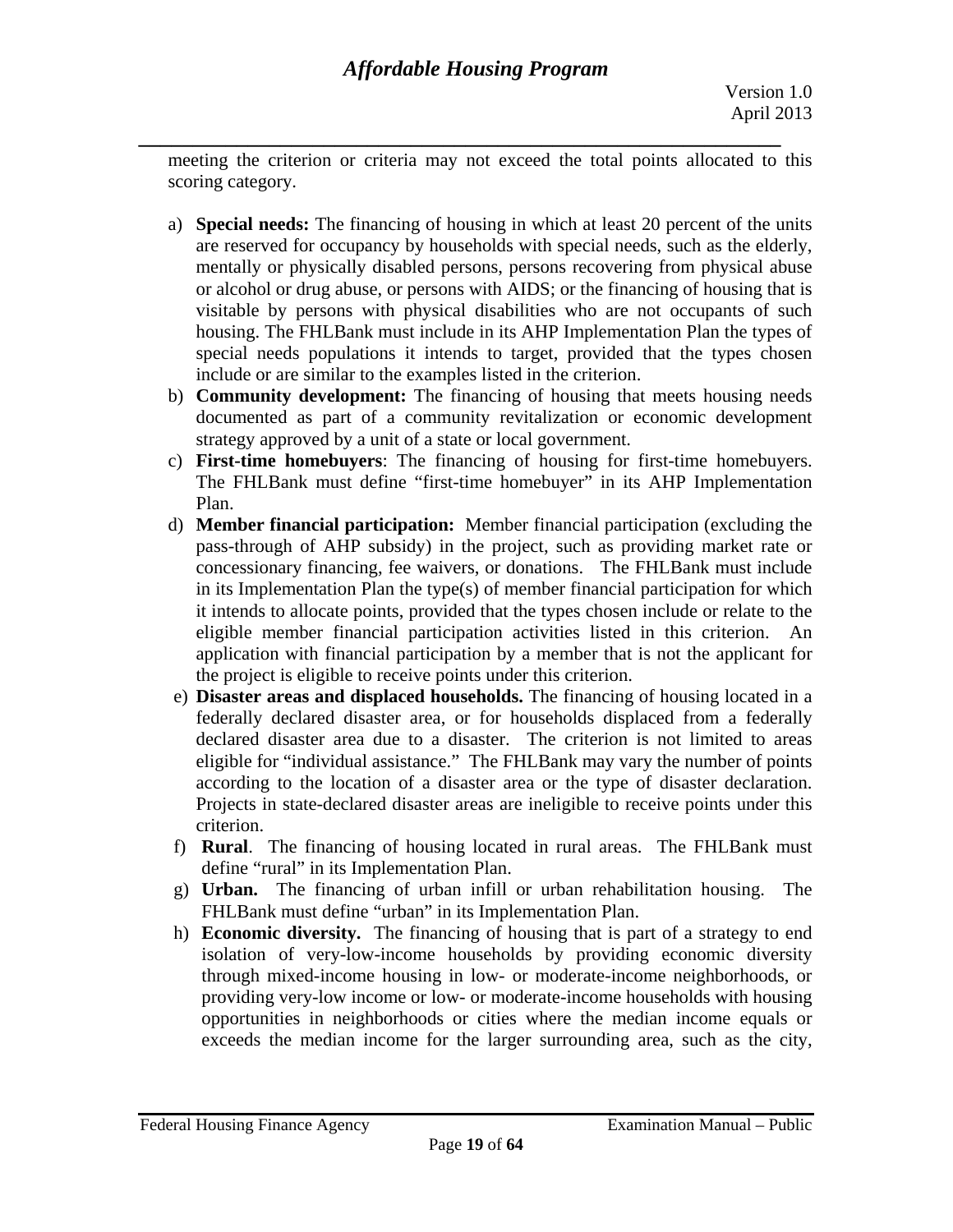*\_\_\_\_\_\_\_\_\_\_\_\_\_\_\_\_\_\_\_\_\_\_\_\_\_\_\_\_\_\_\_\_\_\_\_\_\_\_\_\_\_\_\_\_\_\_\_\_\_\_\_\_\_\_\_\_\_\_\_*  county, or Primary Metropolitan Statistical Area, in which the neighborhood or city is located.

- i) **Fair housing remedy**. The financing of housing as part of a court-ordered remedy under Title VI of the Civil Rights Act of 1964, the Fair Housing Act, or any other fair housing law, or as part of a settlement of such claims.
- j) **Community involvement.** Demonstrated support for the project by local government, other than as a project sponsor, in the form of property tax deferment or abatement, zoning changes or variances, infrastructure improvements, fee waivers, or other similar forms of non-cash assistance, or demonstrated support for the project by community organizations or individuals, other than as a project sponsor, through the commitment by such entities or individuals of donated goods and services, or volunteer labor. The FHLBank must include in its Implementation Plan the types of noncash assistance for which it awards points, provided that the types chosen include or relate to the types of noncash assistance listed in the criterion. Donated goods and services and volunteer labor by nongovernmental organizations and individuals must be substantive and not *de minimis*. Cash or other debt or equity funding by such nongovernmental organizations or individuals are not eligible for points.
- k) **Lender consortia.** The involvement of financing by a consortium of at least two financial institutions. The consortium does not have to include the member applicant for the project or any other FHLBank member.
- l) **In-district projects**. The financing of housing located in the FHLBank's District. The FHLBank may not use this criterion in such a way as to effectively exclude out-of-District projects from the competition.
- 7) **Second District Priority:** The satisfaction of one or more housing needs in the FHLBank's District, as defined by the FHLBank in its Implementation Plan. This scoring priority category provides additional flexibility for an FHLBank to respond to identified housing needs in its District. The Second District Priority may represent any criteria listed under the First District Priority scoring category in the regulation that were not selected by the FHLBank under the First District Priority, or may meet other housing needs in the FHLBank's District identified by the FHLBank that are not listed as eligible criteria under the First District Priority scoring category in the regulation.
- 8) **AHP subsidy per unit:** The extent to which a project proposes to use the least amount of AHP subsidy per AHP-targeted unit. For purposes of this scoring criterion, applications for owner-occupied projects and rental projects may be scored separately. An FHLBank may use a fixed scale that does not change from round to round under this scoring criterion.
- 9) **Community Stability:** The promotion of community stability, such as by rehabilitating vacant or abandoned properties, being an integral part of a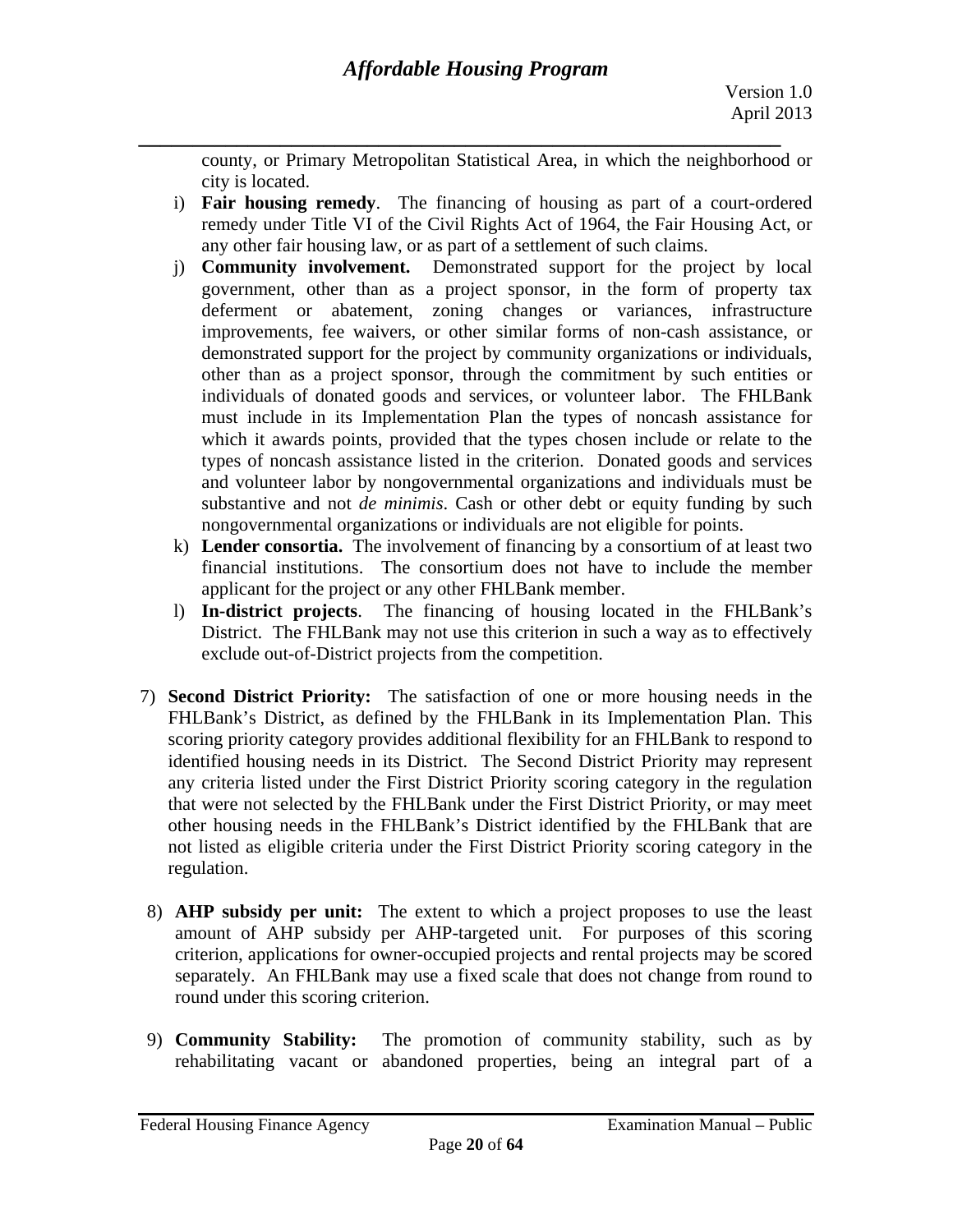*\_\_\_\_\_\_\_\_\_\_\_\_\_\_\_\_\_\_\_\_\_\_\_\_\_\_\_\_\_\_\_\_\_\_\_\_\_\_\_\_\_\_\_\_\_\_\_\_\_\_\_\_\_\_\_\_\_\_\_*  neighborhood stabilization plan approved by a unit of state or local government, and not displacing low- or moderate-income households, or if such displacement will occur, assuring that such households will be assisted to minimize the impact of such displacement. The FHLBank must include in its AHP Implementation Plan the types of activities or project characteristics that are eligible to receive points under this criterion

### Modifications of Approved Projects (12 CFR 1291.5(f))

If, prior to or after final disbursement of funds to a project from all funding sources, there is or will be a change in the project that would change the score that the project application received in the funding period in which it was originally scored and approved, the FHLBank may, in its discretion, approve a modification to the terms of the approved application subject to the following:

 providing the requested assistance to households. A rental project must be able to feasibility guidelines, as projected in the project's operating *pro forma.* (1) The project, incorporating any such changes, would continue to meet applicable minimum eligibility requirements under 12 CFR 1291.5(c). These requirements include, but are not limited to, the need for the AHP subsidy, and, the operational and developmental feasibility of the project. A modified project must be likely to be completed and occupied, based on relevant factors contained in the Bank's project feasibility guidelines, including, but not limited to, the development budget, market analysis, and project sponsor's experience in operate in a financially sound manner, in accordance with the Bank's project

(2) The application after the modification continues to score high enough to have been approved in the funding period in which it was originally scored and approved by the Bank; and

(3) There is good cause for the modification, and the analysis and justification for the modification are documented by the Bank in writing.

(4) Any modification involving an increase in AHP subsidies must be approved or disapproved by the board of directors and cannot be delegated to Bank officers or other Bank employees.

### Procedure for Funding (12 CFR 1291.5(g))

The FHLBank is required to establish and implement policies, including time limits, for determining whether progress is being made towards draw-down and use of AHP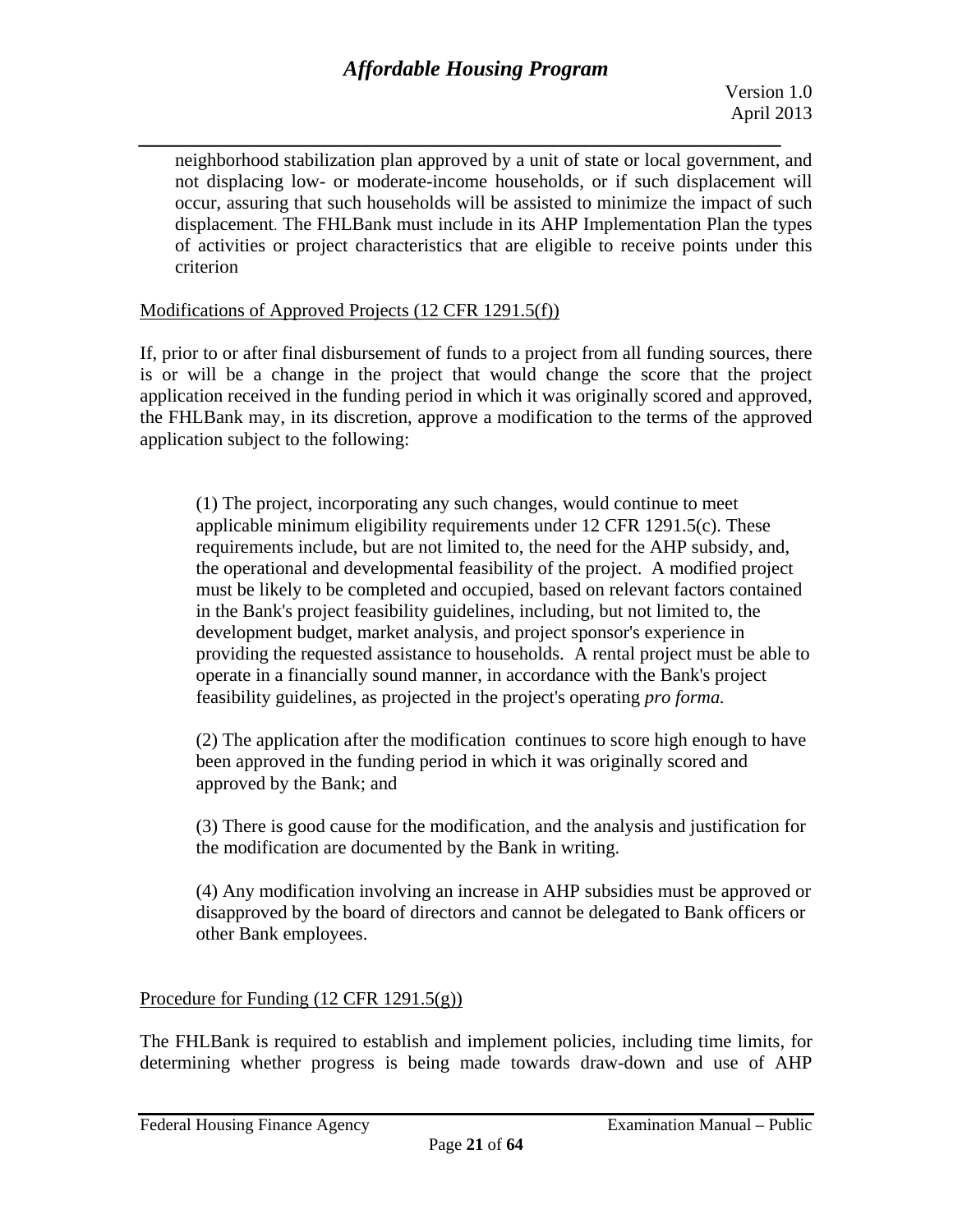Version 1.0 April 2013

*\_\_\_\_\_\_\_\_\_\_\_\_\_\_\_\_\_\_\_\_\_\_\_\_\_\_\_\_\_\_\_\_\_\_\_\_\_\_\_\_\_\_\_\_\_\_\_\_\_\_\_\_\_\_\_\_\_\_\_*  subsidies by approved projects, and whether to cancel AHP application approvals for lack of such progress. The FHLBank is also required to establish and implement policies for determining, prior to initial disbursement of AHP subsidies for approved projects, and prior to each subsequent disbursement if the need for AHP subsidy has changed, that the project meets the regulatory eligibility requirements and all obligations committed to in the approved AHP application. Thus, prior to any disbursement of AHP subsidy, the FHLBank must determine that the project continues to meet eligibility requirements, including a review to determine whether there has been a change in any of the project's characteristics that affect its need for subsidy. If the need for subsidy has decreased from the amount approved, then the FHLBank must reduce the project's total award. If the need for subsidy has increased, then the FHLBank has the discretion to fund the additional amount, assuming the FHLBank has sufficient uncommitted funds and the project is feasible.

Each FHLBank has its own policy for disbursing AHP funds to a project. Some FHLBanks disburse AHP subsidies in the early stages of project development for such uses as land acquisition or development. Other FHLBanks disburse funds when the project is farther along in the development phase. Some FHLBanks only disburse the subsidy as reimbursement to the sponsor after project expenses have been incurred either prior to, or in some cases after, project completion.

Each approach has policy advantages and disadvantages that an FHLBank will need to consider. Early stage funding is often difficult to secure from other funders and may enable a sponsor to complete projects more efficiently. Earlier funding can also benefit affordable housing by leveraging funding from other sources. Funding a project during the later stages of development helps ensure that the AHP subsidy is going to projects that are in compliance at completion, thereby minimizing the likelihood of subsidy recapture. When used as late-stage funding, the AHP may serve as an important source of gap-financing to increase the number or depth of income targeted units. However, late stage funding, especially after a project has been completed, may result in a sponsor incurring additional carrying costs or delayed cash flows.

Both disbursement approaches have their merit. However, whether an AHP project receives early or later stage funding, the Bank's risk management practices should be appropriate to the risk for that project. For example, early stage funding, especially for predevelopment, requires a diligent feasibility review before funds are disbursed to assure that a project is likely to be completed and occupied, and, that the subsidy will be used in compliance with the commitments in the AHP application. However, late stage funding, especially after a project has been completed, may result in a sponsor incurring additional carrying costs or delayed cash flows, thus resulting in a more expensive project. And, late stage funding might require a review by the FHLBank to assure that the AHP project continues to demonstrate a need for the AHP subsidy. In both early-, or late-stage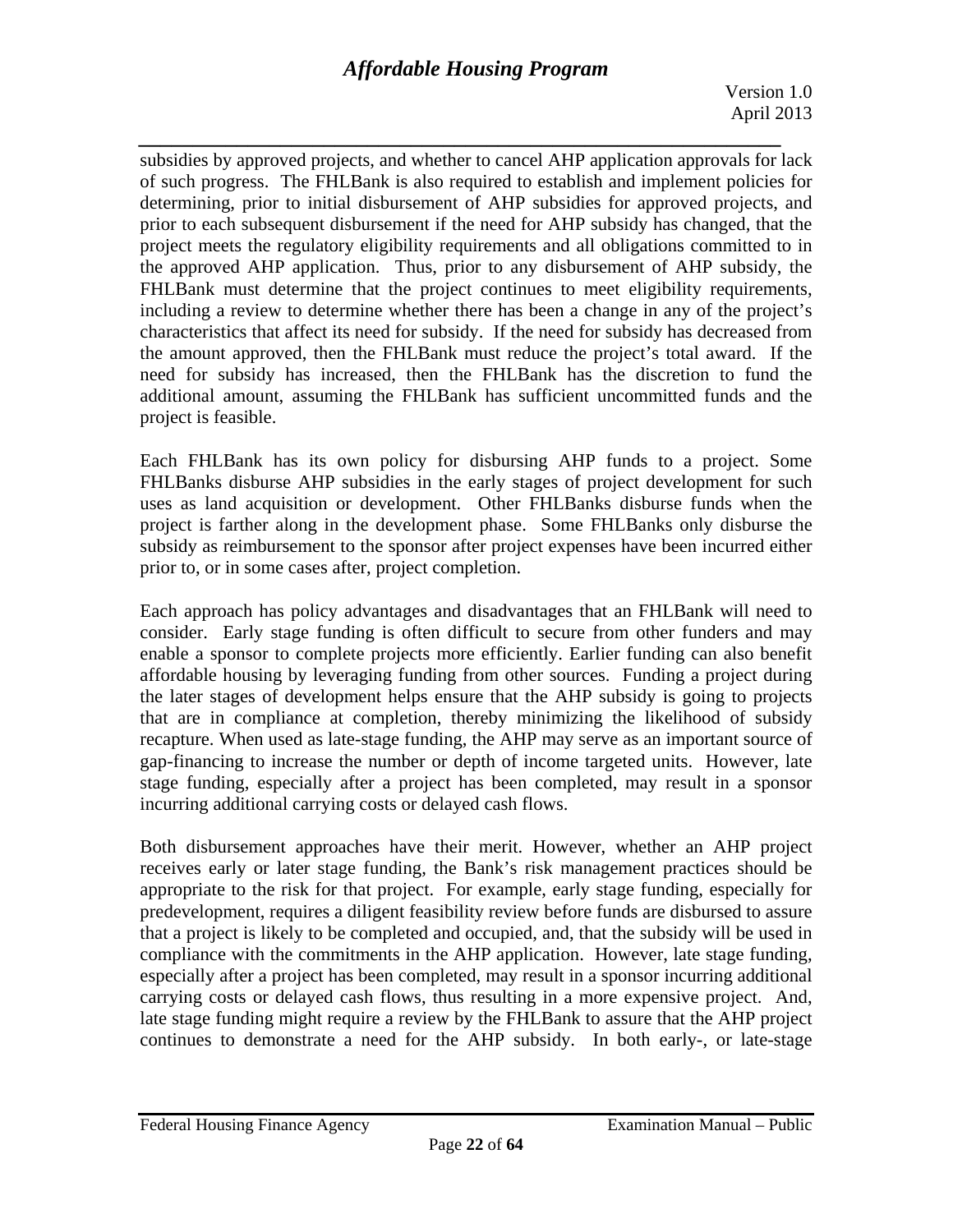*\_\_\_\_\_\_\_\_\_\_\_\_\_\_\_\_\_\_\_\_\_\_\_\_\_\_\_\_\_\_\_\_\_\_\_\_\_\_\_\_\_\_\_\_\_\_\_\_\_\_\_\_\_\_\_\_\_\_\_*  funding, expedient release of the subsidy is essential to keeping down project costs and increasing the likelihood for project stability and compliance.

# *5) AHP Homeownership Set-Aside Program (12 CFR 1291.6)*

The homeownership set-aside programs allow an individual household to access AHP direct subsidies directly from FHLBank members to purchase or rehabilitate their homes, as opposed to through a successful sponsor-initiated competitive application. The homeownership set-aside program provides direct subsidy to a household for down payment, closing costs, homeownership counseling, and/or rehabilitation assistance in conjunction with the purchase or rehabilitation of an owner-occupied unit.

An FHLBank may establish one or more homeownership set-aside programs by allocating up to the greater of \$4.5 million or 35 percent of its annual statutorily required AHP contribution to such programs. At least one-third of the FHLBank's annual homeowner set-aside amount must be allocated (i.e., reserved) for first-time homebuyers, but it does not have to be actually committed or disbursed to first-time homebuyers. The entire amount of the annual allocation is not required to be drawn down each year, for example, in a year when there is insufficient demand. However, a pattern in which a substantial amount of the set-aside allocation remains undisbursed over several years could indicate an inefficient use of the AHP subsidy.

An FHLBank may reserve an allotment of funds for each member, or may commit funds to a member for individual households on a first-come, first-served basis as they enroll households in the program. Generally, a member provides homeownership set-aside grants to eligible households on a first-come, first-served basis. Each FHLBank sets its own maximum grant amount of up to \$15,000 per household.

The following eligibility criteria must be met in order to be eligible for the set-aside grants:

a) The household must have an income of no more than 80 percent of AMI;

b) The AHP subsidy must be secured by a five-year retention agreement as specified in the AHP regulation. (See 12 CFR 1291.6(c)(5), 1291.9(a)(7));

c) If the applicant is a first-time homebuyer it must complete a homebuyer or homeowner counseling program; and

d) The household must meet any other eligibility criteria established by the FHLBank in its AHP Implementation Plan, such as a requirement that the household participate in a matched savings program, obtain homeownership counseling if not a first-time homebuyer, obtain the mortgage from the member, or comply with a limitation on the location of the property in-District, on Native American lands or in disaster areas.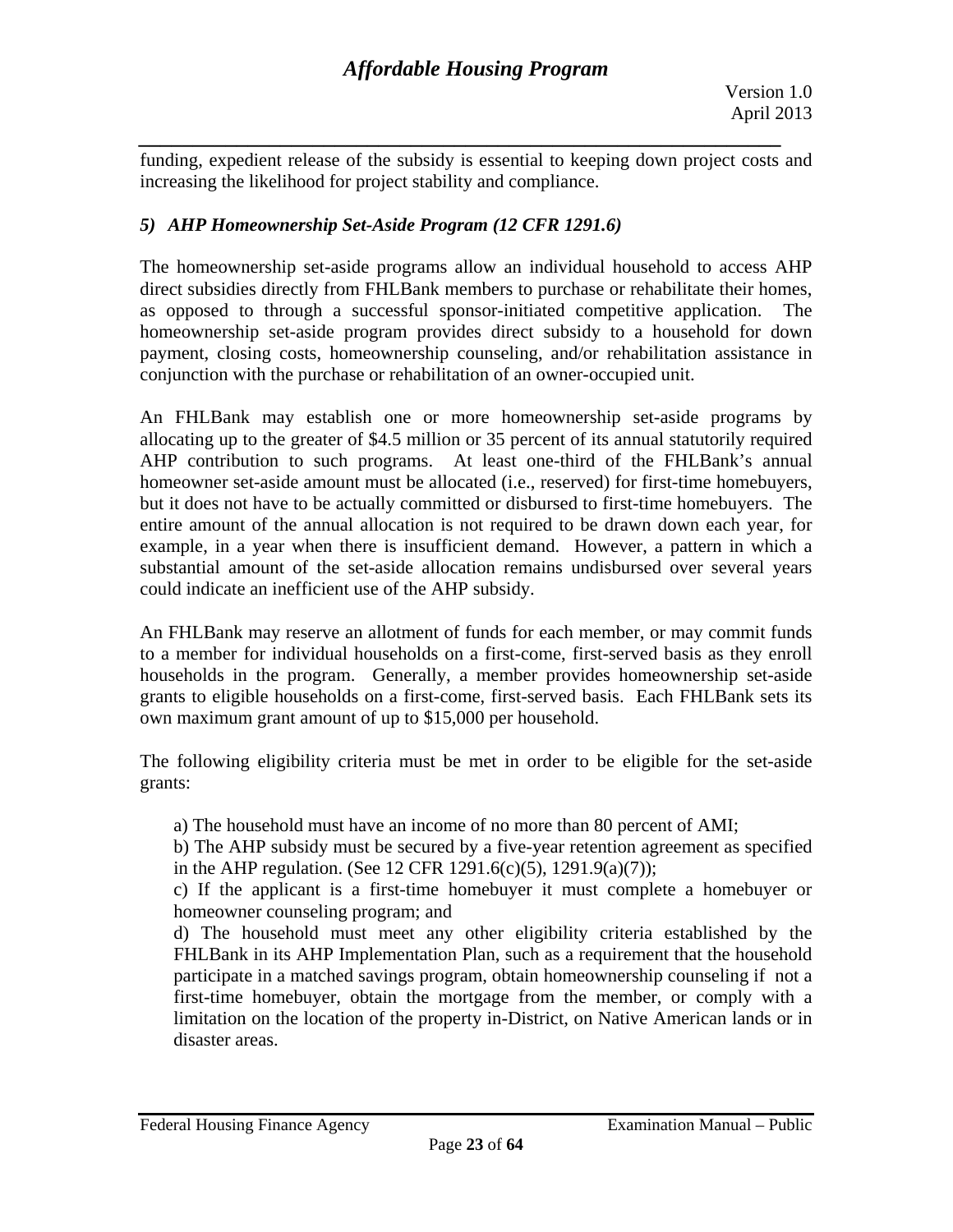*\_\_\_\_\_\_\_\_\_\_\_\_\_\_\_\_\_\_\_\_\_\_\_\_\_\_\_\_\_\_\_\_\_\_\_\_\_\_\_\_\_\_\_\_\_\_\_\_\_\_\_\_\_\_\_\_\_\_\_*  Members may work with sponsors of owner-occupied housing to identify eligible households that the sponsor may refer to the member for assistance under the set-aside program. However, set-aside funds must be made available to borrowers whether or not they are participating in a sponsored program.

The FHLBank may permit members to use one or more sources of information to establish AMI in order to determine whether a household is at or below 80 percent of AMI, in keeping with the FHLBank's definition of AMI in its AHP Implementation Plan.

The date of enrollment of the household by the member, which the FHLBank must also define in its Implementation Plan, determines when household income eligibility is established. Generally, this is when the member accepts the household for participation in the program and, in the case of a matched savings program, when the period for any savings requirement starts. Typically, the member reserves set-aside funds for the household either from its allocation from the FHLBank or by notifying the FHLBank. A member may enroll a household at any time, but the FHLBank may not reserve funds for an individual household more than two years prior to the FHLBank's time limit established in its Implementation Plan for the draw-down and use of the AHP funds by the household. The reservation of the AHP subsidies must be made from the set-aside allocation of the year in which the FHLBank makes the reservation.

The FHLBank may require that the participating member provide the permanent mortgage for the home purchased with the set-aside subsidy. The FHLBank may also require that members or other lenders that provide financing to assisted households provide financial or other concessions in connection with such financing. If so, the FHLBank must identify in its Implementation Plan the types of financial or other concessions that will meet the requirements. The AHP regulation requires that the interest rate, points, fees, and any other charges by the member or by any other lender providing the mortgage to the household in conjunction with the AHP subsidy must not exceed a reasonable market interest rate, points, fees, and other charges for a loan of similar maturity, terms, and risk. All loans financed by set-aside funds must be consistent with the Interagency Guidance on Non-Traditional Mortgage Products and any successor guidance, and related state laws.

The AHP set-aside can be used in conjunction with matched savings programs. For example, a household may need only \$3,000 in AHP subsidy for the lender's required down payment, but through a savings match has qualified for \$4,000 in AHP subsidy. The additional \$1,000 in AHP subsidy may be credited to reduce the principal of the household's mortgage loan or credited toward the household's monthly mortgage payments.

To ensure that AHP subsidies are used for purposes of down payment and closing cost assistance (and counseling payments as applicable), a household cannot receive cash back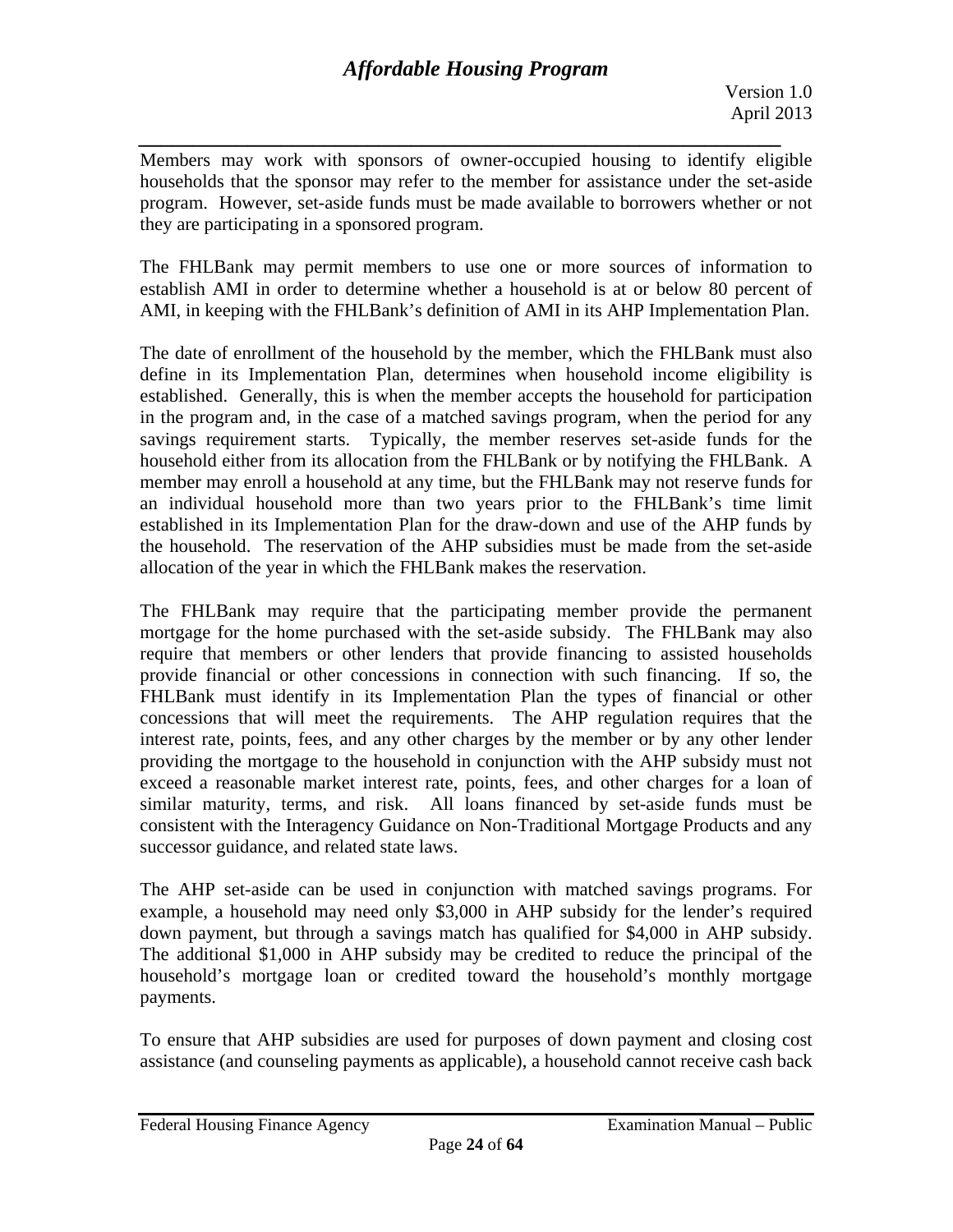*\_\_\_\_\_\_\_\_\_\_\_\_\_\_\_\_\_\_\_\_\_\_\_\_\_\_\_\_\_\_\_\_\_\_\_\_\_\_\_\_\_\_\_\_\_\_\_\_\_\_\_\_\_\_\_\_\_\_\_*  at closing in excess of \$250, as determined by the FHLBank in its Implementation Plan. Any additional subsidy available at closing beyond what is needed at closing for closing costs and the approved mortgage amount must be applied as a credit to reduce the principal of the loan or provided to the lender to be credited toward the household's monthly mortgage payments.

The \$250 cash-back limit does not apply to reimbursement of closing costs paid by the household or to third parties, typically escrows, for rehabilitation work to be completed after closing. However, the AHP subsidy cannot be used to reimburse the household for money, such as earnest money, which is credited to the household's down payment. Closing documentation must show that any excess AHP subsidy of more than \$250 was provided to the lender and used to reduce the loan principal or loan payments.

# *6) Monitoring (12 CFR 1291.7)*

For both the competitive application program and the homeownership set-aside program, an FHLBank must establish monitoring policies and procedures to ensure that projects are making satisfactory progress towards completion and occupancy, and are in compliance with the commitments in the approved AHP application, FHLBank policies, and the AHP regulatory requirements. The regulation sets forth requirements for the FHLBanks' monitoring programs, and requires that the FHLBanks' monitoring policies and procedures address initial monitoring of owner-occupied and rental projects and long-term monitoring of rental projects under the competitive application program, and monitoring of owner-occupied units under the homeownership set-aside program.

Essential to the FHLBank's monitoring is establishment of a thorough and reliable management information system (MIS). The MIS must be capable of tracking required project information under the competitive application program and household information under the homeownership set-aside program, and producing useful and relevant reports. FHLBank management and staff must be able to readily access current and accurate individual and aggregate information on: (1) the status, including follow-up actions, of project funding, project completion, project monitoring and project compliance; (2) problem projects, sponsors, owners and members; and (3) AHP subsidy cash flows including commitments, disbursements, repayments, recaptures and deobligations.

# Competitive Application Program

# **Initial Monitoring**

The FHLBank must establish initial monitoring policies and procedures, set forth in its Implementation Plan, for owner-occupied and rental projects, with the monitoring occurring prior to, and within a reasonable period of time after, project completion, which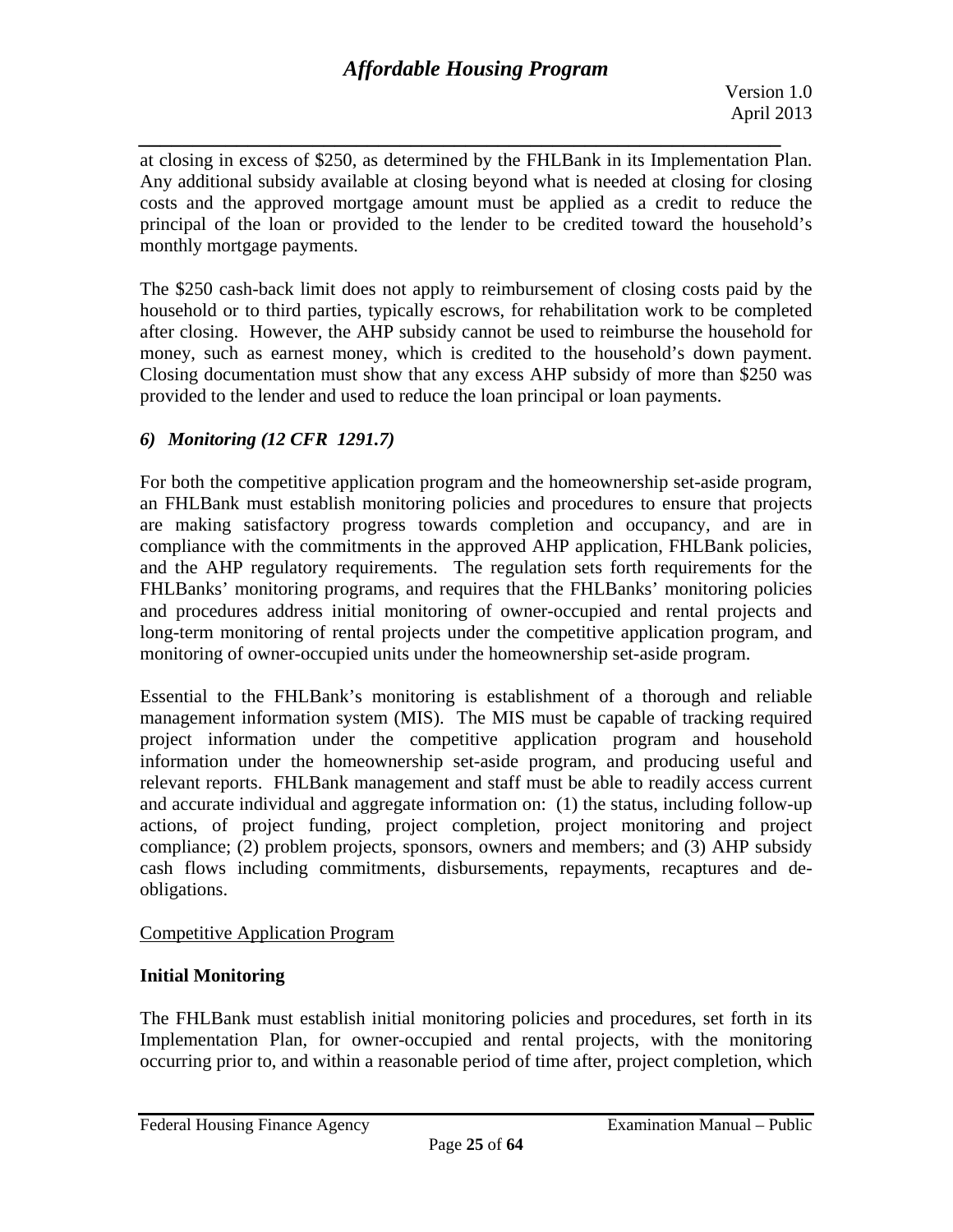Version 1.0 April 2013

*\_\_\_\_\_\_\_\_\_\_\_\_\_\_\_\_\_\_\_\_\_\_\_\_\_\_\_\_\_\_\_\_\_\_\_\_\_\_\_\_\_\_\_\_\_\_\_\_\_\_\_\_\_\_\_\_\_\_\_*  shall include documentation requirements for members and project sponsors and owners as further specified in the regulation. The FHLBank is required to conduct such initial monitoring of all owner-occupied and rental projects. (12 CFR 1291.7(a)(1)) The FHLBank may not use a sampling plan to select the projects for initial monitoring, but may use a reasonable risk-based sampling plan to review back-up project documentation when such projects undergo initial monitoring. Initial monitoring is critical to determine whether a project complies with all of the commitments made in the approved AHP application, FHLBank policies, and the AHP regulatory requirements. An FHLBank only monitors rental projects for compliance with an application's income targeting and affordability commitments during the long-term monitoring period, and owner-occupied projects are not subject to long-term monitoring, therefore, the initial monitoring evaluation is essential to determining project compliance. Initial monitoring for rental projects establishes a baseline for the FHLBank to assess the project's characteristics and risk of potential noncompliance. Initial monitoring enables the FHLBank to anticipate issues so it can work with its members, project sponsors, and owners to increase the likelihood of compliance.

# **Long-Term Monitoring of Rental Projects**

In the case of completed rental projects under its competitive application program, the FHLBank must establish long-term monitoring policies and procedures, set forth in its Implementation Plan, with the monitoring commencing in the second year after project completion. The purpose of this monitoring is to determine whether the project meets the income targeting and rent commitments made in the approved AHP application for the duration of the 15-year retention period.  $(12 \text{ CFR } 1291.7(a)(4))$  The regulation requires that all rental project owners submit an annual certification to the FHLBank, for the duration of the 15 years, stating that the project continues to meet the income targeting and rent commitments. The FHLBank may vary the frequency and scope of monitoring according to various risk factors, such as the amount of AHP subsidy in the project, type of project, size of project, experience of the sponsor, monitoring of the project by other governmental funding sources, or project characteristics such as location or population served. The FHLBank may use a reasonable, risk-based sampling plan to select the rental projects to be monitored, and to review the project owner certifications, back-up, and any other project documentation. The sampling plan and its basis must be in writing.

The AHP regulation specifies that for completed AHP-assisted rental projects that have been allocated Low Income Housing Tax Credits (LIHTC), an FHLBank may, in its discretion, for AHP long-term monitoring purposes, rely on the monitoring by the state tax credit monitoring entity of the income targeting and rent requirements applicable under the LIHTC program, and the FHLBank need not obtain and review reports from such agency or otherwise monitor the project's long-term AHP compliance. (12 CFR  $1291.7(a)(2)$ ) The FHLBank is not required to conduct any long-term monitoring of the AHP subsidy used in these projects unless and until the project no longer participates in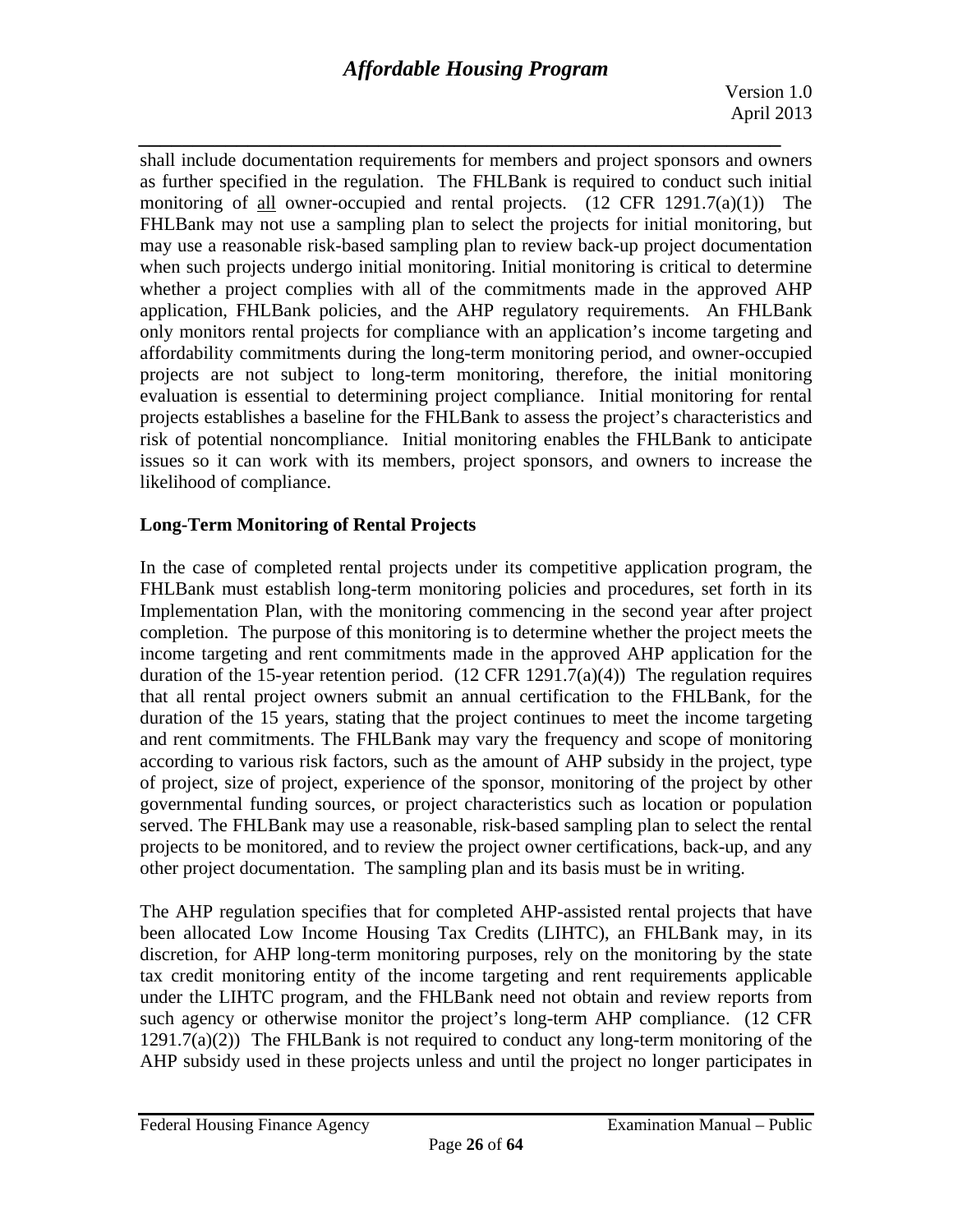*\_\_\_\_\_\_\_\_\_\_\_\_\_\_\_\_\_\_\_\_\_\_\_\_\_\_\_\_\_\_\_\_\_\_\_\_\_\_\_\_\_\_\_\_\_\_\_\_\_\_\_\_\_\_\_\_\_\_\_*  the LIHTC program as a result of uncured LIHTC program noncompliance. In order for a FHLBank to know that a project is no longer a tax-credit project, the FHLBank may require in its monitoring agreement that the project owner notify the FHLBank if the taxcredit monitoring entity issues a Form 8823 notifying the Internal Revenue Service (IRS) that the project is no longer in tax-credit compliance and has ceased participation in the LIHTC program.

The AHP regulation also provides that for completed AHP-assisted rental projects that received funds other than LIHTCs from other governmental entities, an FHLBank may, in its discretion, rely on the long-term monitoring by the governmental entities of the income targeting and rent requirements applicable under their programs, provided that the FHLBank can show that: (1) the compliance profiles regarding income targeting, rent and retention period requirements of the AHP and the other programs are substantively equivalent; (2) the entity has demonstrated and continues to demonstrate its ability to monitor the project; (3) the entity agrees to provide reports to the FHLBank on the project's incomes and rents for the full 15-year AHP retention period; and (4) the FHLBank reviews the reports from the monitoring entity to confirm that they comply with the FHLBank's monitoring policies.  $(12 \text{ CFR } 1291.7(a)(3))$ 

# Homeownership Set-Aside Program

The FHLBank must establish monitoring policies and procedures, set forth in its Implementation Plan, for its homeownership set-aside programs to determine that program requirements have been met, including that households are subject to five-year retention agreements, and that households receiving the subsidy are eligible. The FHLBank's policies must include requirements for FHLBank review of member certifications prior to subsidy disbursement that the subsidy will be provided in compliance with all applicable eligibility requirements, and FHLBank review of back-up documentation regarding household incomes maintained by the member. The FHLBank must review all member certifications, but it may use a reasonable sampling plan to select the households to be monitored and to review the back-up and any other documentation received by the FHLBank. (12 CFR 1291.7(b)) In its sampling plan, the FHLBank should include a review of the relevant documents that establish compliance with household income, set-aside eligibility requirements, and documents such as a HUD-1, which provides evidence that a loan has closed and costs are reasonable.

# *7) Remedial Actions for Noncompliance (12 CFR 1291.8)*

If any member, project sponsor, project owner or FHLBank, through its actions or omissions, causes the AHP subsidy to not be used in compliance with the commitments in the approved AHP application and the AHP regulatory requirements, then such party or parties must repay the amount of misused subsidy to the FHLBank's AHP fund for use by other eligible AHP projects. If the project sponsor or owner is liable for repayment of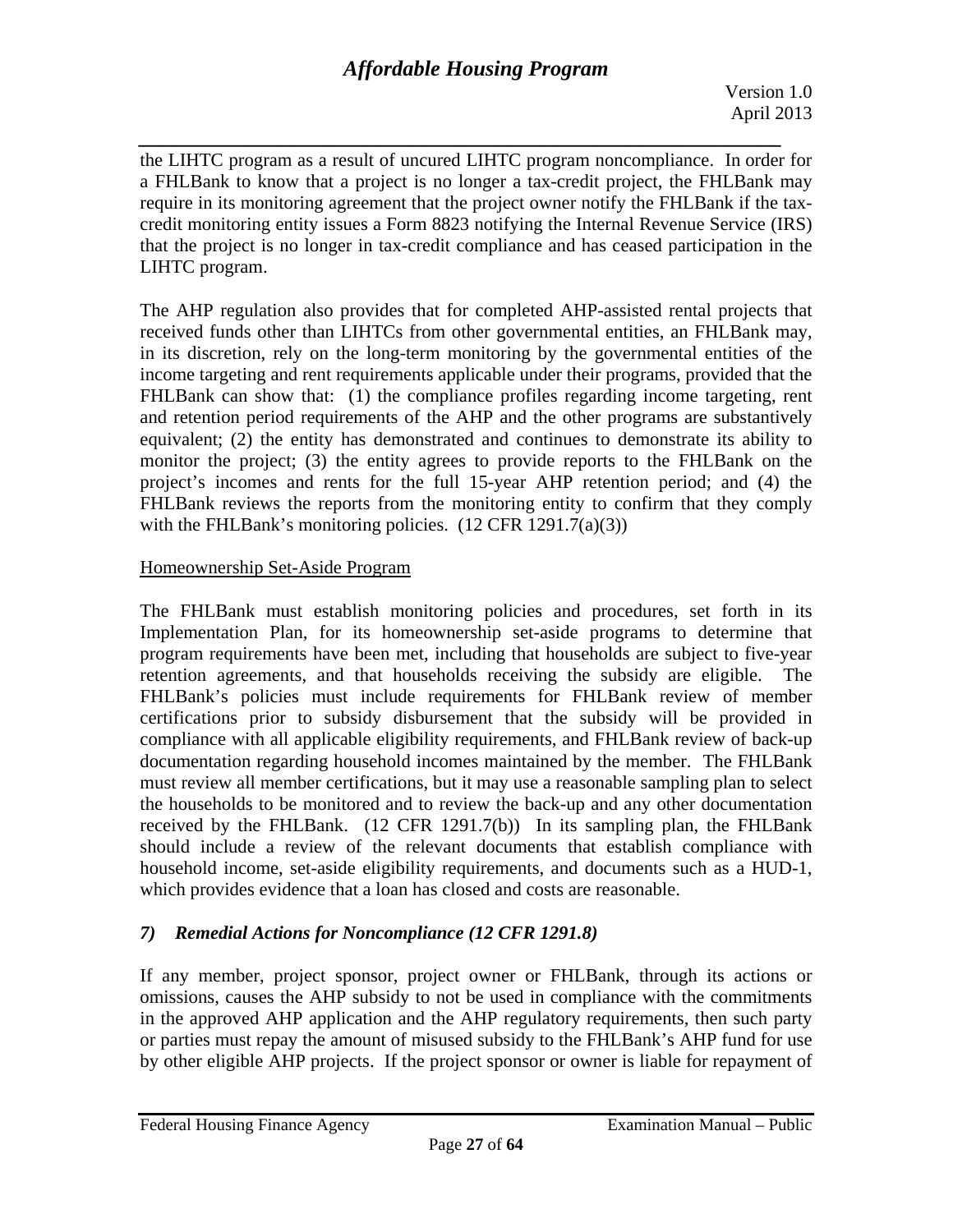*\_\_\_\_\_\_\_\_\_\_\_\_\_\_\_\_\_\_\_\_\_\_\_\_\_\_\_\_\_\_\_\_\_\_\_\_\_\_\_\_\_\_\_\_\_\_\_\_\_\_\_\_\_\_\_\_\_\_\_*  the AHP subsidy, the FHLBank may recover the subsidy directly from such sponsor or owner, or may require that the member be responsible for recovering the subsidy from such sponsor or owner and repaying it to the FHLBank. Recovery of the misused AHP subsidy is not required if: (1) the member, project sponsor or project owner cures the noncompliance within a reasonable period of time; (2) the circumstances of the noncompliance are eliminated through a project modification; or (3) the member is unable to collect the subsidy after making reasonable efforts to collect it.

An FHLBank may settle a claim for AHP subsidies for less than the full amount due, but may be required by FHFA to reimburse its AHP fund for the shortfall, unless: (1) the FHLBank has sufficient documentation showing that the settlement amount is reasonably justified based on the facts and circumstances of the noncompliance; or (2) the FHLBank obtains a determination from FHFA that the settlement amount is reasonably justified based on the facts and circumstances of the noncompliance. An FHLBank is required to reimburse its AHP fund for any AHP subsidies misused as a result of the actions or omissions of the FHLBank itself.

There is no provision for recapture from an AHP-assisted household if the household did not comply with the eligibility requirements under either the competitive program or the homeownership set-aside program. The regulation provides that a project sponsor, project owner or member is the party responsible for ensuring that the household is eligible for AHP assistance, and thus is liable for repayment if the household is ineligible. Consequently, the project sponsor, project owner, member or FHLBank may recover AHP subsidy from a household only for the sale or refinancing of an owner-occupied unit under the circumstances discussed in the Agreements section below.

In both the competitive application program and homeownership set-aside program, if an AHP-assisted owner-occupant household repays AHP subsidy to the member or project sponsor as a result of a sale by the household of the unit prior to the end of the retention period, and, the purchaser is not a low- or moderate-income household, the FHLBank may allow the member or project sponsor to reuse that repayment by making the subsidy available for another AHP-eligible household to purchase or rehabilitate an owneroccupied unit in the same project in accordance with the terms of the approved AHP application. The FHLBank's Implementation Plan must specify the requirements for reuse of repaid AHP subsidies according to the FHLBank's policy. (12 CFR 1291.8(f)(2))

# *8) Agreements (12 CFR 1291.9)*

The regulation requires an FHLBank to have in place with each member receiving AHP subsidy an agreement or agreements containing specific provisions set forth in the regulation, including monitoring, retention period and AHP subsidy repayment requirements.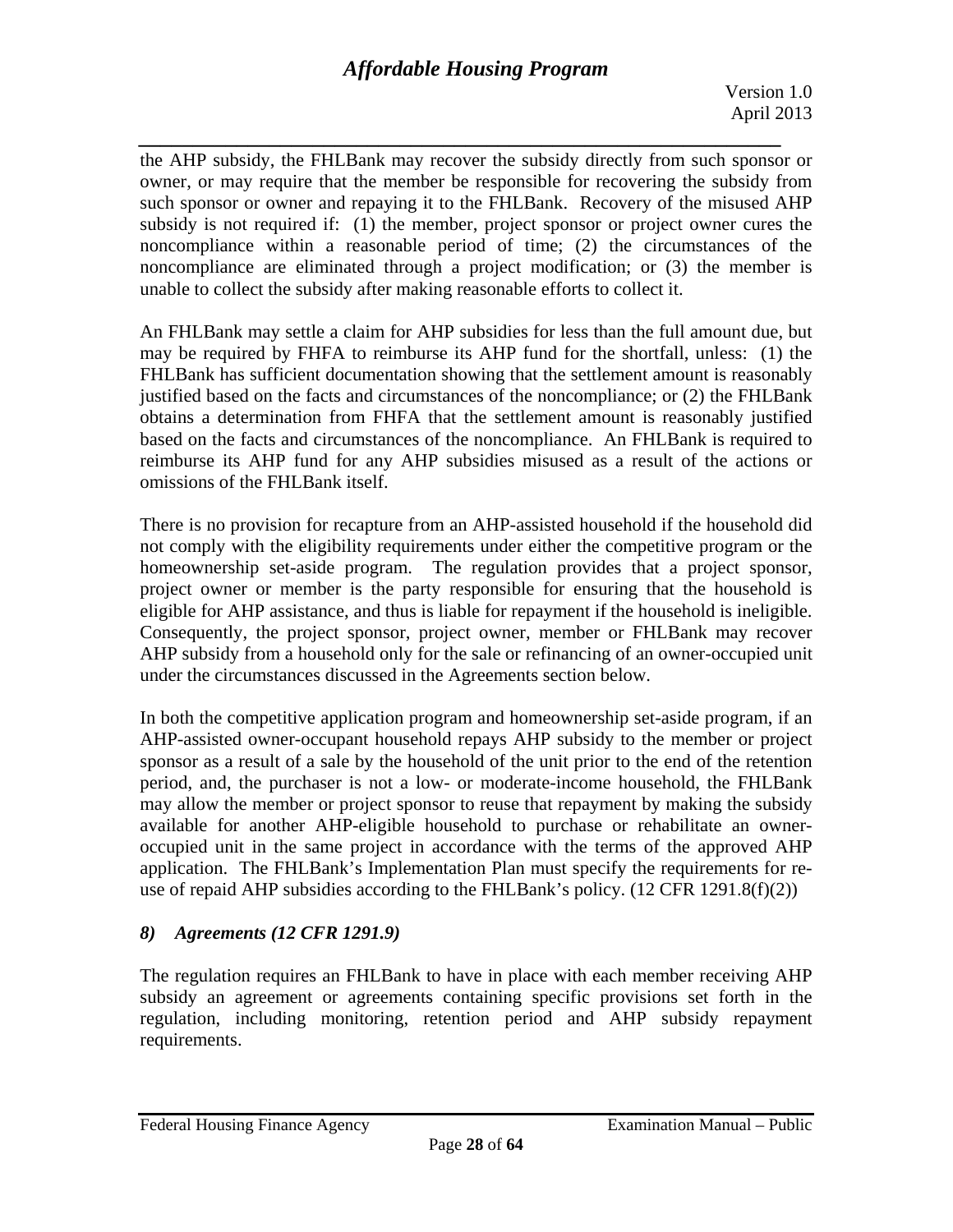*\_\_\_\_\_\_\_\_\_\_\_\_\_\_\_\_\_\_\_\_\_\_\_\_\_\_\_\_\_\_\_\_\_\_\_\_\_\_\_\_\_\_\_\_\_\_\_\_\_\_\_\_\_\_\_\_\_\_\_*  The AHP retention period for AHP-assisted owner-occupied units and rental projects is five years and 15 years, respectively. In the event an AHP-assisted rental project is sold or refinanced during the 15-year retention period, the entire amount of the AHP subsidy must be repaid to the FHLBank, unless the project continues to be subject to the AHP retention agreement requirements for the remainder of the retention period, or the households in the rental project are relocated, as further specified in the regulation.

If an AHP-assisted household sells or refinances an owner-occupied unit prior to the end of the five-year retention period, the household must repay a pro rata share of the AHP subsidy from any net gain realized upon the sale or refinancing, reduced pro-rata for every year the household owned the unit, unless:

- (a) The unit is sold to a low- or moderate-income household;
- (b) The AHP retention agreement requirements remain in place for the remainder of the retention period in the case of a refinancing; or

(c) The unit was assisted with a permanent mortgage loan funded by an AHP subsidized advance.

If a household must repay a portion of AHP subsidy upon sale or refinancing, then the household does so only from any net gain from the sale or refinancing. The household does not pay back any portion of the AHP subsidy that is more than the amount of the net gain from the sale or refinancing.

All agreements for the use of AHP subsidy are between the FHLBank and the member. In the case of competitive application program projects, the agreements are between the FHLBank, the member and the project sponsor or owner, as applicable. The FHLBank may have direct agreements with the sponsor or owner under the competitive application program for monitoring, recapture, or other provisions as the FHLBank may determine. Households that purchase owner-occupied units with AHP set-aside assistance are subject to the same five-year retention requirements as owner-occupied units purchased under the competitive application program.

If a member or project sponsor lends AHP direct subsidy to a project, any repayments of principal and payments of interest received by the member or project sponsor must be paid forthwith to the FHLBank, unless the direct subsidy is being both lent and relent by a revolving loan fund pursuant to 12 CFR 1291.5(c)(13), if the FHLBank has authorized such use.  $(12 \text{ CFR } 1291.9(a)(9))$  Liability for repayment of principal and payment of interest ends when the applicable AHP retention period ends. For example, lending of AHP direct subsidy is common in federal LIHTC-assisted rental projects in which the sponsor lends the AHP direct subsidy to the tax-credit partnership. If the partnership repays the subsidy to the sponsor after the project's 15-year retention period ends, then the sponsor is not required to repay that amount to the member or the FHLBank.

Page **29** of **64**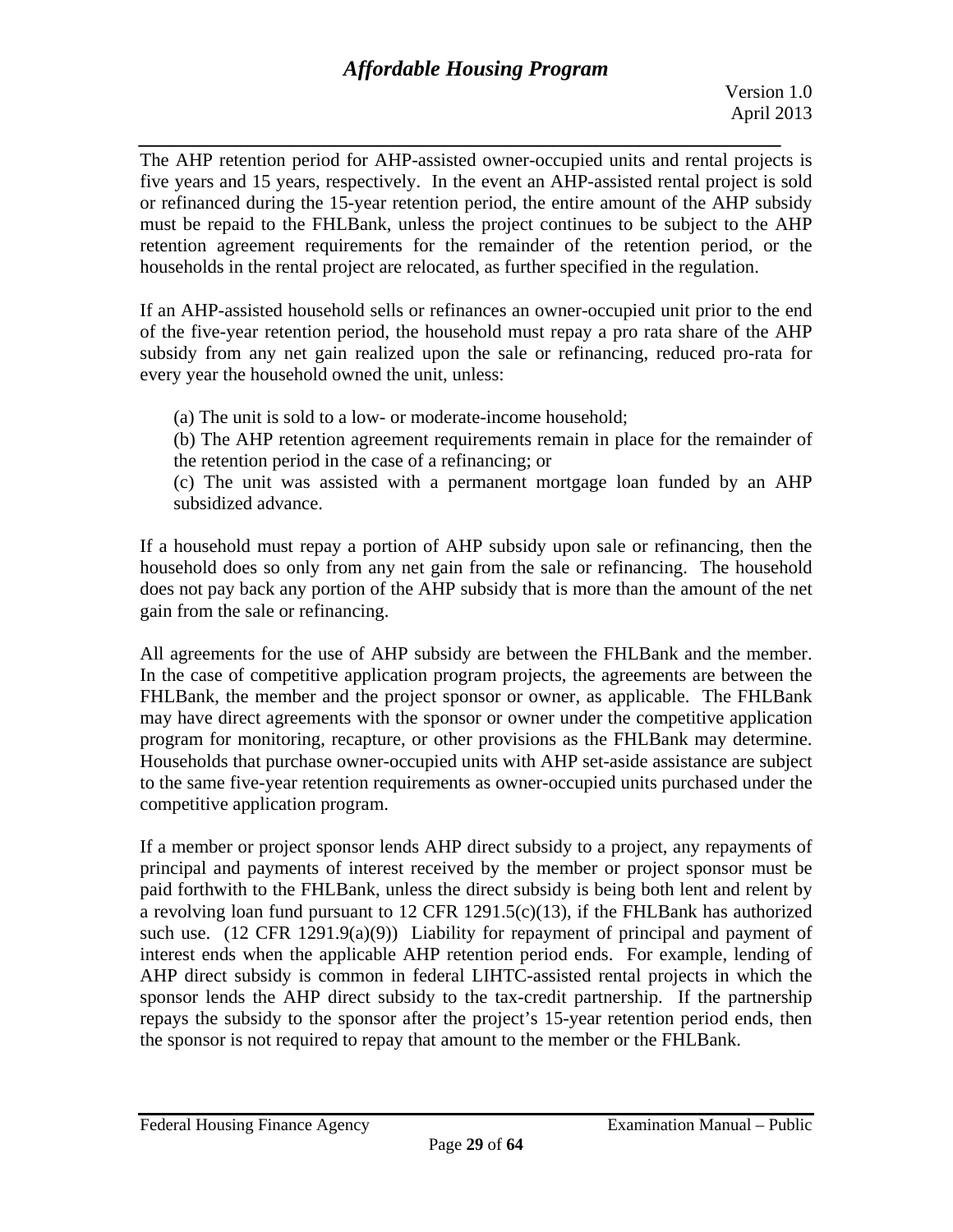# *9) Temporary Suspension of AHP Contributions (12 CFR 1291.11)*

An FHLBank may request approval from FHFA to temporarily suspend its required annual AHP contribution if such contribution would contribute to the financial instability of the FHLBank, as further defined in the regulation.

# *10) Affordable Housing Reserve Fund (12 CFR 1291.12)*

If an FHLBank does not use or commit all of its required annual statutory AHP contribution in that year, the FHLBank must deposit 90 percent of the unused or uncommitted amount in an Affordable Housing Reserve Fund established and administered by FHFA. The remaining 10 percent retained by the FHLBank should be fully used or committed by the FHLBank during the following year, with any remaining portion deposited in the Fund. To date, no such Fund has been established by FHFA.

The regulation provides that approval of AHP applications sufficient to exhaust the FHLBank's annual required AHP contribution shall constitute use or commitment of funds. Amounts remaining unused or uncommitted at year-end are deemed to be used or committed if, in combination with deobligated or recaptured AHP funds, they are insufficient to fund: (1) the next highest scoring AHP application in the FHLBank's final funding period of the year for its competitive application program; (2) pending applications under the FHLBank's homeownership set-aside program; and (3) project modifications approved by the FHLBank. Such insufficient amounts shall be carried over for use or commitment in the following year in the FHLBank's competitive application or homeownership set-aside programs.

### **Regulatory and Supervisory References**

In addition to Section 10(j) of the Bank Act and 12 CFR Part 1291 of FHFA's rules and regulations, primary governing authorities, No-Action Letters, and Regulatory Interpretations and other regulatory policies relevant to the FHLBanks' AHP are found in the FOIA Reading Room of the FHFA's public website at www.fhfa.gov. FHLBanks should ensure that the application of such authorities to an FHLBank has been considered by the Bank directors, officers and management with support from the Bank's legal counsel.

### **Examination Guidance**

The objectives of the AHP examination are to determine whether an FHLBank's governance and operations achieve an effective administration of the AHP that: (1) results in AHP projects that provide housing that benefits very low-income and low- and moderate-income households; (2) ensures the integrity of the AHP by providing comprehensive and equitable methods for awarding and disbursing funds and monitoring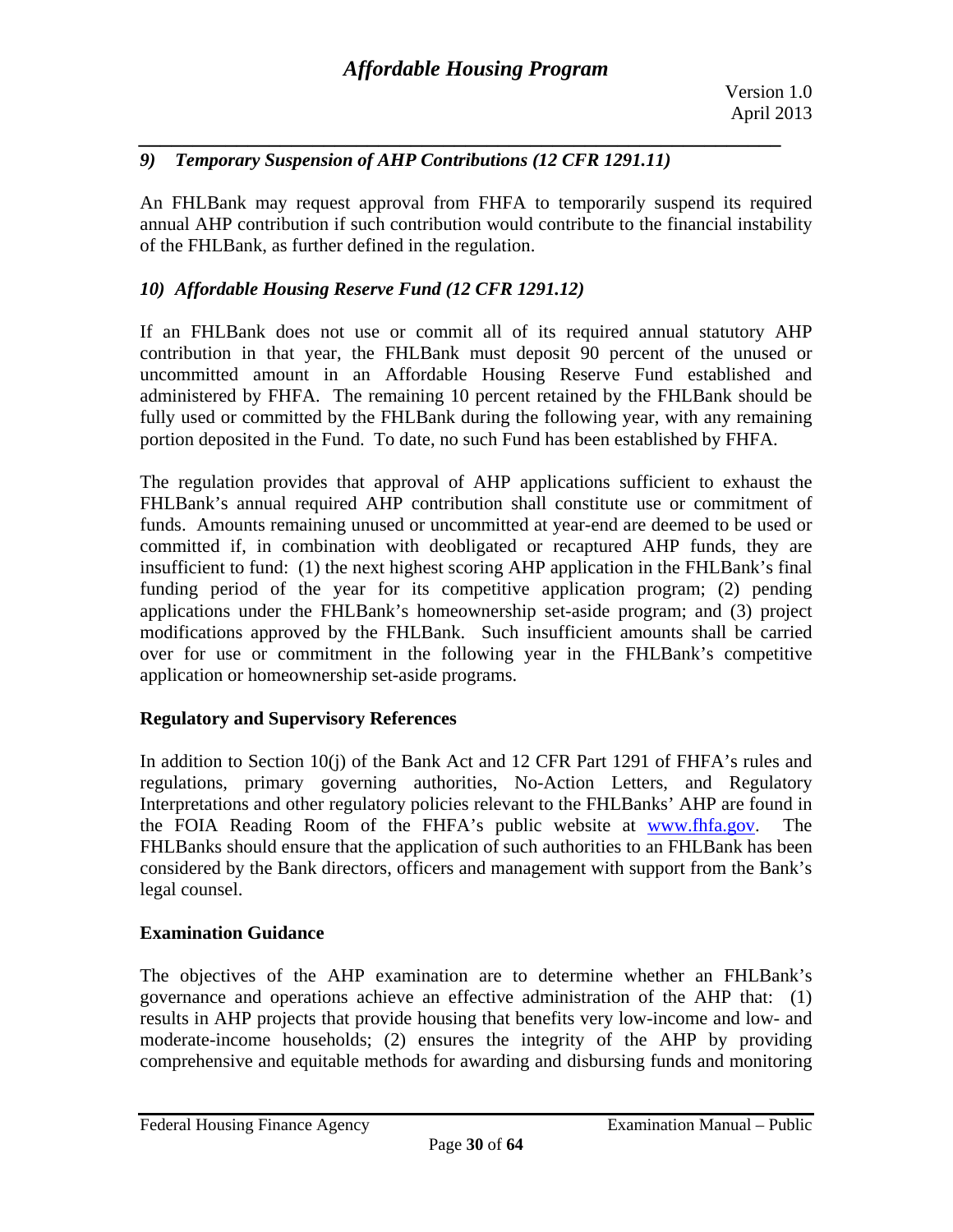*\_\_\_\_\_\_\_\_\_\_\_\_\_\_\_\_\_\_\_\_\_\_\_\_\_\_\_\_\_\_\_\_\_\_\_\_\_\_\_\_\_\_\_\_\_\_\_\_\_\_\_\_\_\_\_\_\_\_\_*  and evaluating outcomes; (3) fosters the compliance of members and projects in providing housing meeting the program objectives; (4) results in the AHP subsidy being disbursed and used in a manner consistent with the AHP statute and regulation, AHP policies and reflecting good practices; (5) responds in a timely and appropriate manner to problem projects or members; and (6) achieves results that are generally consistent with the FHLBank's established priorities and are responsive to District housing needs. Examination work will also assess whether the FHLBank's board of directors has sufficient knowledge of program operations and the effectiveness of the FHLBank's portfolio of AHP projects in meeting the program goals.

The scope of the examination will be developed prior to each FHLBank examination. The examiners' work program will identify the methodology to be used, such as project sampling plans and documents to be reviewed. Using the examination work program as the framework, the AHP examiner may establish an examination scope that focuses on particular program activities and attributes. Not all areas of the AHP examination need to be addressed in a single examination cycle. Rather, the examination should focus on areas that might need particular attention or entail heightened risk. The scope of the examination may include additional inquiries in response to changing conditions, policy concerns, or emerging areas of risk.

In evaluating the responsiveness and effective operations of the FHLBank's program, AHP examiners may review such documents as: AHP Advisory Council reports; AHP Implementation Plans; the FHLBank's internal AHP procedures; the FHLBank's monitoring reports; Community Lending Plans; minutes and materials from meetings of the FHLBank's board of directors, the FHLBank's Board Housing Committee, and management committee; the FHLBank's strategic plan; and any other relevant information. Further, quantitative indicators, such as the AHP Database, and other supplementary sources of information may be used to identify and evaluate program objectives, trends, and potential risks.

# Corporate Governance

The evaluation of the corporate governance may address any of the following:

- 1) Whether the FHLBank's directors and management exercise their due diligence responsibilities to the AHP consistent with the fundamental intent of the program.
- 2) The quality of strategic planning for the AHP, adequacy of budget allocations, capacity and expertise of personnel, and the board's and executive management's involvement in significant AHP decisions.
- 3) Whether the FHLBank works with members of the Advisory Council, the FHLBank's members and, as appropriate, potential applicants to identify housing needs and establish priorities and objectives for the AHP.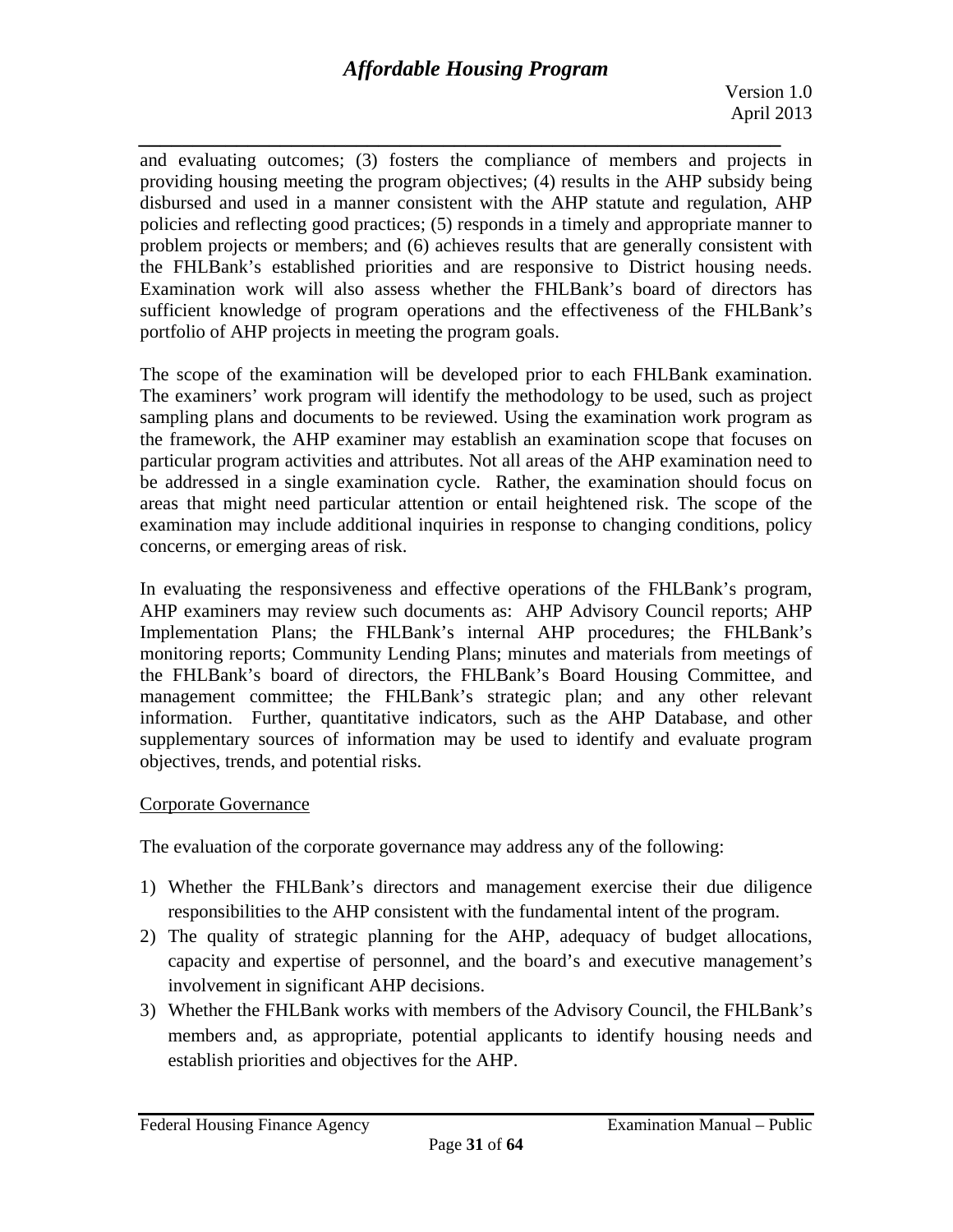4) The FHLBank's process of identifying its communities' housing needs, establishing AHP priorities, developing strategies, and monitoring outcomes.

*\_\_\_\_\_\_\_\_\_\_\_\_\_\_\_\_\_\_\_\_\_\_\_\_\_\_\_\_\_\_\_\_\_\_\_\_\_\_\_\_\_\_\_\_\_\_\_\_\_\_\_\_\_\_\_\_\_\_\_* 

- 5) Whether the FHLBank's board and the Advisory Council are meeting Bank Act and AHP regulatory requirements.
- 6) Whether the board and the Advisory Council appropriately handle potential or actual conflicts of interest.
- 7) The quality of the internal audit as it applies to assessing AHP compliance, and the FHLBank's responsiveness to audit findings.
- 8) Policies, procedures and controls that promote sound and effective operations, fair and impartial program administration, regulatory compliance, and effective risk management practices, and protect the AHP from reputation risk.
- 9) The adequacy of the FHLBank's AHP management information system in accurately reporting essential program functions and characteristics, including but not limited to, FHFA's reporting requirements.

The FHLBank's board of directors is ultimately responsible for the effective operation of the AHP. An FHLBank's board of directors may charter a housing or comparable committee of the board to oversee housing and community investment issues. Some boards delegate many of their AHP-related functions to the housing committee. The housing committee must report its proceedings to the full board. The board of directors is responsible for ensuring that sufficient resources are allocated to the AHP, which include qualified and effective management and a reliable and secure MIS. The Advisory Council members serve in an advisory capacity to the board of directors and management, providing information and insight into the affordable housing and community lending needs, activities and trends within the FHLBank's district.

The internal audit of the AHP should follow the objectives for internal audits contained in the FHFA examination module for Internal and External Audit, consistent with AHP regulations, FHFA supervisory guidance and examination standards. Additionally, examiners should evaluate work completed by the enterprise risk management function and determine if potential risks to the FHLBank have been appropriately identified and whether adequate controls are in place to mitigate potential risks.

### Program Operations

The FHLBank's CIO, under the supervision of the FHLBank President, is responsible for the overall management of the AHP. In addition to maintaining contact with community organizations in the affordable housing area, the CIO is responsible for ensuring the AHP is managed in accordance with FHFA regulations and FHLBank policy.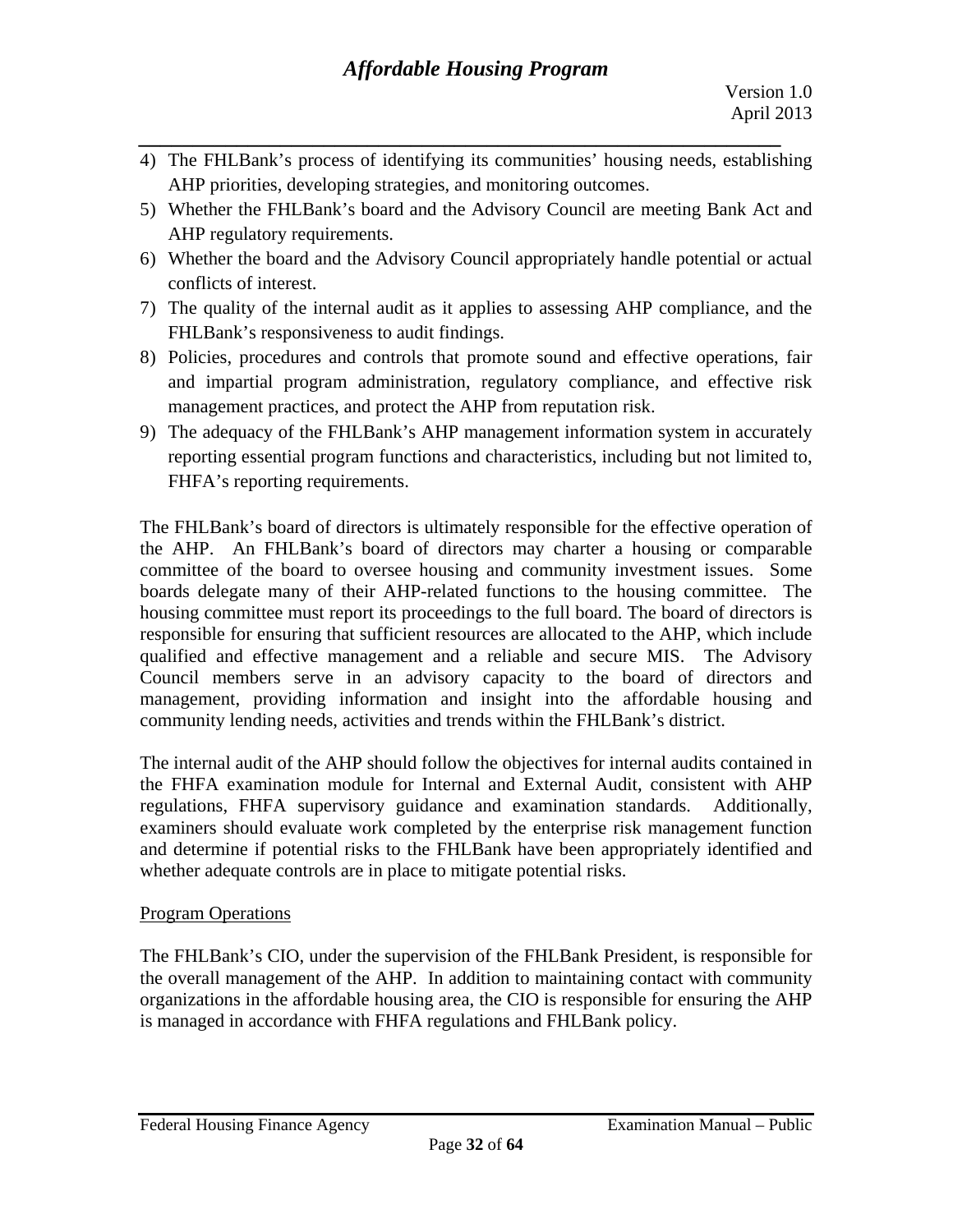*\_\_\_\_\_\_\_\_\_\_\_\_\_\_\_\_\_\_\_\_\_\_\_\_\_\_\_\_\_\_\_\_\_\_\_\_\_\_\_\_\_\_\_\_\_\_\_\_\_\_\_\_\_\_\_\_\_\_\_*  Management must implement policies and procedures to operate the AHP and establish a sound internal control environment and ensure that examination and internal audit findings are addressed in a timely manner. Effective program operations require a reliable management information system that allows staff and management to track the monitoring and compliance of AHP-assisted projects so that management can promptly address any problems with members, projects, sponsors and owners. Effective program operations also require a reliable system to track and reconcile AHP cash flows and to reconcile these AHP accounts with the FHLBank's general ledger. At any time, an FHLBank must know the status of its flow of AHP funding from the amount of required contributions through commitments, disbursements, deobligations, repayments, and recaptures. Such reconciliations ensure that the FHLBank knows that AHP funds are being fully committed and used for intended purposes from year to year. In total, sound program operations are necessary to mitigate the operational risk associated with managing the AHP.

Examiners will assess the effectiveness of program operations by reviewing the FHLBank's policies and procedures, and testing the procedures used for the competitive application program and set-aside program, initial monitoring, long-term monitoring, and problem project resolution, leading to a conclusion as to how well the operations of the program contribute to the AHP goals.

Examiners will assess: (1) whether FHLBank staff comply with the policies, procedures, and controls for the competitive and homeownership set-aside applications, subsidy disbursements, monitoring, deobligations, recaptures and repayments; and (2) whether communications among staff, management, and the board of directors are appropriate to communicate progress in meeting goals and ensuring AHP operations function appropriately.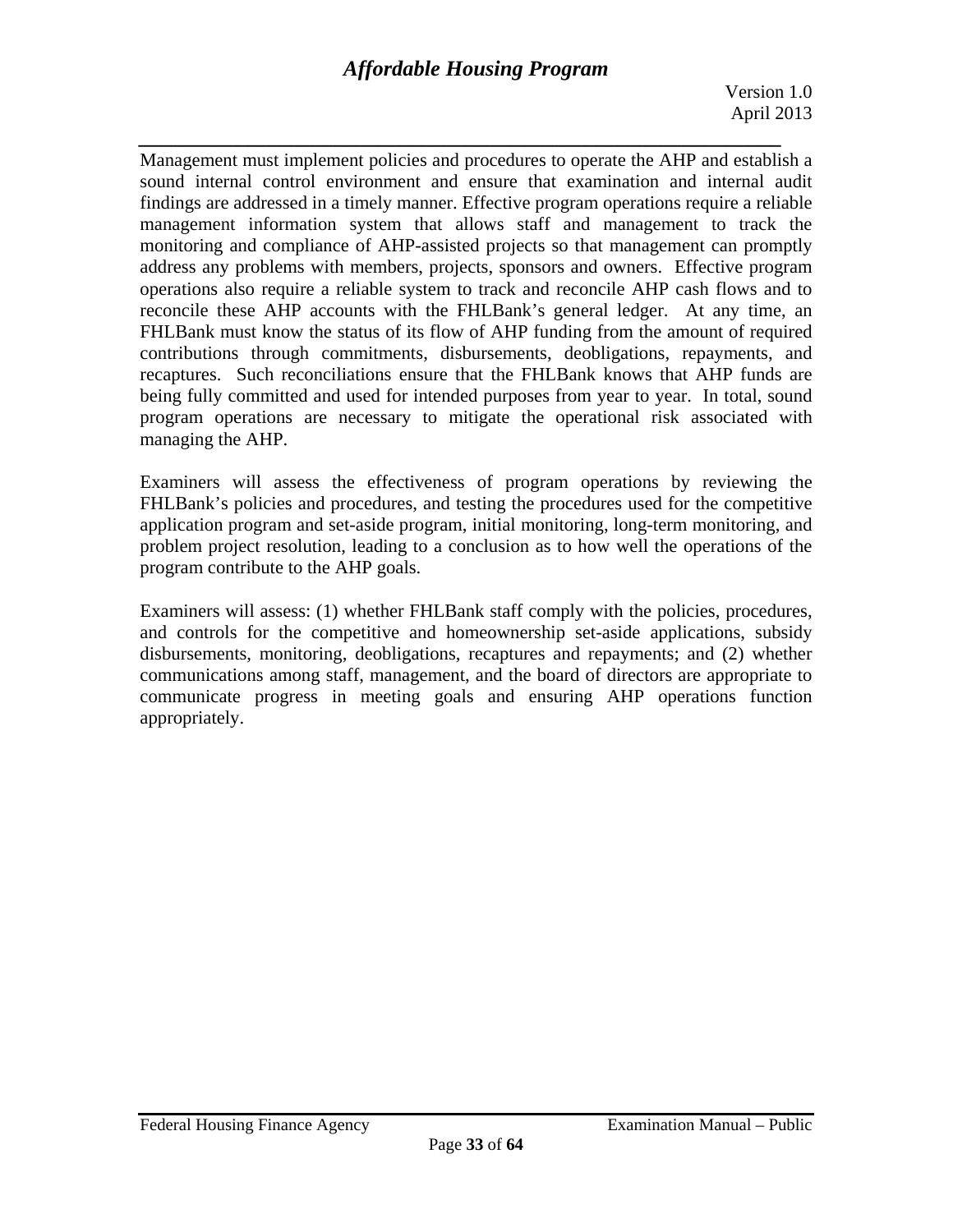#### **Examination Procedures**

 below. At any time during the examination, an examiner may determine that additional In its review, the examiner should evaluate the quality of overall management and operational risk management and draw conclusions about the effectiveness of the FHLBank's AHP as described at the beginning of the Examination Guidance section of this module. Examiners will assess the FHLBank's operation of the AHP generally, and both the competitive and homeownership set-aside programs specifically. Examiners must complete the workprogram contained in the "Workprogram and Guidance" section testing or review is warranted and modify the scope of the examination with the concurrence of the lead examiner and supervisory examiner. The Examiner-in-Charge (EIC) will factor the AHP examiners' conclusions about the AHP into the component ratings for Management and Operational Risk in accordance with FHFA's examination rating system (CAMELSO).

#### Workprogram and Guidance

The workprogram includes guidance for examination of the competitive application program and the homeownership set-aside program, which can assist the examiner in evaluating the various areas of the AHP that an individual examiner may be reviewing within each of these programs. This guidance is illustrative and not exclusive. The workprogram should be used as a framework; however, not all factors or questions need to be addressed during each examination cycle so the examiner may focus on areas most in need of attention. The examiner may identify and carry out other actions that garner similar information that support the objectives of the workprogram. Thus, the workprograms below, while drawn from the principles in this examination module, may vary in their scope.

### **1. Scope of Examination Work Performed**

Review and assess the adequacy of the FHLBank's responsiveness to examination findings from the previous AHP examination and the FHLBank's internal audits of the program. The examination should:

- 1) Review examination findings from the previous year's AHP examination, FHLBank management's responses to these, and notes from quarterly follow-up teleconferences between examiners and FHLBank staff.
- 2) Assess whether the FHLBank's reporting and management processes adequately ensure timely corrective action.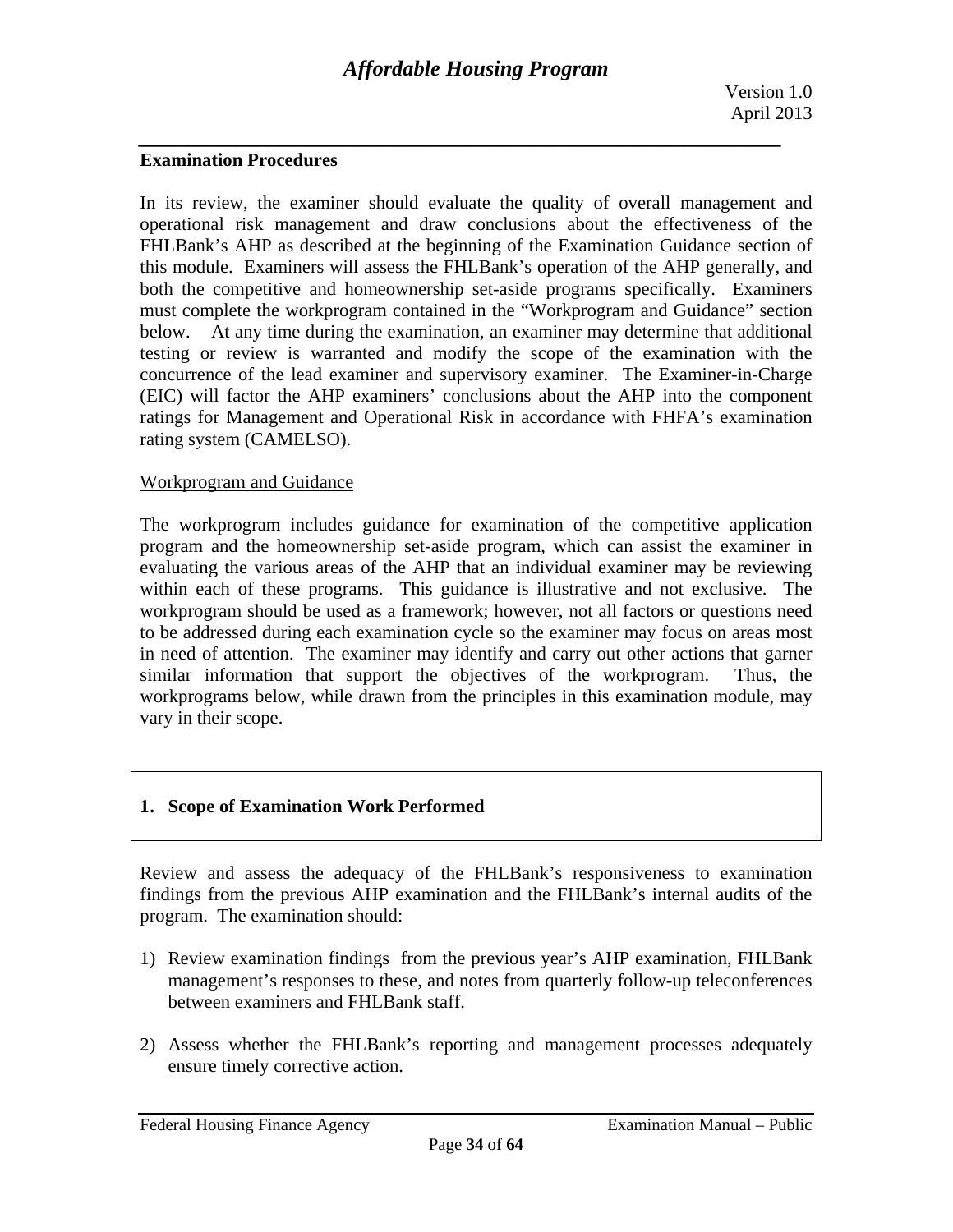- 3) Determine whether the FHLBank has taken appropriate and effective action to address deficiencies noted during the previous examination (e.g., review revised FHLBank policies and procedures, communicate with FHLBank staff to discuss corrective actions taken, and conduct transaction testing to confirm that corrective actions were taken and are effective to correct the deficiencies noted in the previous examination).
- 4) Update the examination findings tracker prepared in connection with the previous examination to reflect subsequent corrective actions taken by the FHLBank. Notify the EIC of the FHLBank of any corrective actions or modifications and send the EIC the updated findings tracker.
- 5) Review all audits completed for the AHP since the previous examination. Determine if the board and management have been responsive to findings from these audits.

Summarize the work performed in the examination of the FHLBank's AHP. To the extent there were modifications to the originally planned examination scope based on concerns identified during the examination, document those changes and the reasons for such changes.

# **2. Description of Risk**

The primary objective of assessing the FHLBank's oversight of the AHP is to ensure the directors and management exercise due diligence and fulfill their responsibilities to the AHP. FHLBank decisions must be documented, adequately supported, and consistent with the best interests of the program. The board and senior management should assure periodic evaluation of the AHP program to assess its effectiveness in addressing the FHLBank's priorities and policy objectives.

In assessing the effectiveness of the AHP oversight and engagement by the board of directors and executive management, the examiner should generally review all actions of the board, board housing committee and subcommittees, and management committees, and the Advisory Council charter (or equivalent document) and relevant bylaw provisions, as applicable. In addition, the examiner should review the meeting minutes for all of these groups, supplemental meeting materials, and any reports issued since the last AHP examination. Examiners should conduct a review for adequacy of significant AHP-related documents, such as conflict of interest policies, strategic plans, and internal audit plans and assess the FHLBank's adherence to the specified terms in these documents.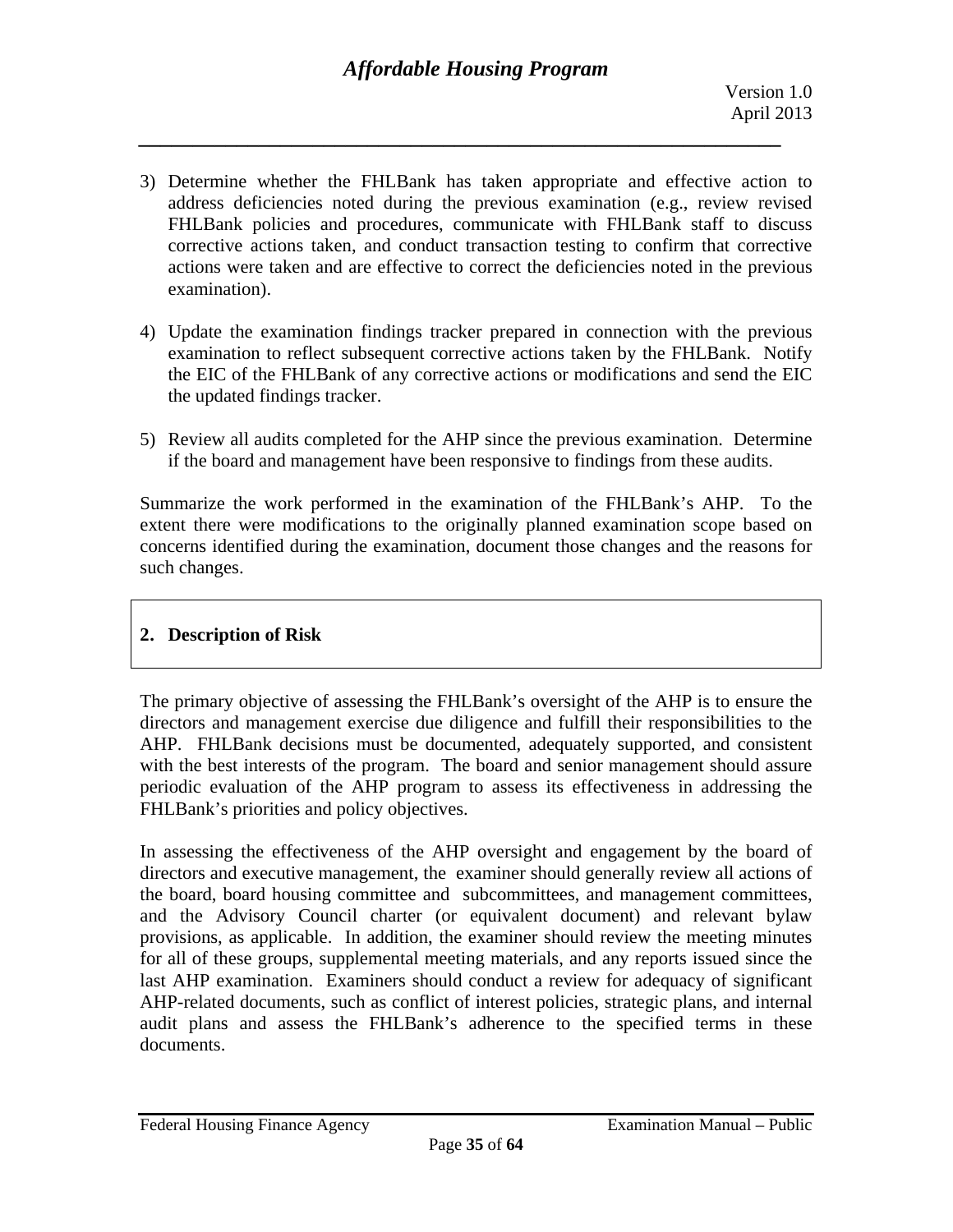The examiner's review of the above-referenced actions and documents shall:

- 1) Assess the structure of and interactions between and among the board, its committees and subcommittees, and the Advisory Council, as well as the working relationships between and among these groups and the FHLBank's affordable housing and community investment staff.
- 2) Assess whether AHP reports are completed on a timely basis and presented to the appropriate members of the management team and the board of directors.
- 3) Include a review of meeting frequency, attendance, duration, and subject matter coverage. At a minimum, the following matters should be routinely considered by the examiner:
	- a) Board and management involvement in significant developments regarding the AHP, the Bank's AHP project portfolio, or individual AHP projects;.
	- b) Oversight reports Project Watch List (or an equivalent monitoring mechanism), project extension approvals, monitoring delinquencies (including delays and reasons for the delay), subsidy disbursements, settlements, recaptures, deobligations and repayments;
	- c) Any Implementation Plan revisions;
	- d) Information on current competitive scoring rounds sufficient to enable the board to make informed decisions regarding the approval or denial of applications for AHP subsidy (e.g., project descriptions, policy exceptions, ineligible projects, and summary statistics);
	- e) Pending regulatory changes and their possible impact;
	- f) Proposed FHLBank policy changes;
	- g) Member, project sponsor, or project owner debarments and suspensions; and
	- h) Reports of suspected or actual fraud arising in connection with the AHP.
- 4) Address the following:
	- a) Does there appear to be sufficient expertise in each group involved in the AHP to carry out that group's responsibilities?
	- b) Do the board or board representatives and the Advisory Council meet at least quarterly?
	- why not? c) How has the board and the FHLBank's affordable housing and community investment staff responded to the Advisory Council's input and is this input reflected in the FHLBank's AHP Implementation Plan or other policies? If not,
	- d) Are delegations of authority made by the board to relevant board committees and the FHLBank's affordable housing and community investment staff appropriate? (For example, does the Board delegate too much or too little authority?)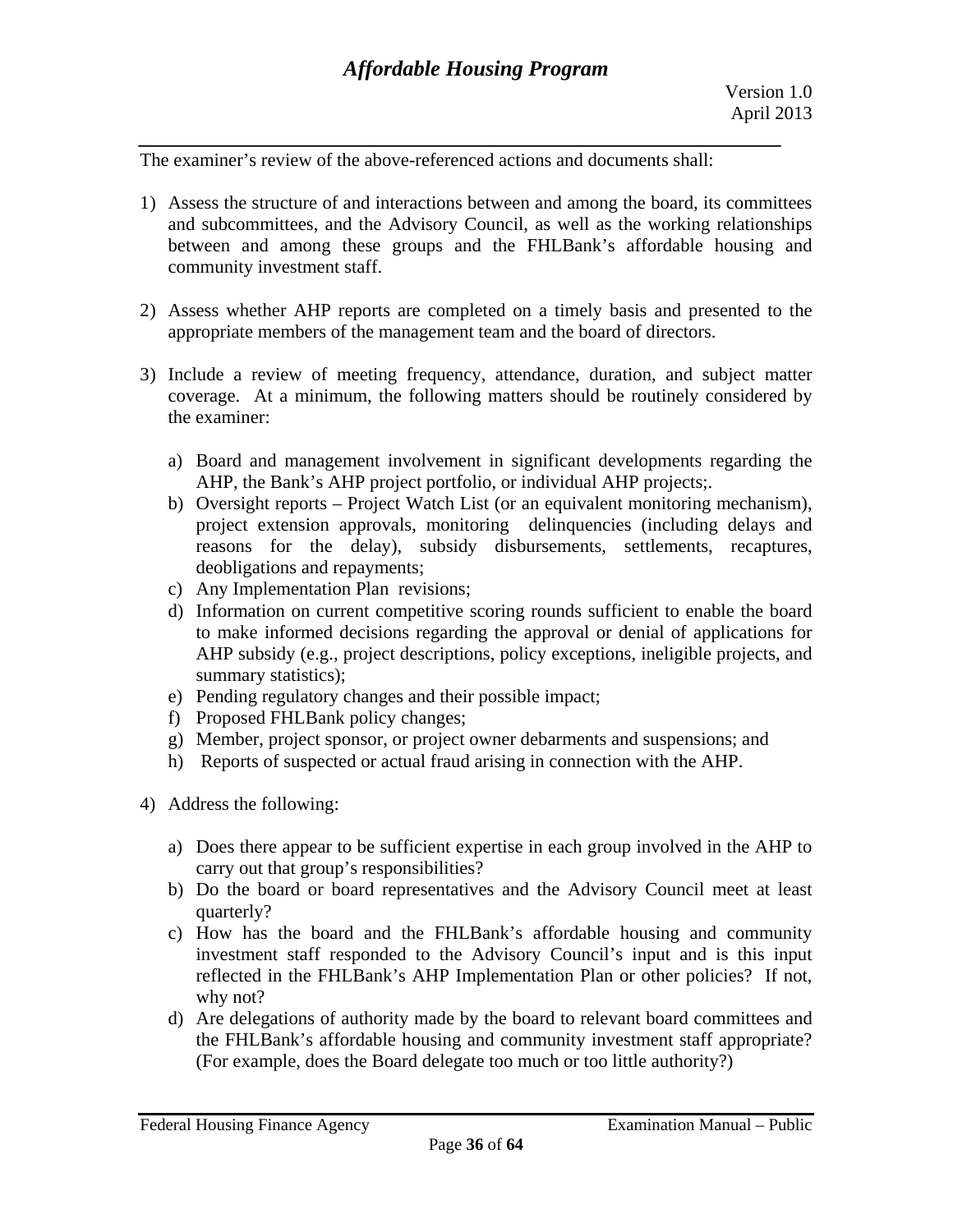- *\_\_\_\_\_\_\_\_\_\_\_\_\_\_\_\_\_\_\_\_\_\_\_\_\_\_\_\_\_\_\_\_\_\_\_\_\_\_\_\_\_\_\_\_\_\_\_\_\_\_\_\_\_\_\_\_\_\_\_*  e) Do the board, board committee(s) and Advisory Council receive sufficient information from the FHLBank's affordable housing and community investment staff to adequately fulfill their respective roles?
	- confidentiality of members and project sponsors and owners is not transgressed? f) Are the duties carried out by the Advisory Council consistent with 12 CFR 1291.4 of FHFA's regulations, and is the information that the Advisory Council receives sufficient to make informed recommendations while assuring that the right to
	- confidentiality of members and project sponsors and owners is not transgressed? g) Do the FHLBank's senior managers provide adequate oversight and attention to the Community Investment Office and the CIO?

# Advisory Council

Based on the examiner's discussions with management and review of the minutes of Advisory Council meetings held since the previous AHP examination, determine whether the Advisory Council is effective in advising the FHLBank on housing needs in the district, and how the FHLBank can use the AHP to help meet such housing needs. The examiner should consider:

- 1) Advisory Council meeting attendance and efforts to address poor attendance if applicable.
- 2) Whether Advisory Council membership represents community and not-for-profit organizations actively involved in affordable housing or community lending and includes persons drawn from a diverse range of organizations so that representatives of no one group constitute an undue proportion of the Advisory Council membership, giving consideration to the size of the FHLBank's district and the diversity of lowand moderate-income housing and community lending needs and activities within the district.
- 3) Whether the Advisory Council is engaged, and effectively represents and communicates community affordable housing needs and challenges to the FHLBank; and, whether it offers constructive recommendations on housing policy and AHP objectives, and strategic planning (with respect to AHP) to the FHLBank.
- 4) Advisory Council input, analysis and recommendations for the FHLBank's AHP policies are contained in the Implementation Plan, taking into consideration that the regulation does not require that the FHLBank adopt the Advisory Council's recommendations.
- 5) Whether Advisory Council members are in good standing (e.g., do not have AHP projects that are severely troubled or unresponsive to FHLBank requests) with regard to their own AHP projects and whether they recuse themselves in the event of a conflict of interest.

Page **37** of **64**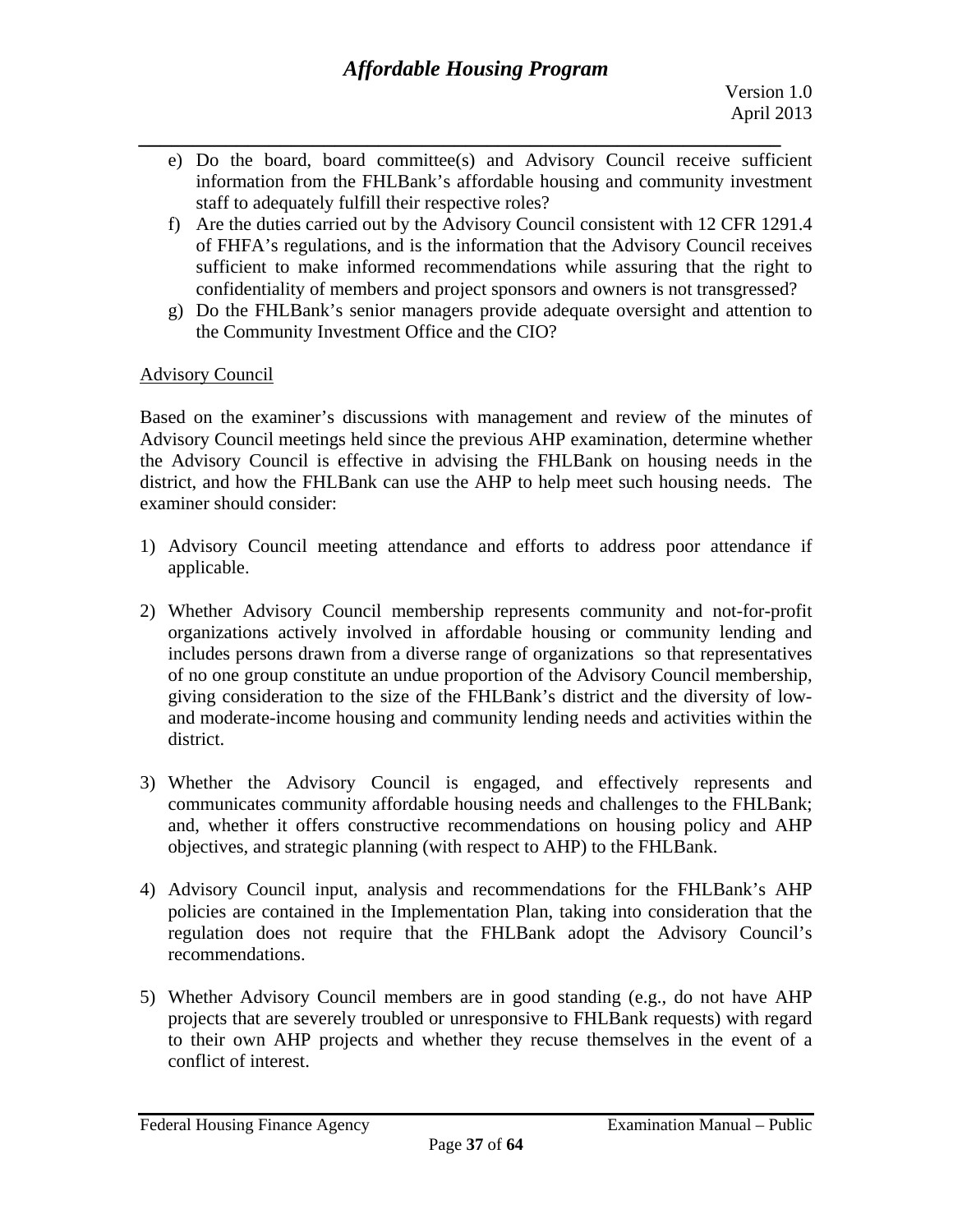6) The Advisory Council exercises its due diligence responsibility by participating in the preparation and approval of the Advisory Council's report to FHFA on the FHLBank's low- and moderate income housing and community lending activities, as required by the Bank Act.

# **3. Risk Management**

#### *Risk Identification*

- 1) Consider the comprehensiveness and reliability of the FHLBank's enterprise risk management assessment of potential risks with respect to the AHP.
- 2) Determine if potential risks have been appropriately identified and whether internal controls have been established to mitigate these risks.

#### *Organizational Structure*

Assess the effectiveness of the FHLBank's AHP organizational structure and reporting lines. Obtain, analyze and discuss as appropriate with FHLBank management:

- 1) The FHLBank's organization chart and AHP position within the overall organizational structure of the FHLBank. The organization chart should clearly depict lines of authority and accountability as well as channels of communication.
- responsibilities? Are delegations appropriate? 2) The board of directors' oversight of the AHP. How has the board delegated the
- 3) The individuals or FHLBank units responsible for managing and discharging the FHLBank's AHP duties and responsibilities and the achievement of the program objectives.
- 4) A comprehensive listing of AHP staff and a full description of AHP staff expertise.

### *Policies and Procedures*

The FHLBank's policies provide the framework for a sound AHP. As such, policies should communicate the goals of the FHLBank's AHP and clearly define the roles of individuals involved in administering the program.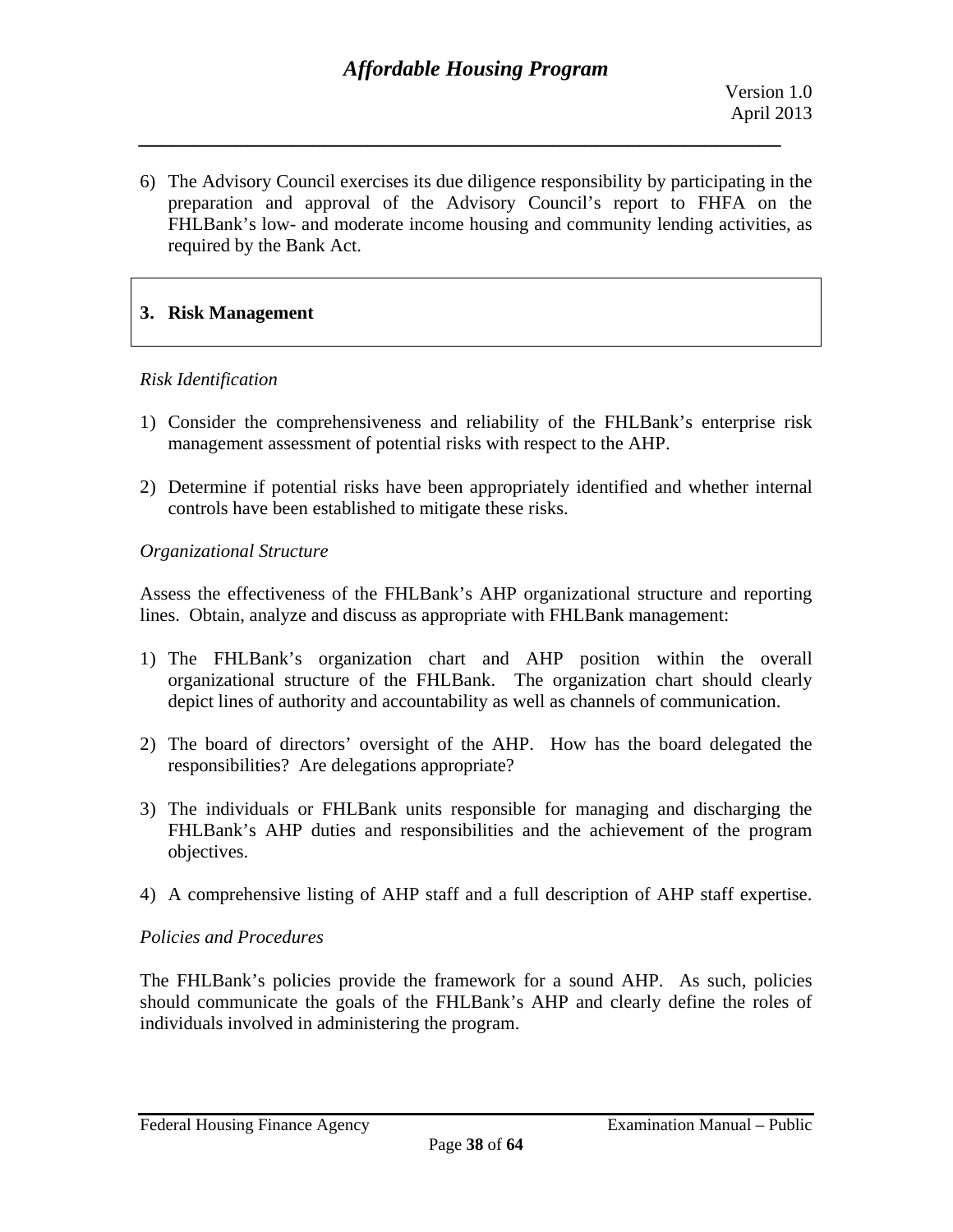*\_\_\_\_\_\_\_\_\_\_\_\_\_\_\_\_\_\_\_\_\_\_\_\_\_\_\_\_\_\_\_\_\_\_\_\_\_\_\_\_\_\_\_\_\_\_\_\_\_\_\_\_\_\_\_\_\_\_\_*  The FHLBank's procedures should outline specific actions that are taken in administering the AHP and serve as the basis for establishing sound practices for the FHLBank's oversight of the program.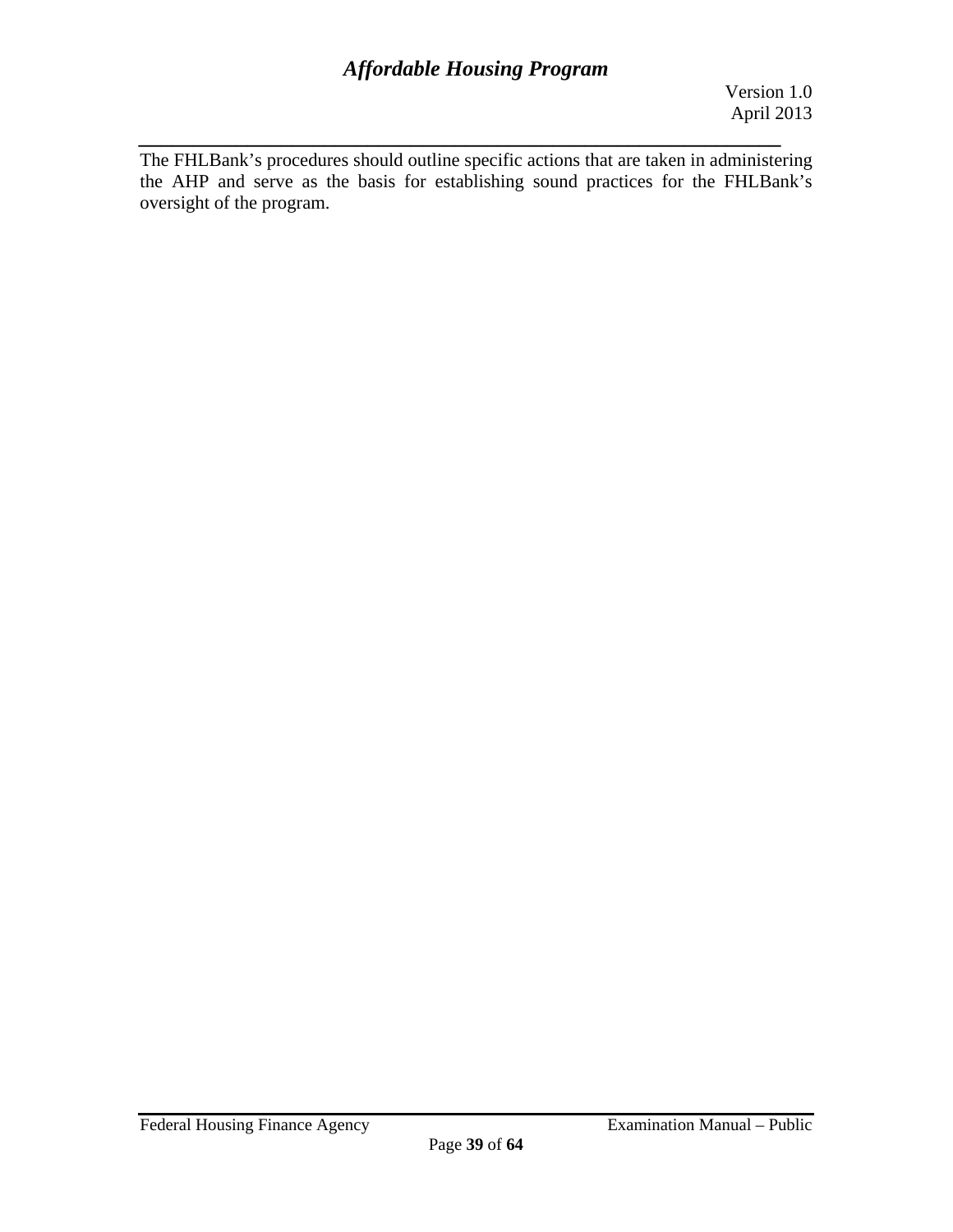#### Competitive Application Program Policies and Procedures

The FHLBank's policies and procedures must accurately incorporate and reflect FHFA regulations and guidance. In assessing the competitive application program, consider the following:

- 1) Determine that the FHLBank has a process for ensuring that its policies and procedures governing the AHP comply with FHFA regulations and guidance, including:
	- a) A process for reviewing FHFA regulatory amendments, Regulatory Interpretations and supervisory guidance, such as Advisory Bulletins and No-Action Letters, with management and staff and with other relevant FHLBank departments, such as the legal, credit or accounting departments; and
	- b) Implements and accurately interprets and applies FHFA regulatory amendments, Regulatory Interpretations, supervisory guidance and examination findings.
- 2) Assess the adequacy of the Implementation Plan (IP) in describing the FHLBank's expectations for the AHP and complying with the applicable requirements of 12 CFR Part 1291 and FHFA guidance.
	- a) Review the AHP Implementation  $Plan^2$  and note any sections for further discussion with FHLBank management. In particular, note whether:
		- i) The AHP Implementation Plan sets out the requirements for the program administration, which comply with the AHP regulation and FHFA guidance and enable the FHLBank to carry out program activities in a timely manner and adequately manage program risks.
		- ii) The AHP Implementation Plan addresses the following matters required in 12 CFR Part 1291 of FHFA's regulations:
			- The applicable median income standard or standards;
			- Definitions of terms as required under the regulation.
			- Requirements for the competitive application program, including eligibility requirements and scoring criteria;
			- Requirements for the homeownership set-aside programs, if applicable;
			- Requirements for funding revolving loan funds, if applicable;
			- Requirements for funding loans originated for mortgage loan pools, if applicable;

 $\frac{1}{2}$  Each FHLBank should maintain the most current version of its Implementation Plan on its website. It is this version that examiners should review in connection with an examination.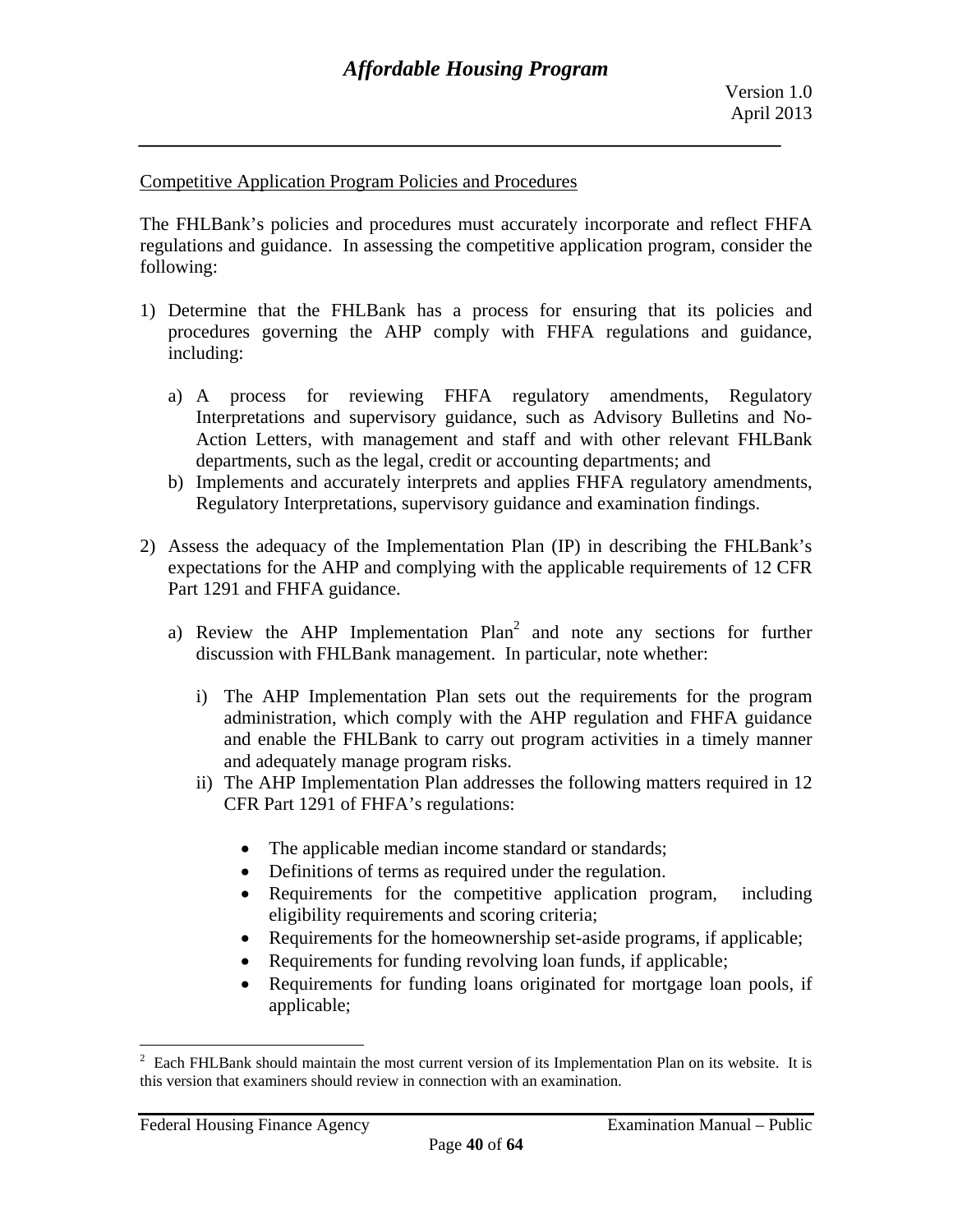- Monitoring requirements for the competitive application program and any homeownership set-aside programs;
- Requirements, including time limits, for re-use of repaid AHP direct subsidy, if applicable; and
- Retention agreement requirements for projects and households under the competitive application program and any FHLBank homeownership setaside programs.
- 3) In evaluating the soundness of policies and procedures, review key policies on project eligibility, costs and feasibility, scoring, approval, monitoring and problem project resolution, and consider whether such policies are carried out.

### Competitive Scoring Process

The examiner should review a sample of applications and assess the adequacy of the FHLBank's execution of the most recent competitive funding round for sufficient rigor, fairness to applicants, and compliance with the AHP regulation and FHFA guidance.

- 1) Availability of Funds
	- a) Review the FHLBank's methodology for establishing the amount of funds available for allocation to each round and to any set-aside programs. Assess the strength of the controls to ensure consistency in accounting and reporting on:
		- i) Amount of Funding. Consider the following:
			- Consistency with statutory and regulatory requirements, including assurances that 10 percent of the prior year's earnings are allocated to the AHP fund;
			- Identification of funds de-obligated, recaptured, and repaid or replenished by the FHLBank;
			- Funds advanced from future funding rounds (acceleration); and
			- Any FHLBank voluntary contributions to the AHP
		- ii) Number of funding rounds and allocation of funding between rounds.
	- b) If the FHLBank accelerated funds for AHP from future earnings:
		- the acceleration? i) Did the FHLBank's board approve the acceleration? What was the reason for
		- FHLBank and the AHP? ii) How does the FHLBank plan to credit the amount accelerated over future years, as required in the AHP regulation? What is the possible impact on the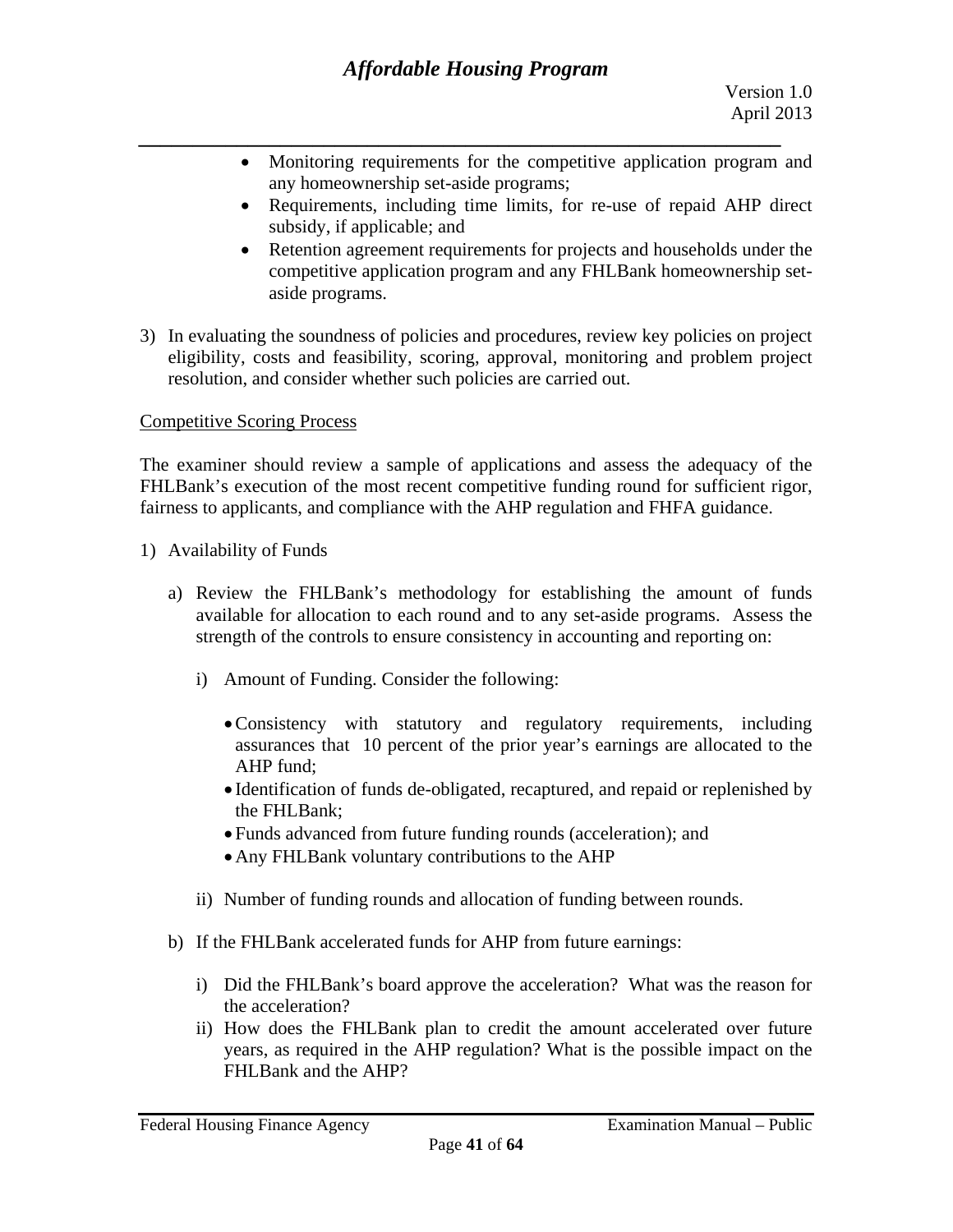- 2) Competitive Funding Round Communication and Technical Assistance
	- a) Assess methods employed by the FHLBank to communicate the competitive program funding round opening and closing dates and the reach of the FHLBank's technical assistance to members and sponsors intending to apply for AHP funds. Consider:
		- i) Communication tools used by the FHLBank (e.g., seminars, news releases, webinars, FHLBank AHP and community investment newsletter issues, FHLBank public website announcements, emails and direct mailings);
		- ii) Frequency and distribution of communications;
		- iii) Content of the announcement, including information regarding application deadlines, changes, acceptable means of application submission (electronic, paper copy), and availability of training and technical assistance; and
		- some members of sponsors over others? iv) The methods the FHLBank uses to provide technical assistance (e.g., phone, email or in-person) and/or its policies concerning the type and amount of technical assistance. Is there evidence that the FHLBank's methods favor
	- b) What methods does the FHLBank employ to evaluate the reach of its competitive funding round communications and technical assistance?
	- c) Has the FHLBank made changes to its communication and technical assistance strategies to address any identified deficiencies?
- 3) Application Submission Process
	- a) Assess the mode(s) of transmission for a member to submit an application.
		- i) Determine how the FHLBank receives AHP applications (e.g., electronic and/or hard copy)
		- of the applications received under each mode? ii) If the FHLBank permits more than one method of delivery, do the different modes of transmission trigger different analysis and scoring by the FHLBank
	- b) Assess the FHLBank's practices with respect to the closing of the application acceptance period.
		- i) Does the FHLBank maintain a firm application deadline? Were any applications accepted after the established deadline?
		- ii) Does the FHLBank allow subsequent submission of missing, corrected and/or improved supporting documentation? If it does, does this provide an unfair advantage to the applicant?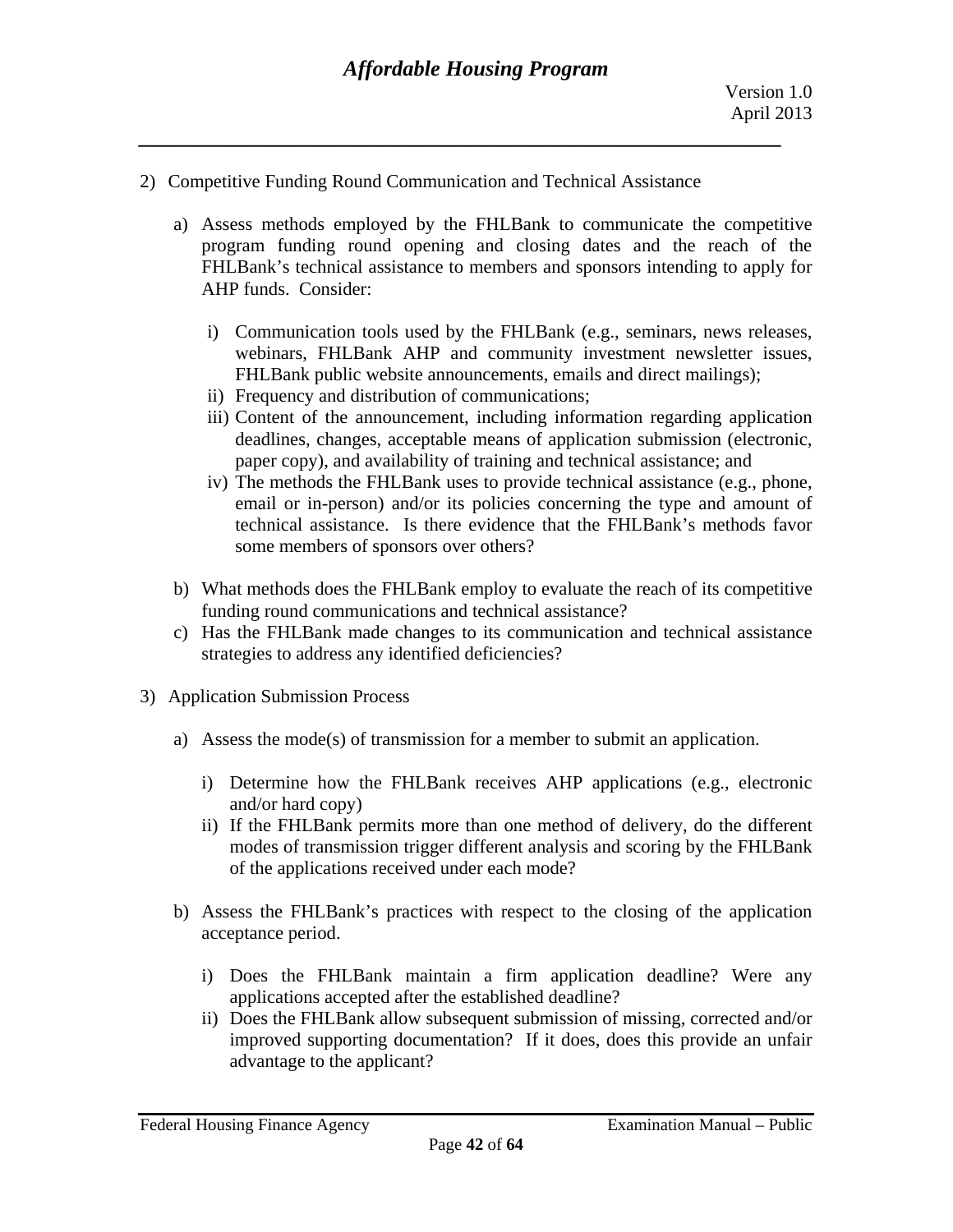*\_\_\_\_\_\_\_\_\_\_\_\_\_\_\_\_\_\_\_\_\_\_\_\_\_\_\_\_\_\_\_\_\_\_\_\_\_\_\_\_\_\_\_\_\_\_\_\_\_\_\_\_\_\_\_\_\_\_\_*  from some members or sponsors over others? iii) Is there any evidence that the FHLBank favors acceptance of applications

Select several project applications from the most recently completed scoring round for review. Document analysis of how the projects were selected for the scoring round review:

- 1) Scoring Methodology
	- a) Evaluate the FHLBank's scoring guidelines and practices and confirm that the project applications were correctly scored. Consider:
		- i) Whether the FHLBank's scoring guidelines and procedures conform to the Implementation Plan; and
		- ii) Whether the FHLBank has established and implemented adequate controls over the scoring process (e.g., requiring more than one employee to score the applications, testing of automated scoring)
- 2) Preferential Treatment
	- a) Assess whether applications submitted from certain members or sponsors might be receiving preferential treatment at any stage of the application process. Evidence of preferential treatment may include, but is not limited to: a disproportionately high approval rate for certain applicants; exceptions to the project cost guidelines for certain applicants; and FHLBank scoring criteria or scoring methods showing particular patterns or situations favoring certain applicants. Preferential treatment could also become evident at a later stage of the project. The following are examples of conditions that could lead to preferential treatment: a significant financial relationship between the FHLBank and the applicant (i.e., high advances activity); membership on the board; membership on the FHLBank's Advisory Council; and the political or strategic importance of the applicant to the FHLBank (e.g., a politician, or an influential community leader). The fact that such relationships exist is not definitive grounds to conclude preferential treatment; rather, it calls for further investigation to rule it out.
- 3) Eligibility Requirements
	- a) Evaluate the FHLBank's policies and procedures and its application acceptance process to ensure that the FHLBank accepts applications for AHP subsidy under its competitive program only from institutions that are FHLBank members at the time their applications are submitted to the FHLBank.  $(12 \text{ CFR } 1291.5(b)(2))$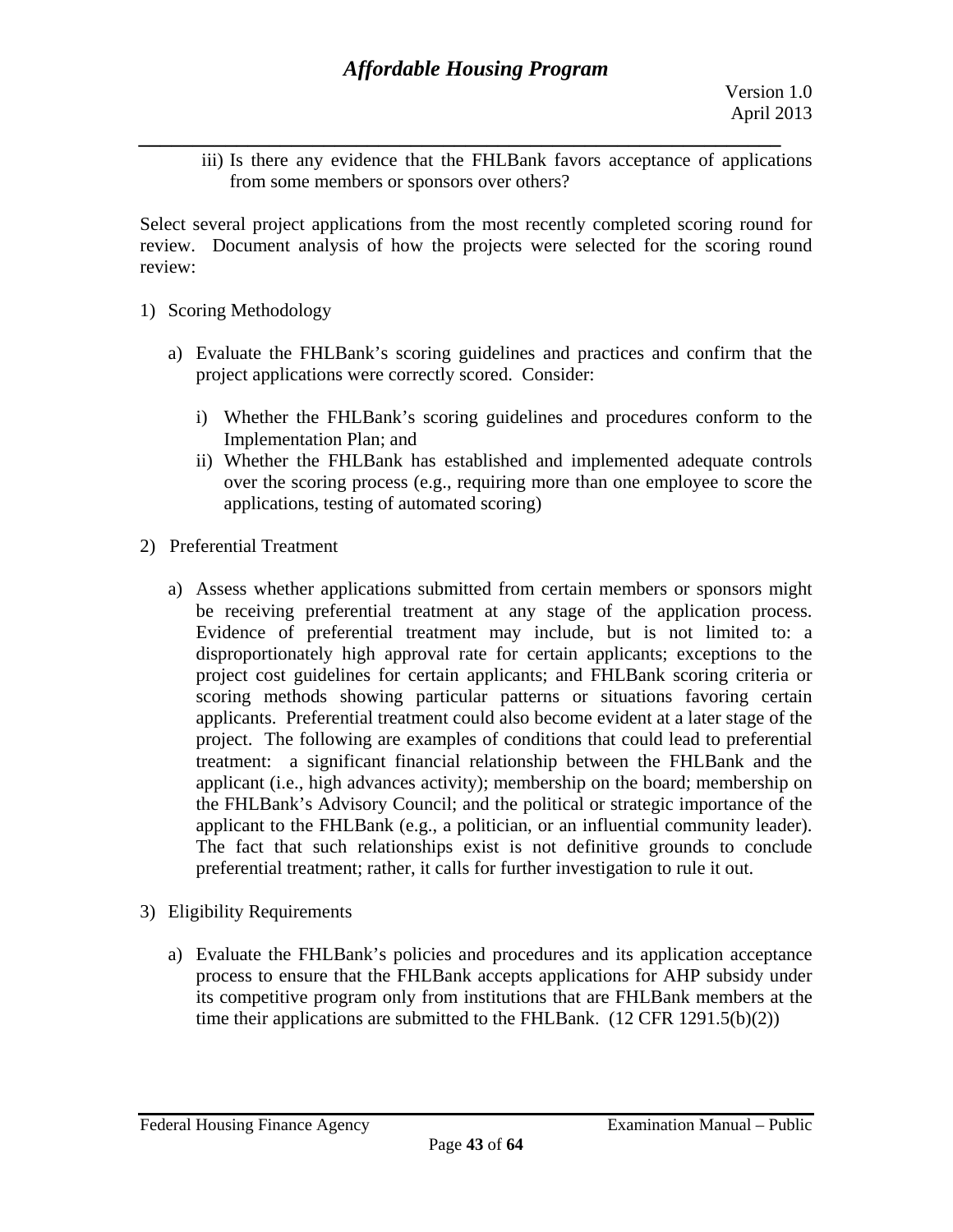*\_\_\_\_\_\_\_\_\_\_\_\_\_\_\_\_\_\_\_\_\_\_\_\_\_\_\_\_\_\_\_\_\_\_\_\_\_\_\_\_\_\_\_\_\_\_\_\_\_\_\_\_\_\_\_\_\_\_\_*  b) Confirm the FHLBank's policies and procedures and review applications to ensure that competitive program applications satisfy the minimum eligibility requirements set forth in 12 CFR 1291.5(c). Consider the following:

### Income-Targeted, Owner-Occupied Housing or Rental Housing with Affordable Rents

AHP subsidy is required to be used exclusively for the: (1) purchase, construction or rehabilitation of an owner-occupied project for low- or moderate-income-households; or (2) purchase, construction or rehabilitation of a rental project where at least 20 percent of the units will be occupied by and affordable for very low-income households.

- the AHP regulatory requirements? a) *Household Income.* Are the application's household income targets consistent with
- b) *Need for Subsidy*. A project's estimated sources of funds, including the requested AHP subsidy, must equal its estimated uses of funds, as reflected in the project's development budget and sources and uses statements. The maximum amount of AHP subsidy the project is permitted to receive is the difference by which the uses exceed the sources, other than the requested AHP subsidy. If a project's sources of funds include estimates of the market value of in-kind donations and voluntary professional labor or services (excluding the value of sweat equity), are such estimated values also required to be included in the project's uses of funds? In the case of a homeownership project for which the sponsor extends permanent discounted financing to the homebuyer (e.g., self-help owner-occupied projects such as Habitat for Humanity projects), is the sponsor's stated cash contribution required to include the present value of any payments the sponsor is to receive from the buyer (including any cash down payment from the buyer), plus the present value of any purchase note the sponsor holds on the unit, as determined in accordance with 12 CFR 1291.5(c)(2)(ii)).
- c) *Project Costs*. Taking into account the geographic location of the project, development conditions, and other non-financial household or project characteristics, has the FHLBank adequately evaluated that a project's costs, as reflected in the project's development budget, are reasonable, in accordance with the FHLBank's project cost guidelines? Does the FHLBank regularly review its project cost guidelines for continuing reasonableness, and document any decisions it makes to
- allow exceptions to the guidelines during and after the application process? d) *Project Feasibility*. (See section on Project Feasibility Analysis, below.)
- e) *Financing Costs*. The rate of interest, points, fees and any other charges for all loans that are made for the project in conjunction with the AHP subsidy shall not exceed a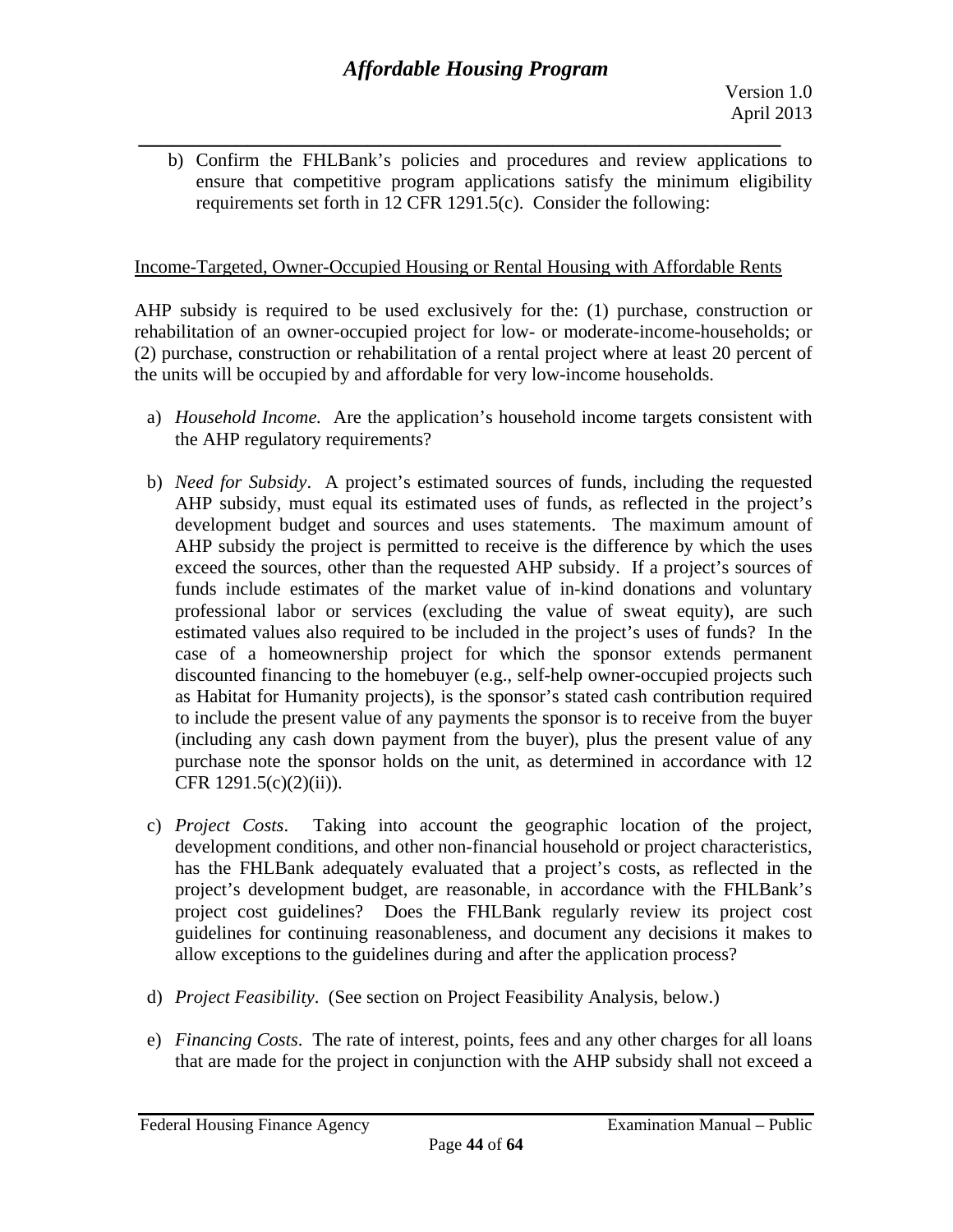*\_\_\_\_\_\_\_\_\_\_\_\_\_\_\_\_\_\_\_\_\_\_\_\_\_\_\_\_\_\_\_\_\_\_\_\_\_\_\_\_\_\_\_\_\_\_\_\_\_\_\_\_\_\_\_\_\_\_\_*  reasonable market rate of interest, points, fees and other charges for loans of similar maturity, terms and risk. Does the FHLBank review financing costs for loans made in conjunction with the AHP subsidy in accordance with this requirement?

- f) *Timing of AHP Subsidy Use*. The FHLBank requires evidence provided by the project sponsor or reasonable inference based on project characteristics that some or all of the AHP subsidy is likely to be drawn down by the project or used by the project to procure other funding commitments within 12 months of the date of application approval for that project.
- g) *Counseling Costs*. The FHLBank limits the use of AHP subsidies for counseling costs to instances in which a household actually purchases an AHP-assisted unit and such counseling costs are not covered by the member or other funding source.
- h) *Refinancing Mortgage Loans*. The FHLBank limits the use of AHP subsidies for refinancing of mortgage loans under the competitive program to projects where the refinancing produces equity proceeds up to the amount of the AHP subsidy in the project and such proceeds are only used for the purchase, construction, or rehabilitation of eligible household units.
- i) *Retention Agreements*. The FHLBank requires each AHP-assisted housing unit in an owner-occupied project to be subject to a five-year retention agreement consistent with 12 CFR 1291.9(a)(7), and each AHP-assisted rental project to be subject to (or be committed to be subject to) a 15-year retention agreement consistent with 12 CFR 1291.9(a)(8).
- j) *Project Sponsor Qualifications*. Evaluate the policies and practices the FHLBank employs to assess a sponsor's ability to successfully carry out the project as described in the submitted application.
- k) *Fair Housing*. Projects as proposed will comply with applicable federal and state fair housing and housing accessibility laws (e.g., Fair Housing Act, Rehabilitation Act of 1973, Americans with Disabilities Act of 1990, and the Architectural Barriers Act of 1969), and must demonstrate how the project will be affirmatively marketed.

# *Calculation of AHP Subsidy* (See 12 CFR 1291.5(c)(12))

a) *AHP Direct Subsidy*. Where the FHLBank is providing AHP direct subsidy to write down the interest rate on a loan to a project, the FHLBank calculates the amount of subsidy as the net present value of interest foregone by the lender, based on the lender's market rate as of the date the application for subsidy is submitted to the FHLBank.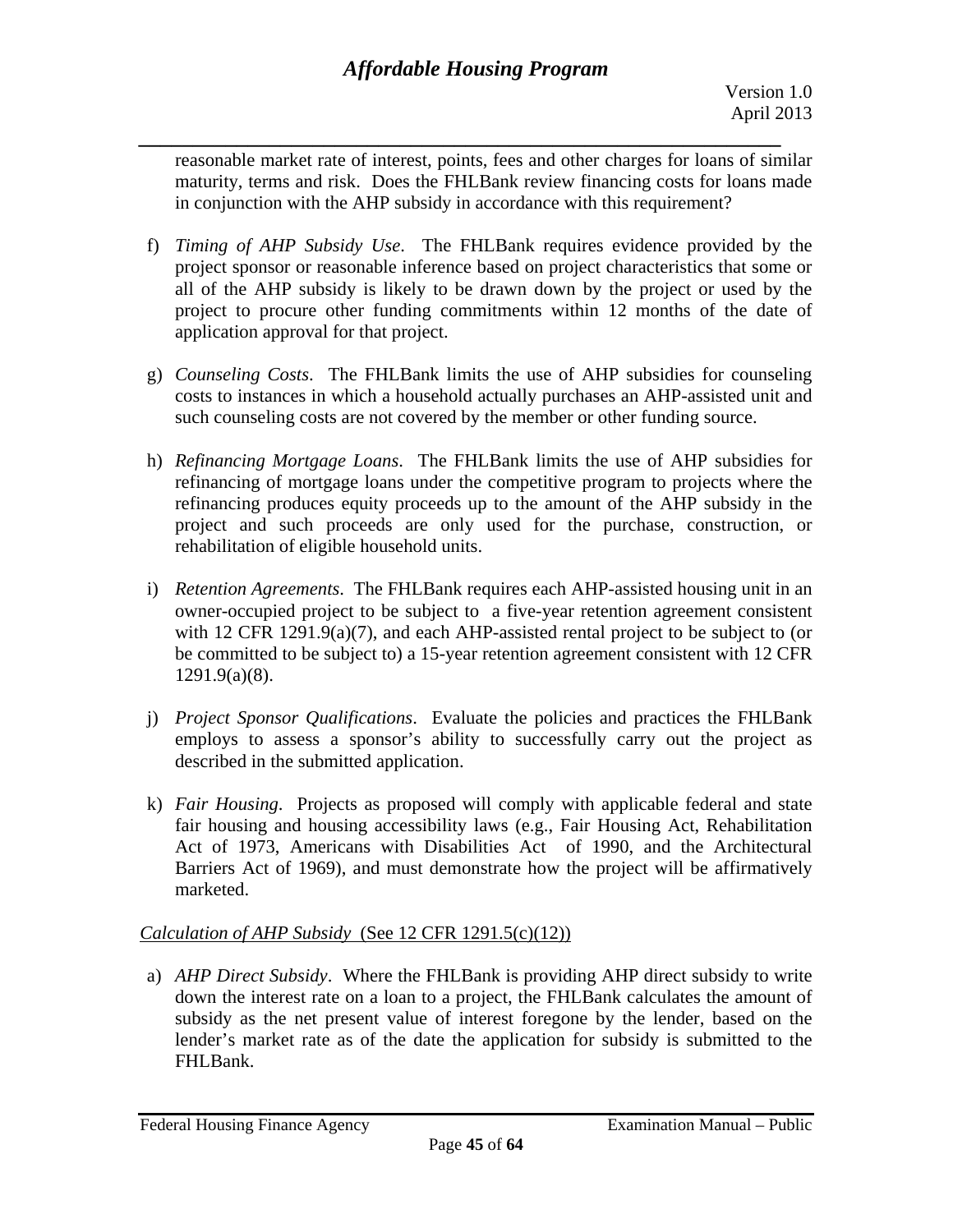- b) *AHP Subsidized Advance*. Where the FHLBank is providing an AHP subsidized advance to a member, the FHLBank calculates the amount of subsidy as the net present value of the interest foregone by the FHLBank based on its cost of funds, determined as of the earlier of the date of disbursement of the subsidized advance or the date prior to disbursement on which the FHLBank first manages the funding to support the subsidized advance through its asset/liability management system, or otherwise.
- c) *Optional District Eligibility Requirements*. Has the FHLBank established any optional District eligibility requirements? If so, are they consistent with the requirements set forth in 12 CFR 1291.5(c)(15)?
- d) *AHP Subsidy Limits*. The FHLBank may establish limits on the maximum amount of AHP subsidy available per member per year, or per member, per project, or per project unit in a single funding round.
- e) *Homebuyer or Homeowner Counseling Requirement*. The FHLBank may require that a household complete a homebuyer or homeowner counseling program for owner-occupied projects, where such program is provided by, or based on one provided by, an organization recognized as experienced in homebuyer or homeowner counseling.
- f) *Prohibited Uses of AHP Subsidy.* The FHLBank may not permit members or sponsors to use AHP subsidies to pay for certain prepayment fees, cancellation fees or processing fees prohibited under 12 CFR 1291.5(c)(16), except as specifically provided thereunder.
- 4) Project Feasibility Considerations (12 CFR 1291.5(c)(4))
	- a) Identify the FHLBank's process for developing and changing its project feasibility guidelines (e.g., market analysis, Advisory Council recommendations, consideration of feasibility guidelines established by HUD, state housing finance agencies and other primary affordable housing funders). Are the FHLBank's project feasibility guidelines reasonable? Are they consistently applied by the FHLBank?
- application, or would be readily available from the member or project sponsor?<br>Federal Housing Finance Agency Examination Manual Public b) Do the FHLBank's policies and practices in assessing application eligibility and scoring criteria documentation ensure that developmentally and operationally feasible projects are considered for an award, notwithstanding technical omissions that are, or can be offset by, information contained elsewhere in the project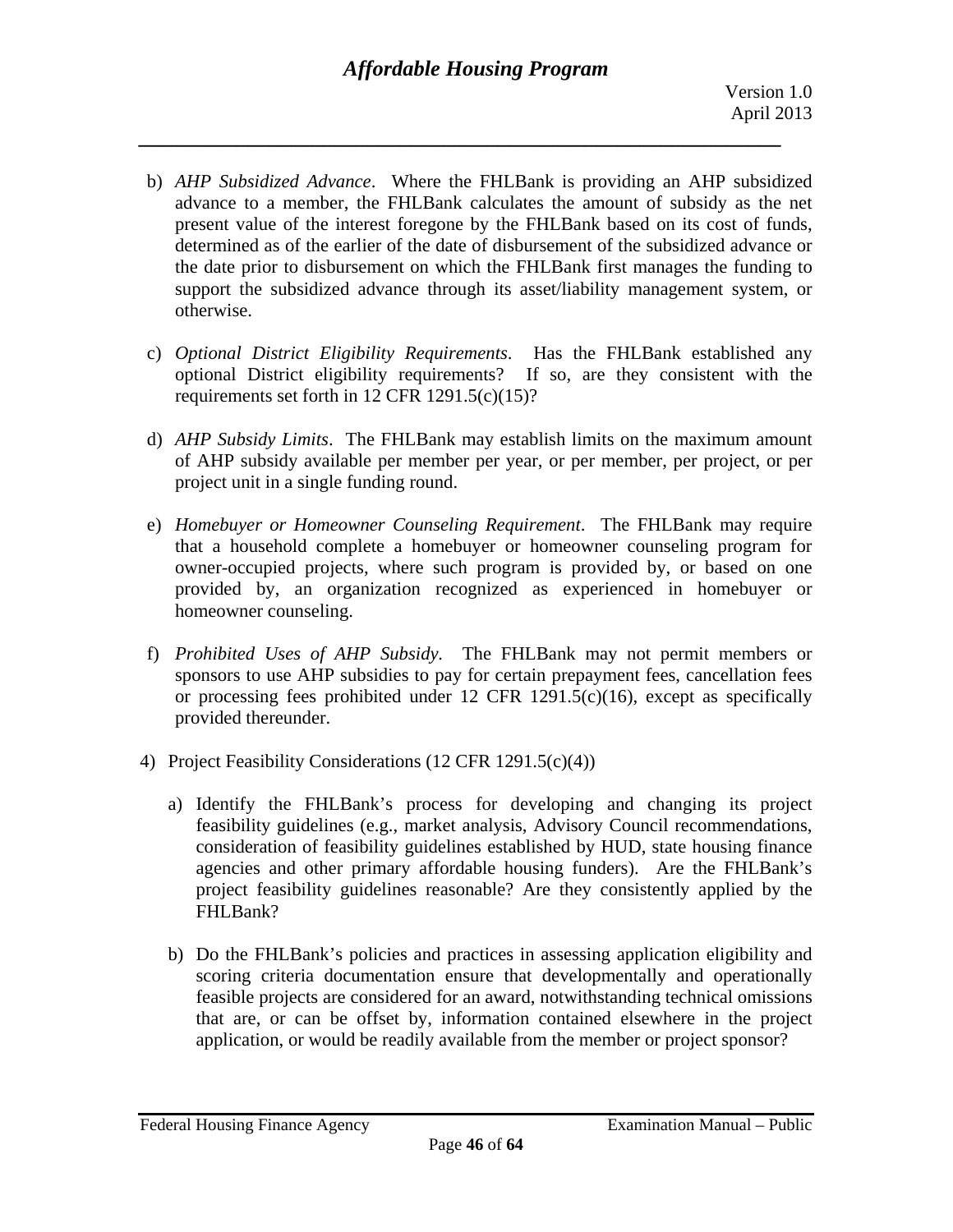- *\_\_\_\_\_\_\_\_\_\_\_\_\_\_\_\_\_\_\_\_\_\_\_\_\_\_\_\_\_\_\_\_\_\_\_\_\_\_\_\_\_\_\_\_\_\_\_\_\_\_\_\_\_\_\_\_\_\_\_*  project feasibility guidelines adequately analyzed, supported and documented? c) Review FHLBank analysts' evaluations of project feasibility. Are evaluations consistent with the project feasibility guidelines? Are any exceptions to the
	- d) Does the FHLBank have quality controls in place for project feasibility analyses to ensure sufficient rigor and consistency in the staff feasibility analysis?
	- as applicable, and securing of reputable contractors)? e) Does the project development team have the requisite experience in developing the project and delivering the types of services they propose (e.g., development of affordable housing projects that did not use AHP subsidy, successful completion and monitoring of any previous AHP-subsidized projects, successful provision of empowerment services or securing of reputable empowerment service providers,
- demand for the proposed project?<br>5) Project Costs: f) Has the FHLBank conducted or obtained sufficient market analyses to support
- - a) How is the acquisition price of a project property set, particularly when a property is acquired from a related party or the member applicant (e.g., appraisal, tax assessment)? Is the price consistent with the regulatory requirements of 12 CFR 1291.5(c)(3)(ii)?
	- scope of work to be performed? b) Where project property is to be rehabilitated, does the estimated cost of rehabilitation appear reasonable based on objective standards relative to the
	- c) Where project sponsors or owners have projected unusually high or low operating expenses based on the FHLBank's cost guidelines, has the FHLBank obtained adequate explanations for these and are the operating expenses reasonable?
	- d) How are related party transactions and interests (e.g., in acquisition, management, construction and development) identified and analyzed to assure costs and charges are competitive, and how are any potential conflicts of interest managed.
- 6) Need for Subsidy:
- sources and uses of funds that FHLBank staff did not reconcile?<br>Federal Housing Finance Agency Examination Manual Public a) Determine whether the FHLBank requires separate sources and uses statements for housing and non-housing items as well as an aggregated statement. Do the sources of funds, including the requested AHP subsidy, equal the uses of funds? Were there any inconsistencies within the project application with respect to the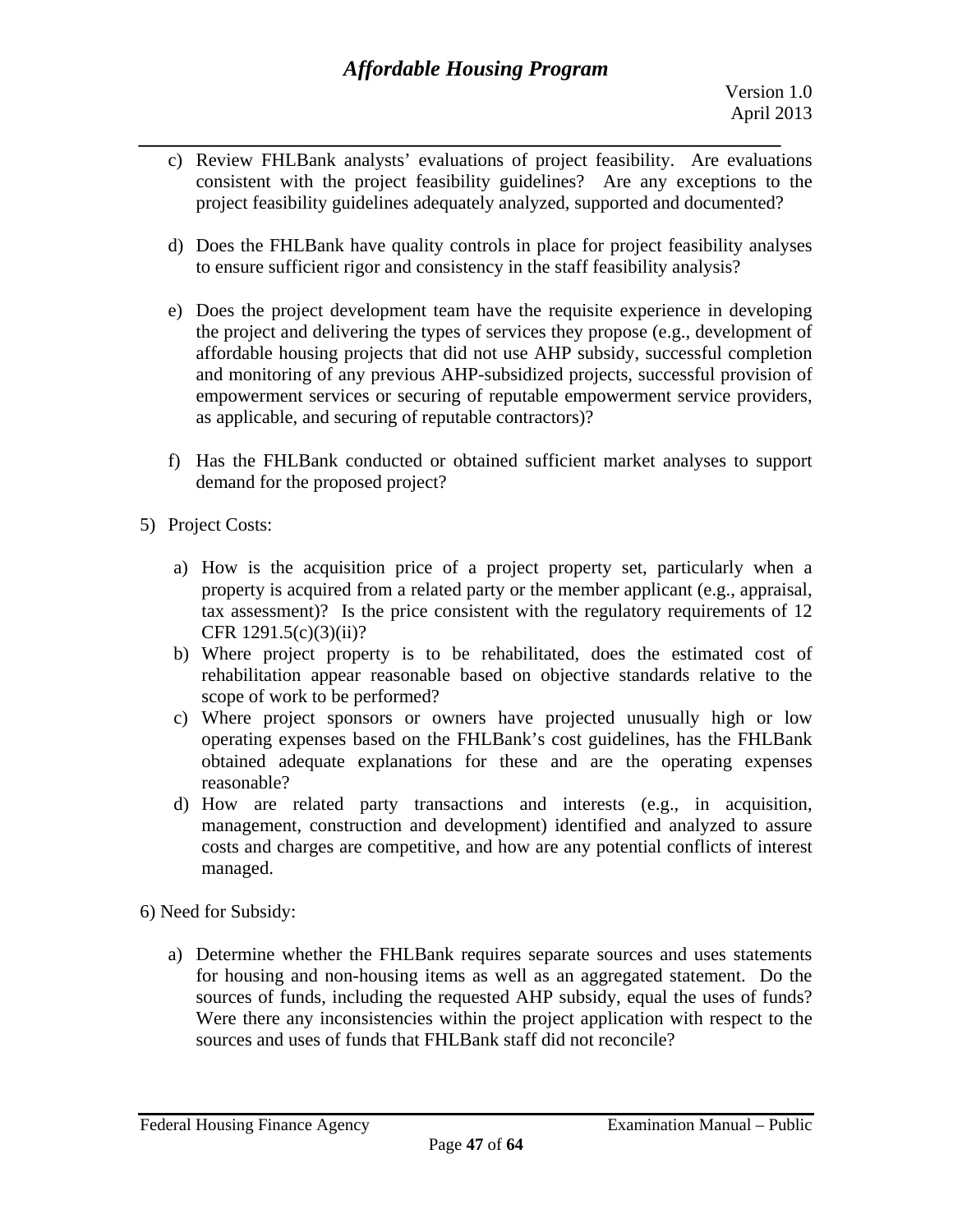- *\_\_\_\_\_\_\_\_\_\_\_\_\_\_\_\_\_\_\_\_\_\_\_\_\_\_\_\_\_\_\_\_\_\_\_\_\_\_\_\_\_\_\_\_\_\_\_\_\_\_\_\_\_\_\_\_\_\_\_*  b) Does FHLBank staff adequately analyze project cash flow projections for reasonableness in projects that are not financed with debt? (Too much cash flow may be indicative of a lack of demonstrated need for AHP subsidy.)
	- c) Where projects are financed with subsidized advances, or direct subsidies to write down the interest rate on a loan, is the amount of subsidy awarded to such projects calculated correctly?
- 7) Ineligible and Withdrawn Projects:
	- a) Evaluate projects found to be ineligible by the FHLBank or withdrawn by the member from scoring consideration. Consider:
		- i) Trends in volume (e.g., project types, sponsors, members, locations or in-District versus out-of-District projects);
		- number of applications received; and ii) High percentages of ineligible and withdrawn projects compared to the
		- iii) High numbers of ineligible and withdrawn projects submitted by a specific sponsor that is used as an unofficial suspension or debarment mechanism; and trends in an analyst's approval or rejection rate.
- 8) Project Awards and Alternates
	- a) Verify that the FHLBank has approved applications in descending order starting with the highest scoring application until the total funding amount for that funding period has been allocated (except for any amount insufficient to fund the next highest scoring application) in accordance with 12 CFR 1291.5(e)(1).
	- b) Verify that all awarded projects are approved by the board with appropriate recusal by directors who have financial interests in, or are directors, officers or employees of organizations involved in, pending AHP applications recommended by FHLBank staff for approval.
	- c) Does the FHLBank approve at least the next four highest scoring applications as alternates as required by 12 CFR 1291.5(e)(2)? Does the FHLBank ever fund alternates? If so, has the FHLBank funded these within one year of approval and in order of their scores?
	- d) Review information packages prepared for senior management review and board of directors and/or board housing committee approval of competitive round applications (board package) and minutes of the board and board housing committee meetings at which the applications were considered and approved. Determine whether senior management had sufficient information before it to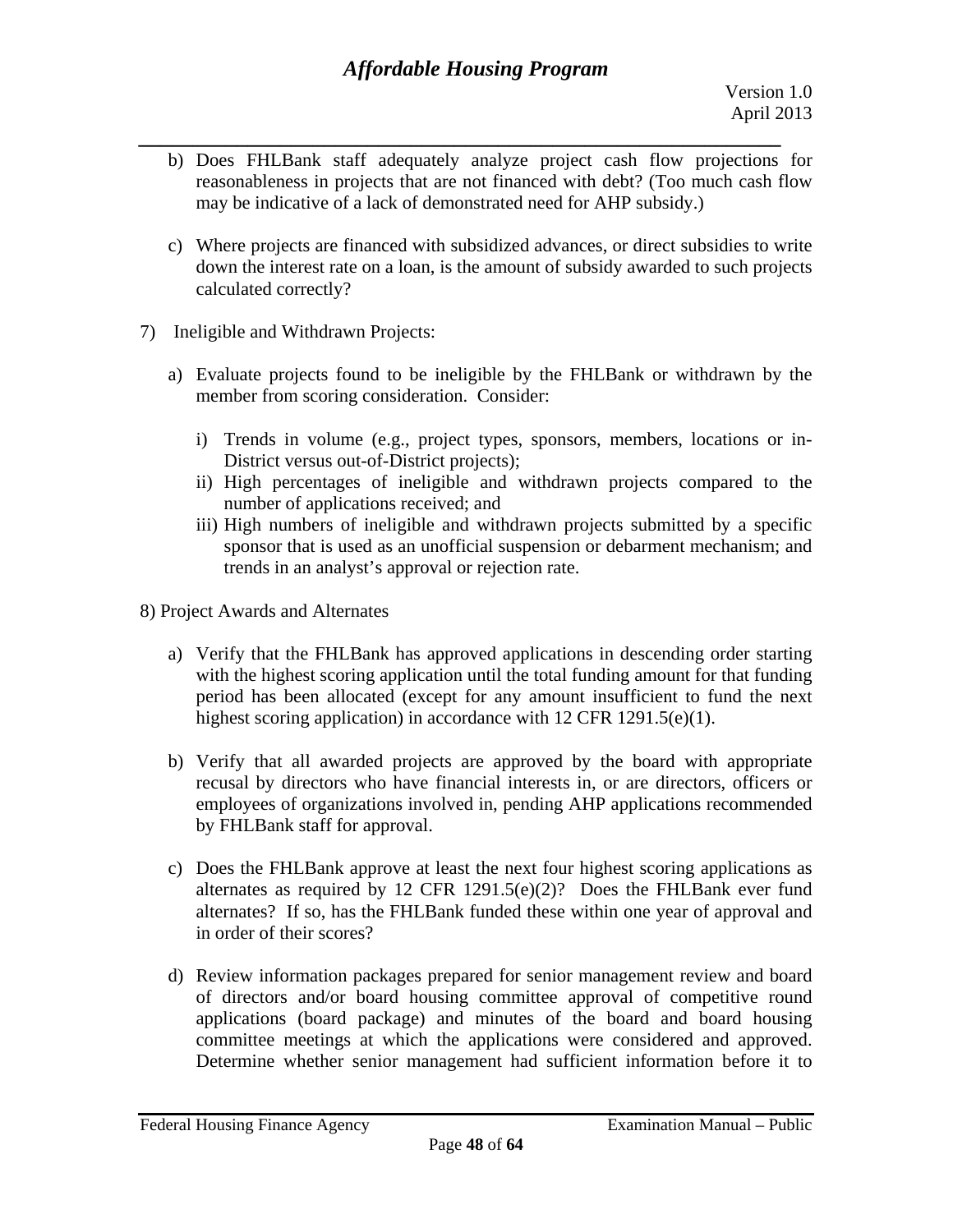*\_\_\_\_\_\_\_\_\_\_\_\_\_\_\_\_\_\_\_\_\_\_\_\_\_\_\_\_\_\_\_\_\_\_\_\_\_\_\_\_\_\_\_\_\_\_\_\_\_\_\_\_\_\_\_\_\_\_\_*  recommend, and the board housing committee and/or board had sufficient information to approve or ratify, the competitive round applications. Do the board packages contain the following information:

- i) Disclosure of any interests in the applications by board members, Advisory Council members, or FHLBank management and staff (determine if there is a conflict of interest or appearance of one);
- ii) List of proposed and alternate projects with information as to the AHP subsidy amount requests, project type, project name, member name, sponsor name, project location, scores, and any other relevant information;
- iii) List of ineligible projects with information as to the AHP subsidy amount requested, project type, project name, member name, sponsor name, project location, and any other relevant information;
- iv) List of applications for which exceptions to the FHLBank's project cost guidelines were granted and the bases for the exceptions; and
- v) Aggregate round statistics (e.g., numbers of applications received and approved, project types, numbers of in-District and out-of-District applications, and geographic dispersion within the district).
- 9) Post Award Procedures
	- a) Award Notification and Agreements with Members, Project Sponsors or Owners
		- i) Assess the FHLBank's method for informing members, project sponsors or owners of competitive round awards and rejections (e.g., letters to members, project sponsors or owners, and press releases and website announcements for the public-at-large) and evaluate whether these methods provide adequate and timely notice to recipients based on their respective needs for the information.
		- ii) Identify the FHLBank's methods for making members, sponsors and owners aware of the requirements of 12 CFR 1291.9 for entering into agreements for the use of AHP subsidy, project monitoring, subsidy recaptures, subsidy repayments, and other applicable matters with members and/or project sponsors or owners and assess their effectiveness.
	- b) Advisory Council Role
- applications. i) Review the information provided to the Advisory Councils to verify that the Advisory Councils received only summary information regarding AHP applications from prior rounds, as permitted under 12 CFR 1291.4(d)(2). The Advisory Councils are not permitted under the regulation to review specific AHP applications or receive information concerning those specific applications.<br>Federal Housing Finance Agency Examination Manual – Public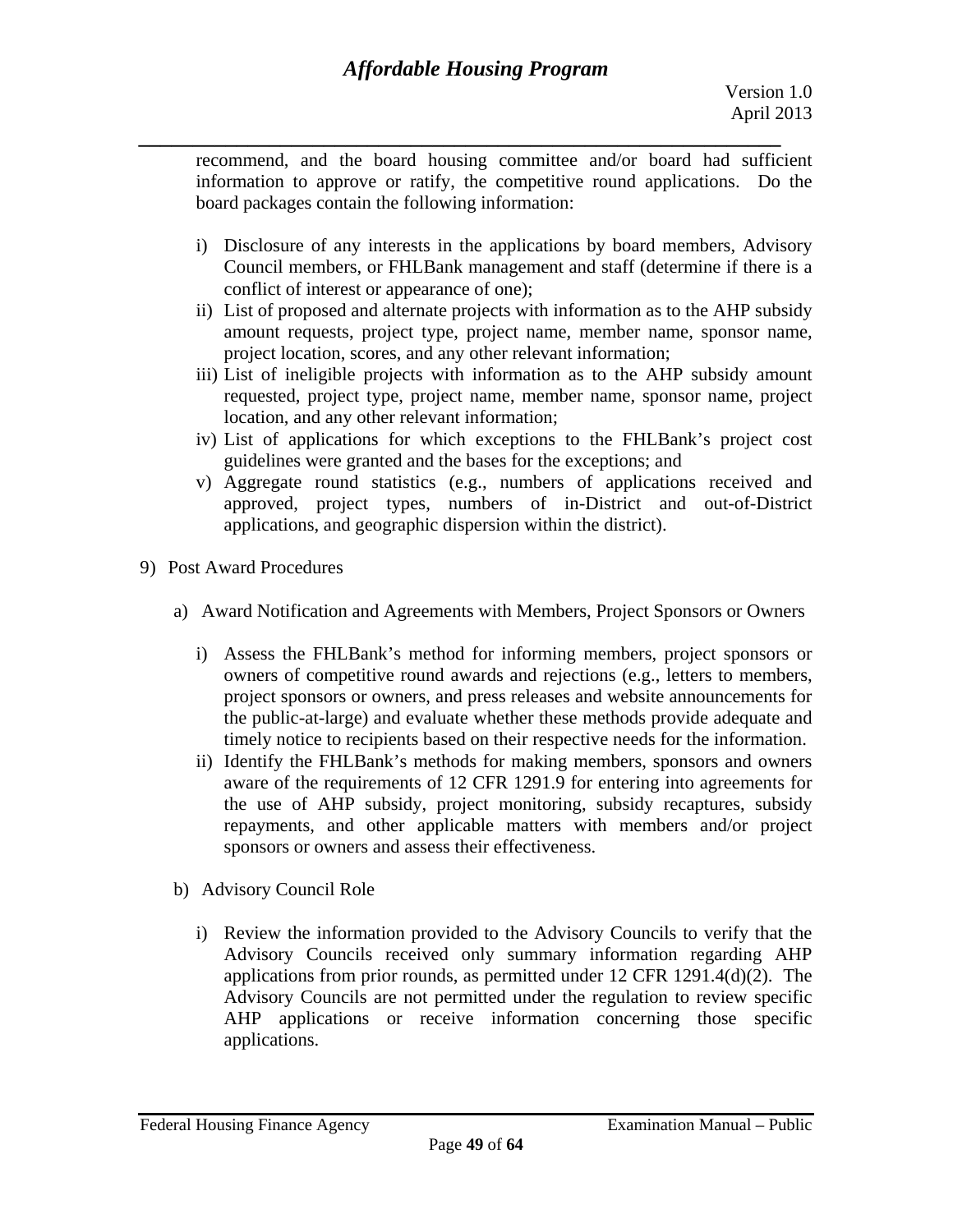*\_\_\_\_\_\_\_\_\_\_\_\_\_\_\_\_\_\_\_\_\_\_\_\_\_\_\_\_\_\_\_\_\_\_\_\_\_\_\_\_\_\_\_\_\_\_\_\_\_\_\_\_\_\_\_\_\_\_\_*  ii) Review minutes of Advisory Council meetings to evaluate whether the Advisory Council or any of its members were inappropriately involved in recommending specific AHP applications for approval.

### Disbursement of AHP Subsidy

In evaluating the FHLBank's policies and procedures set forth in its Implementation Plan for disbursement of AHP subsidies, determine that:

- 1) The FHLBank's actions in disbursing the subsidies are consistent with the policies and procedures.
- 2) The FHLBank obtains sufficient information at each subsidy disbursement to support its funding decision, including that the project continues to meet the regulatory eligibility requirements, FHLBank AHP policies, and all obligations committed to in the approved AHP application.

Such information shall include the current sources-and-uses-of-funds statement and the operating *pro forma* statement (if applicable) showing that the project continues to need the AHP subsidy.

3) The FHLBank disburses the subsidies within a reasonable time frame, pursuant to the time limits set forth in its Implementation Plan.

### Initial Monitoring

Evaluate the FHLBank's policies and procedures set forth in its Implementation Plan for initial monitoring of owner-occupied and rental projects to verify that the FHLBank has established policies and procedures for verifying that the requirements in 12 CFR  $1291.7(a)(1)$  are met, including reports for determining whether projects fulfilled their scoring commitments for which they were awarded points.

Verify that the FHLBank's policies and procedures include requirements for: (1) FHLBank review of back-up project documentation on household incomes and rents maintained by the project sponsor or owner; and (2) maintenance and FHLBank review of other project documentation in the FHLBank's discretion. The FHLBank may not use a sampling plan to select the projects to be initially monitored, but may use a reasonable risk-based sampling plan to review the back-up project documentation.

In evaluating the FHLBank's implementation of its initial monitoring policies and procedures, review a sample of projects for which the FHLBank recently completed its initial monitoring to determine whether the FHLBank: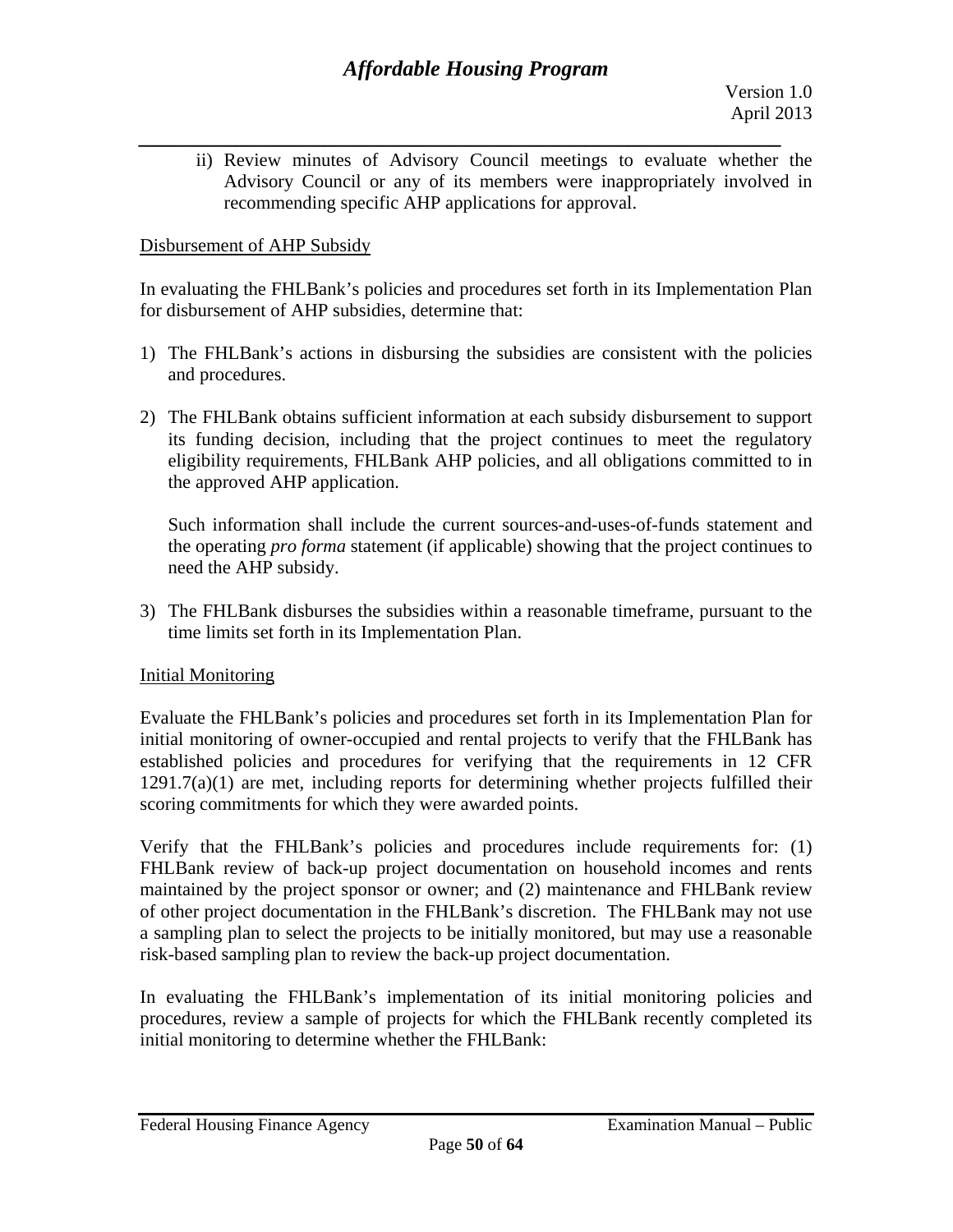- *\_\_\_\_\_\_\_\_\_\_\_\_\_\_\_\_\_\_\_\_\_\_\_\_\_\_\_\_\_\_\_\_\_\_\_\_\_\_\_\_\_\_\_\_\_\_\_\_\_\_\_\_\_\_\_\_\_\_\_*  1) Reviewed the project's final sources-and-uses-of-funds statement and operating p*ro forma*, compared them with interim statements received with funding requests, obtained reasonable explanations of any significant changes, and determined the project's need for the AHP subsidy;
- 2) Determined that the project's final costs were reasonable, in accordance with the FHLBank's project cost guidelines, and the file shows evidence of reasonable explanations for any significant changes from statements made in the original application and/or interim cost statements, and reasonable explanations for any exceptions made by the FHLBank to the project cost guidelines; and
- 3) Confirmed that the FHLBank verified that the project sponsor or owner met the commitments made in the approved AHP application and the AHP regulation, including the household income targeting, rents and scoring commitments. Evaluated how the FHLBank determined whether each scoring criterion was fulfilled. Confirmed that the FHLBank also reviewed, pursuant to its risk-based sampling plan, the back-up project documentation on household incomes and rents and any other documentation in the FHLBank's discretion. If the FHLBank determined that the project was not in compliance with the commitments in its approved AHP application or the AHP regulation, confirm whether the FHLBank:
	- a) Developed a plan for the project sponsor or owner to cure the noncompliance within a reasonable time period and the noncompliance was cured;
	- b) Modified the project, so that the project, as modified: (1) continues to meet the regulatory eligibility requirements; (2) continues to score highly enough to have been approved in the round in which it was originally approved; and (3) evidences good cause for the modification, with the FHLBank's good cause analysis and justification documented in writing; or
	- c) Recaptured the amount of subsidy not used in compliance with the AHP application commitments or the regulation within a reasonable time.
- 4) Confirmed that each AHP-assisted unit of an owner-occupied project and each rental project is subject to an AHP retention agreement pursuant to the requirements of 12 CFR 1291.9(a)(7) or (a)(8), respectively.

# Long-Term Monitoring

1) Evaluate the FHLBank's policies and procedures established in its Implementation Plan for long-term monitoring of rental projects under 12 CFR 1291.7(a)(4) to verify that the FHLBank has established a risk-based, long-term monitoring program based on risks (e.g., amount of AHP subsidy, project type, size or location, sponsor experience, or monitoring of the project by other governmental entities) which the FHLBank has identified for its program; and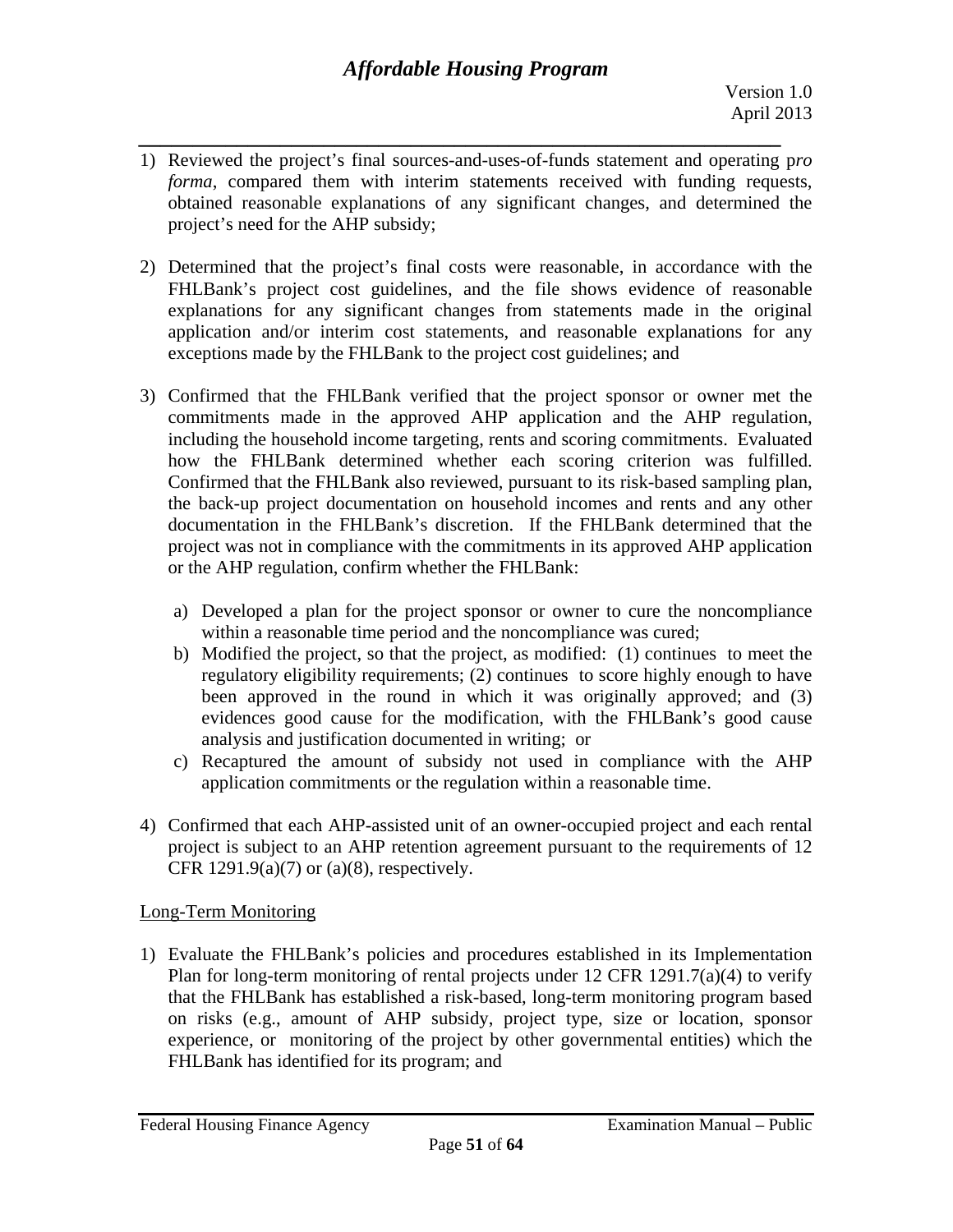- 2) Verify that the FHLBank's policies and procedures established in its Implementation Plan for long-term monitoring of rental projects under 12 CFR 1291.7(a)(4) include requirements for: (i) FHLBank review of annual project owner certifications on household incomes and rents; (ii) FHLBank review of back-up project documentation on household incomes and rents maintained by the project owner; and (iii) maintenance and FHLBank review of other project documentation in the FHLBank's discretion.
- 3) Determine whether the FHLBank's Implementation Plan indicates that the FHLBank has chosen to rely, for purposes of long-term AHP monitoring under its competitive application program, on the monitoring by state low-income housing tax credit allocating entities of AHP-assisted rental projects that have been allocated lowincome housing tax credits, as permitted under 12 CFR 1291.7(a)(2).
- 4) Determine whether the FHLBank's Implementation Plan indicates that the FHLBank has chosen to rely, for purposes of long-term AHP monitoring under its competitive application program, on the monitoring by other federal, state, or local government entities of AHP-assisted rental projects that have received funds from such entities, as permitted under 12 CFR 1291.7(a)(3).
- 5) If so, determine whether the FHLBank has satisfied the requirements in 12 CFR  $1291.7(a)(3)(i)$ -(iv) for reliance on such other monitoring entity. Review the FHLBank's procedures for receiving and reviewing reports from the monitoring entities, and review a sample of the reports.
- 6) In evaluating the FHLBank's implementation of its long-term monitoring policies and procedures, review a sample of projects for which the FHLBank recently completed its long-term monitoring. Determine, based on this review, whether the FHLBank reviewed the project owner certifications and back-up project documentation on households incomes and rents and any other documentation in the FHLBank's discretion, and the FHLBank verified that the project sponsor or owner met, or is meeting, the household income targeting and rent commitments made in the approved AHP application. If not, determine whether the FHLBank:
	- a) Developed a plan for the project sponsor or owner to cure the noncompliance within a reasonable time period and the noncompliance was cured;
	- b) Modified the project, so that the project, as modified: (1) continues to meet the regulatory eligibility requirements; (2) continues to score highly enough to have been approved in the round in which it was originally approved; and (3) evidences good cause for the modification, with the FHLBank's good cause analysis and justification documented in writing; or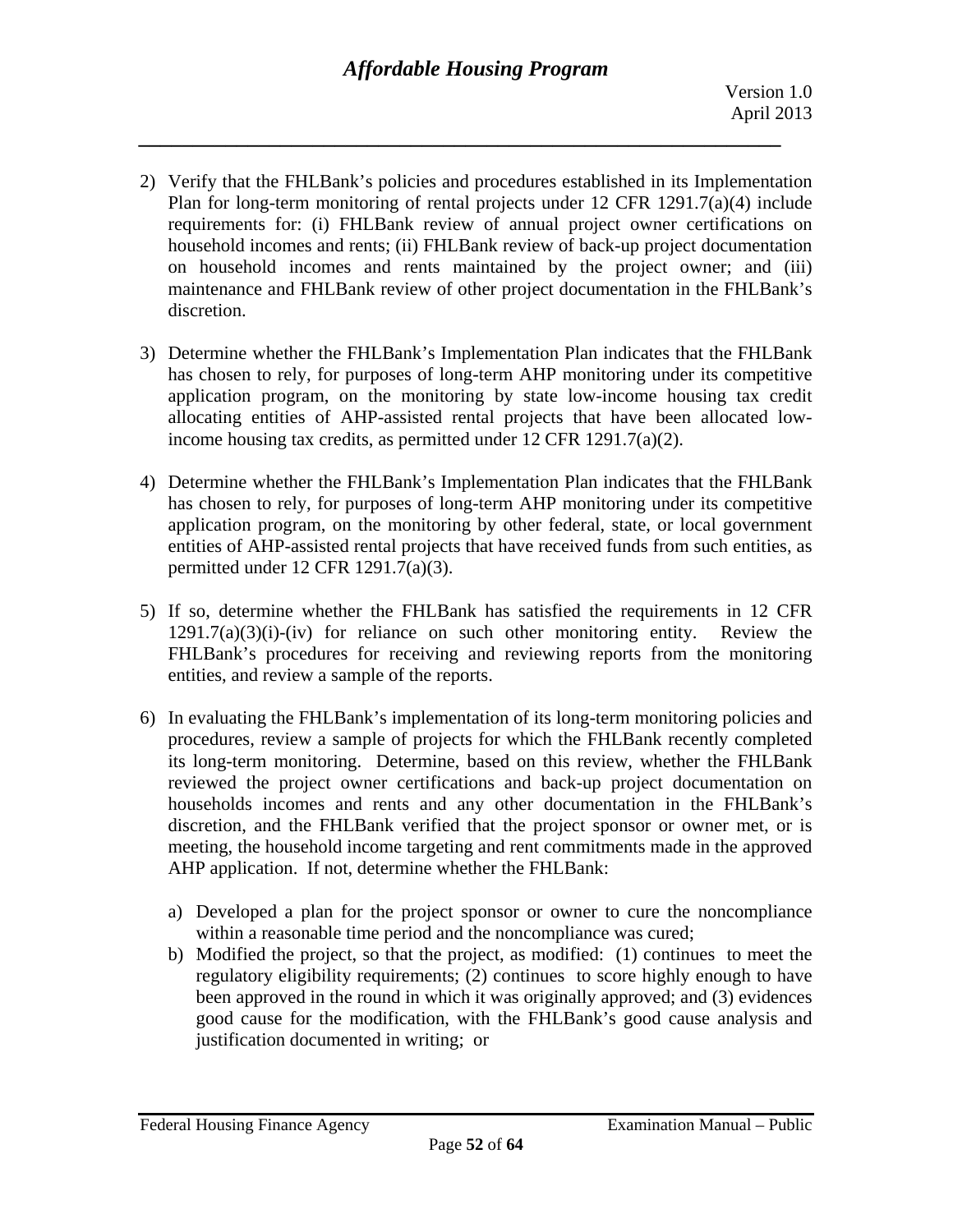*\_\_\_\_\_\_\_\_\_\_\_\_\_\_\_\_\_\_\_\_\_\_\_\_\_\_\_\_\_\_\_\_\_\_\_\_\_\_\_\_\_\_\_\_\_\_\_\_\_\_\_\_\_\_\_\_\_\_\_*  c) Recaptured the amount of subsidy not used in compliance with the AHP application commitments or the regulation within a reasonable time.

### Problem Project Management

Objective: Assess the adequacy of the FHLBank's performance in identifying, managing, and resolving projects that have encountered financing or other problems that are delaying the projects' progress and completion. Identify problem projects for possible review from FHLBank reports (e.g., watch list, stalled projects report, extensions report, recaptures and deobligations report and modifications report) and evaluate the reasonableness of the frequency and distribution of these reports. A larger than usual number of project modifications may reflect inadequate initial review by the FHLBank of project applications, including project sponsor capacity.

- 1) Evaluate the FHLBank's policy for debarment and/or suspension of members, project sponsors and owners, and assess the FHLBank's implementation of the policy, i.e., has the FHLBank actually debarred or suspended any such entities and what were the bases for such actions?
- 2) Evaluate the FHLBank's project modification policies to determine if they accurately reflect the regulatory requirements for modifying approved projects, and assess the FHLBank's implementation of the policies, i.e., review a sample of actual modifications to verify that the FHLBank correctly followed the modification requirements, including preparing a written good cause justification for the modifications.
- 3) Project Extensions
	- a) Assess the reasonableness of the FHLBank's policy in its Implementation Plan for approving project extensions. Review the Project Extension list. Are there limits on the number of extensions a project may receive and the length of the extensions?
		- i) Evaluate reporting of extensions to the board; and
		- ii) Review a sample of project files in which extensions were made to assess the reasonableness of decisions to grant the extensions (e.g., extensions are tied to project milestones?).

### Recaptures and Settlements

a) Review all AHP subsidy claim settlements effected since the previous AHP examination.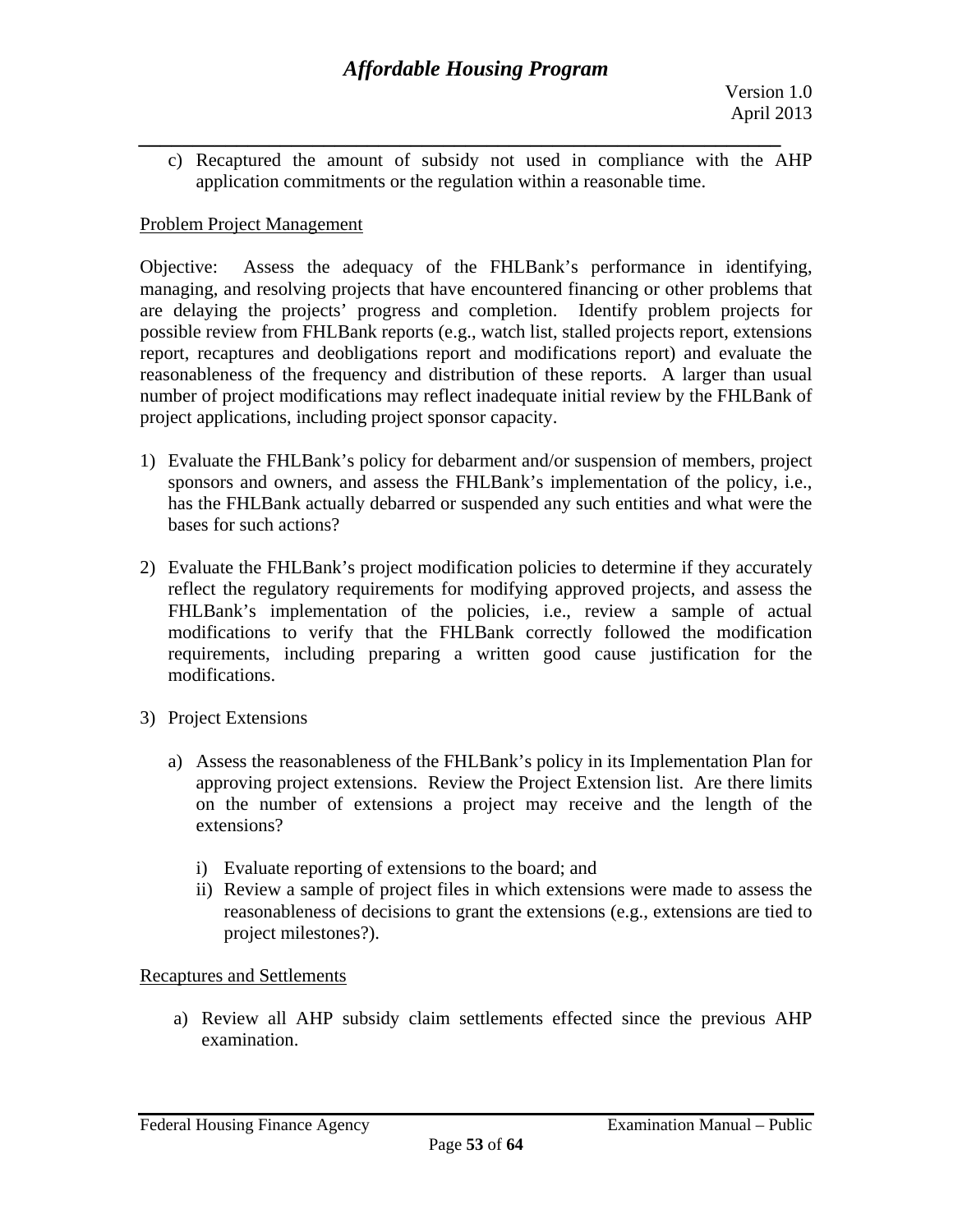- *\_\_\_\_\_\_\_\_\_\_\_\_\_\_\_\_\_\_\_\_\_\_\_\_\_\_\_\_\_\_\_\_\_\_\_\_\_\_\_\_\_\_\_\_\_\_\_\_\_\_\_\_\_\_\_\_\_\_\_*  yes, has the FHLBank addressed the concern? i) Assess the reasonableness of decisions by the FHLBank to settle claims for AHP subsidies that it has against a member, project sponsor, or project owner for less than the full amount due, based on the facts and circumstances of the noncompliance (including the degree of culpability of the non-complying parties and the extent of the FHLBank's recovery efforts), the FHLBank's written documentation of such bases, and the consistency of the FHLBank's settlement decisions with its settlement policies. Do the settlements show a pattern by volume, dollar amount or other characteristics that is of concern? If
	- ii) Assess the adequacy of reporting of settlements to the board.
	- b) Review all recaptures<sup>3</sup> effected by the FHLBank since the previous AHP examination.
		- i) Where misused subsidy was not recaptured, evaluate whether the FHLBank and member undertook reasonable collection efforts to recapture the subsidy but were unable to collect it.
		- concern? If yes, has the FHLBank addressed the concern? ii) Assess the reasonableness of decisions by the FHLBank to recapture AHP subsidy not used in compliance with the approved AHP application or the regulation, including the amount of subsidy recaptured, the FHLBank's written documentation of the bases for recapture, and the consistency of the FHLBank's recapture decisions with its recapture policies. Do the recaptures show a pattern by volume, dollar amount or other characteristics that is of
		- iii) Access the adequacy of reporting of recaptures to the board.
	- c) Review all deobligations effected by the FHLBank since the previous examination.
		- concern? i) Assess the reasonableness of deobligation decisions reached by the FHLBank, the FHLBank's written documentation of such bases, and the consistency of the FHLBank's deobligation decisions with its policies. Do the deobligations show a pattern by volume, dollar amount or other characteristic that is of concern? If yes, has the FHLBank addressed the
		- ii) Assess the adequacy of reporting of deobligations to the Board.

1

 $3$  The term "recapture" refers to the required recovery pursuant to 12 CFR 1291.8 of the FHFA's regulations by an FHLBank from a member, project sponsor, or project owner of AHP subsidies not used in compliance with approved AHP subsidy application commitments and 12 CFR Part 1291's requirements, where such misuse is the result of actions or omissions by the member, project sponsor, or project owner. Recapture should be distinguished from the term "repayment" which refers to a repayment by an owner of an AHP-assisted owner-occupied unit or rental project of AHP subsidy to an FHLBank, member, or project sponsor in accordance with a retention agreement entered into by these parties pursuant to 12 CFR 1291.9, under circumstances set forth in the retention agreement and the regulation.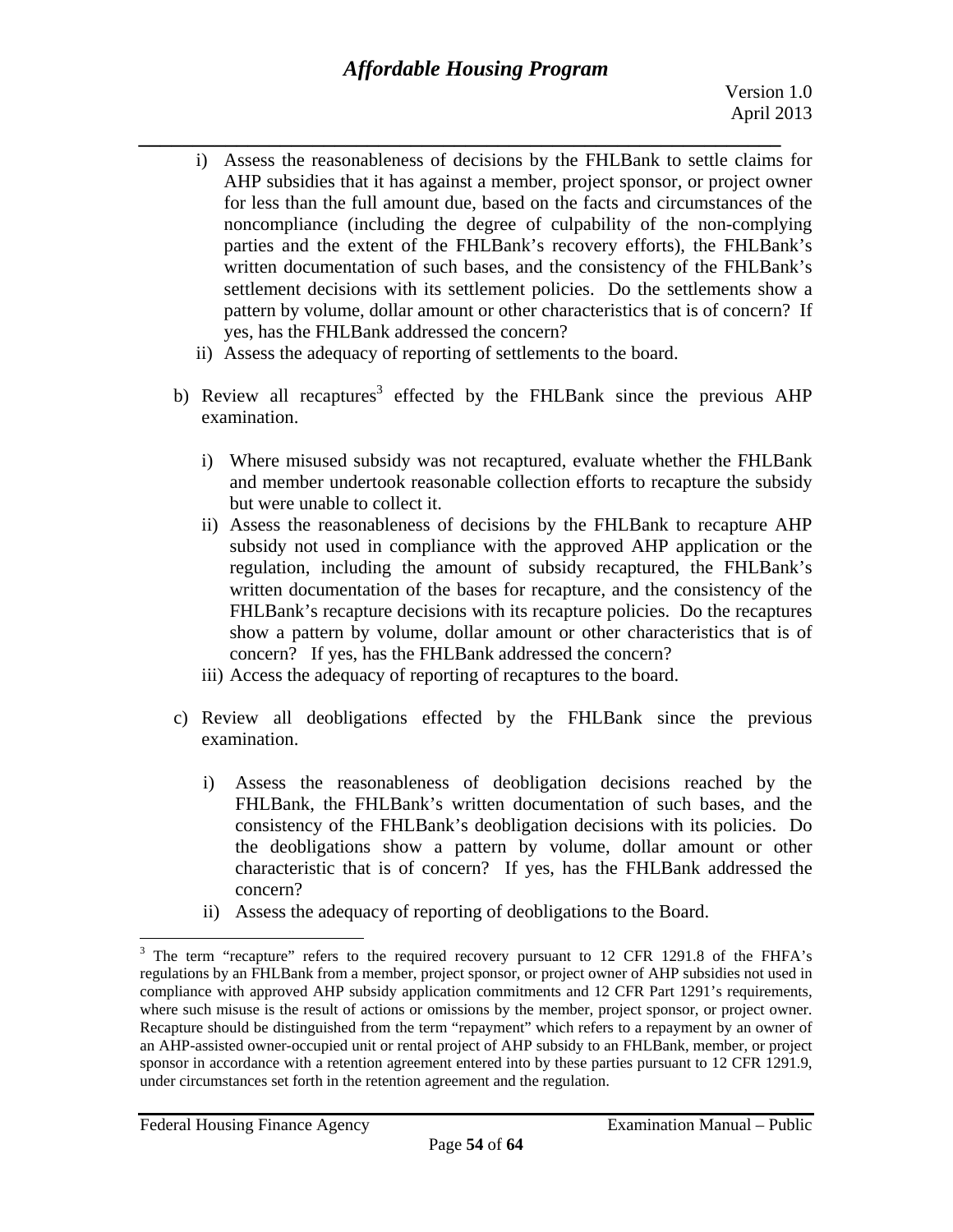### *Internal/External Audit*

- placed upon them in conducting the review of the AHP.<sup>4</sup> 1) Review all reports issued by the FHLBank's internal audit function since the previous AHP examination setting forth the results of its audit(s) of the AHP. Assess the reports and supporting work papers to determine whether reasonable reliance can be
- 2) Review the FHLBank's audit program for the AHP to assess its adequacy, including, without limitation, audit frequency, scope and depth (i.e., whether the audit consisted solely of staff interviews and policy reviews or also included transaction testing).

### *Information Technology*

Determine whether the MIS is adequate to assist in the FHLBank's management of applications and projects under the AHP competitive application program and the homeownership set-aside programs.

- 1) Evaluate whether the MIS produces the kinds of reports or data compilations that provide relevant information for management to make judgments and decisions about the overall operation and compliance of the AHP and about any individual application or approved project, by reviewing, for example:
	- a) The FHLBank's method for keeping track of individual project documentation requirements, monitoring activities, performance and compliance status, funding, and exceptions to FHLBank policies or guidelines;
	- b) The FHLBank's documentation of non-data information about projects, such as phone conversations or oral requests for project documentation;
	- c) The FHLBank's periodic reconciliation of data, including funding flows and project status; and
	- d) The information provided to executive management and the CIO on a regular basis, including watch lists or similar status reports on problem projects.
- 2) Determine, based on the AHP general ledger and other financial source documents, whether the FHLBank accurately reported elements in the Call Report System for the AHP competitive application program and the AHP homeownership set-aside program.

<sup>&</sup>lt;sup>4</sup> Examiners may rely upon the work performed by the FHLBank's internal auditors when it is reasonable to do so. The degree of reliance that an examiner may reasonably place on this work is based upon his or her judgment of the competence and independence of the auditors involved, the scope of the audits and the amount of testing performed, the timeframe during which the audits were performed, and the overall adequacy of the FHLBank's system of internal controls. Examiners should consider these factors in determining the level of testing to be conducted during their review.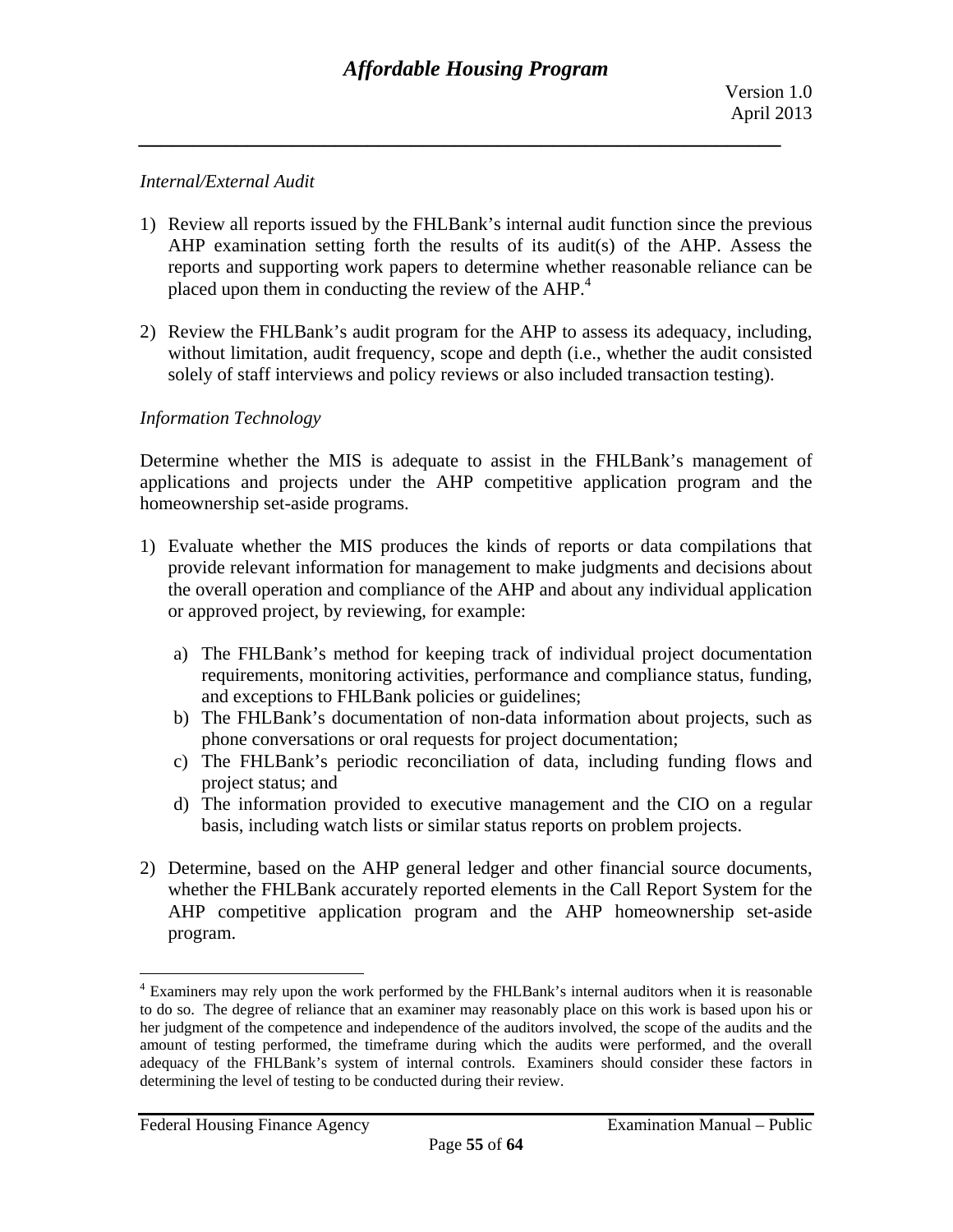### *Compliance*

In order to ensure that the FHLBank's AHP operations are sound and achieve the goals of an effective AHP, the FHLBank's policies and procedures must accurately incorporate and reflect FHFA regulations and guidance.

- 1) Determine that the FHLBank has a process for ensuring that its policies and procedures governing the AHP comply with FHFA regulations and guidance, including:
	- a) A process for reviewing FHFA regulatory amendments, Regulatory Interpretations, AHP examination findings, and supervisory guidance, such as Advisory Bulletins and No-Action Letters, with FHLBank management and staff and with other relevant FHLBank departments, such as the legal, credit or accounting departments; and
	- b) Legal and management oversight to ensure that the AHP department implements the AHP regulation and any amendments, Regulatory Interpretations, supervisory guidance and examination findings promptly and correctly.
- 2) Assess compliance with the FHLBank's conflict of interest policy, by:
	- a) Reviewing the FHLBank's conflict of interest policy for compliance with the AHP regulation.
	- b) Reviewing minutes of board, board housing committee, and Advisory Council meetings, and the FHLBank's conflicts of interest disclosure form, to evaluate disclosures and any recusals, and determine whether there is evidence that a director, Advisory Council member, or employee did not comply with the conflict of interest policy.
	- c) Reviewing applications of submitted and approved projects from the most recent scoring round in which directors, Advisory Council members, or employees have an interest, to determine whether such applications have a disproportionately high approval rate or were granted substantive exceptions to FHLBank policies and guidelines, or otherwise suggest preferential treatment.
	- d) For the competitive application program, evaluate, by discussing with management and reviewing the board housing committee, board and Advisory Council minutes, but not limited to these discussions, whether any directors or Advisory Council members attempted to exert influence on the scoring process in order to unduly favor the interests of their own or other organizations and, if so, how the situation was addressed by the FHLBank.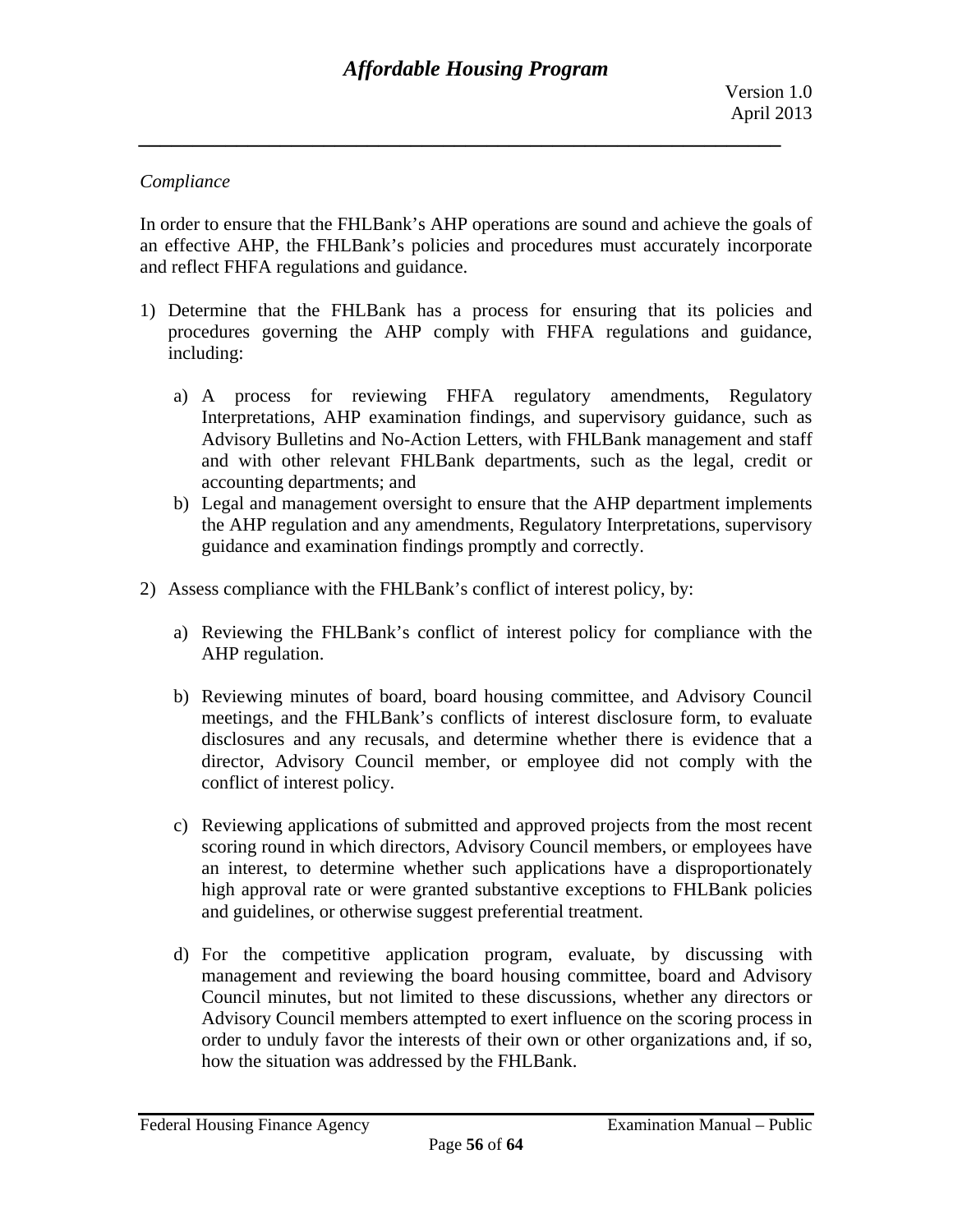e) For the homeownership set-aside program, evaluate, by discussing with management and reviewing the board housing committee, board and Advisory Council minutes, but not limited to these discussions, whether any directors or Advisory Council members attempted to exert influence on the approval process under the homeownership set-aside programs in order to unduly favor the interests of their own or other organizations and, if so, how the situation was addressed.

### Homeownership Set-Aside Program

### *AHP Implementation Plan Checklist*

The FHLBank's AHP Implementation Plan must include the FHLBank's requirements for its homeownership set-aside program(s), including the following:

1) The allocation criteria for providing AHP subsidy to members.

2) The required date of enrollment of the household by the member for purposes of participating in the homeownership set-aside program.

3) Any eligibility criteria for matching funds, counseling for non-first-time homebuyers, or priority criteria for the purchase or rehabilitation of housing in particular areas or as part of a disaster relief effort.

4) The maximum AHP grant amount per household, which may not exceed \$15,000.

5) The amount of cash back that a member may provide to a household at closing on the mortgage loan, which may not exceed \$250.

6) The policies for reservation of set-aside subsidies for households enrolled in the homeownership set-aside program.

7) Any requirements for member or other lender financial or other concessions to households receiving AHP homeownership set-aside assistance.

8) The monitoring requirements under the homeownership set-aside program.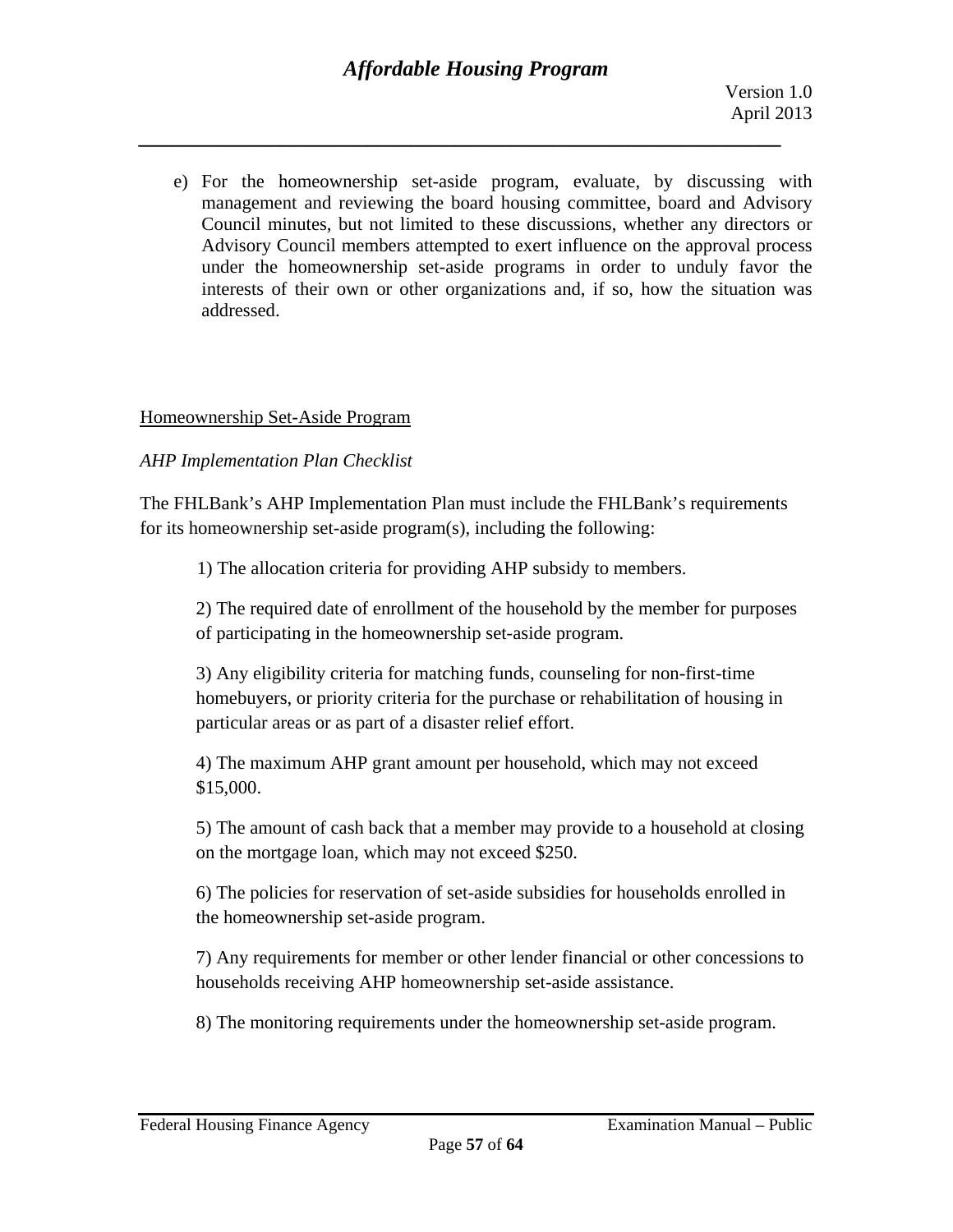9) The retention agreement requirements for households receiving set-aside subsidy.

*\_\_\_\_\_\_\_\_\_\_\_\_\_\_\_\_\_\_\_\_\_\_\_\_\_\_\_\_\_\_\_\_\_\_\_\_\_\_\_\_\_\_\_\_\_\_\_\_\_\_\_\_\_\_\_\_\_\_\_* 

### *Implementation of AHP Homeownership Set-Aside Program*

- interests of AHP-assisted households are protected? 1) Are the FHLBank's guidelines, documents, communications and agreements with members adequate so that members understand their responsibilities, and the
- members? 2) Does the FHLBank follow a fair and impartial process of disbursing funds to its
- 3) Are the AHP set-aside funds being used by members in a timely manner?
- have time limits and/or policies to recall undisbursed funds from the member?<br>How does it communicate this information to its members? 4) Does the FHLBank have a large amount of undisbursed set-aside funds? Does it
- household sells its home prior to the end of the five-year retention period? 5) Does the FHLBank follow AHP regulatory requirements if an AHP-assisted
- for  $HUD-1s$ ? household sells its home prior to the end of the five-year retention period? 6) Does the FHLBank have an adequate sampling plan or other review procedures
- 7) How does the FHLBank address non-compliant uses of set-aside funds?
- regulation?  $\delta$ ) Is the use of set-aside funds consistent with the FHLBank's policies and the AHP
- requirement, does the FHLBank take timely corrective action? 9) In the case of loans that do not meet the AHP regulation's financing costs
- misuse? Are the FHLBank's practices adequate to protect the program? 10) How does the FHLBank protect the set-aside against waste, fraud, abuse, or
- 11) Does the FHLBank enforce the retention and repayment requirements in the setaside program? Are the FHLBank's practices consistent with the regulation? Is the FHLBank compliant with the AHP regulatory provisions on non-recapture in the event of foreclosure or deed-in-lieu?
- 
- 12) Are the FHLBank's set-aside management and information systems adequate? 13) Is the FHLBank adequately monitoring its set-aside program to assure that: members are using the AHP consistent with the AHP regulation and the FHLBank's set-aside program policies; members follow the FHLBank's enrollment procedures; households are income-eligible; financing and closing costs are reasonable; and that any cash backs are consistent with the AHP regulation requirements?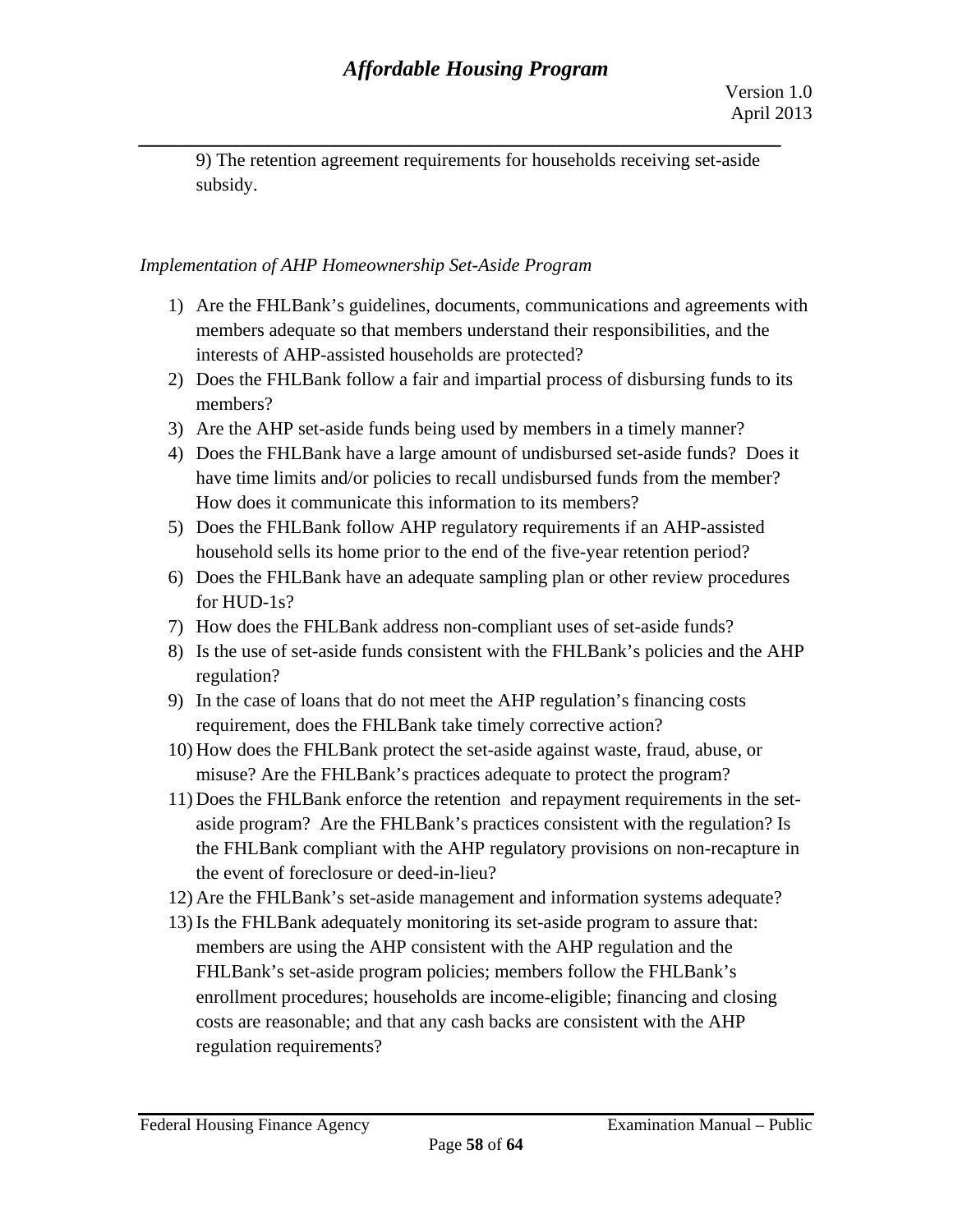# **4. Testing**

Examiners should consult with colleagues in the model risk area in identifying a representative sample for purposes of testing.

- 1) Assess the adequacy of the FHLBank's review and approval of owner-occupied rehabilitation (rehab) projects under the competitive program and any rehab-specific set-aside programs.
- 2) Assess whether the FHLBank reports accurate information to FHFA for the AHP database of the competitive application program. In doing so, test a sample of applications submitted during the most recent funding round(s), to determine that the FHLBank accurately reported various elements in the AHP database.
- 3) Evaluate the FHLBank's monitoring reporting forms to determine if sufficient information is requested and evaluated to allow the FHLBank to make informed determinations about project status. Does the FHLBank receive and review in a timely manner periodic reports on projects' progress towards completion and occupancy by eligible households?
- 4) Sample a selection of annual project owner certifications of rents and household incomes to determine whether the certifications match the project's rent and household income targeting commitments made in its approved AHP application.
- 5) Sample a selection of completed rental projects to confirm whether long-term monitoring is carried out in compliance with the AHP regulation and FHLBank monitoring policy.
- 6) Review a sample of subsidy disbursements to determine compliance with the AHP regulation and FHLBank policies and procedures.
- 7) Score a sample of applications to confirm that their assigned scores are replicable under the FHLBank's scoring criteria set forth in its Implementation Plan. Scrutinize the FHLBank's application of the scoring criteria to confirm consistency in the application of scoring criteria among applications.
- 8) Review the FHLBank's policies, procedures and practices in the event of member merger or receivership that occurred after the submission of the application. See 12 CFR 1291.5(g).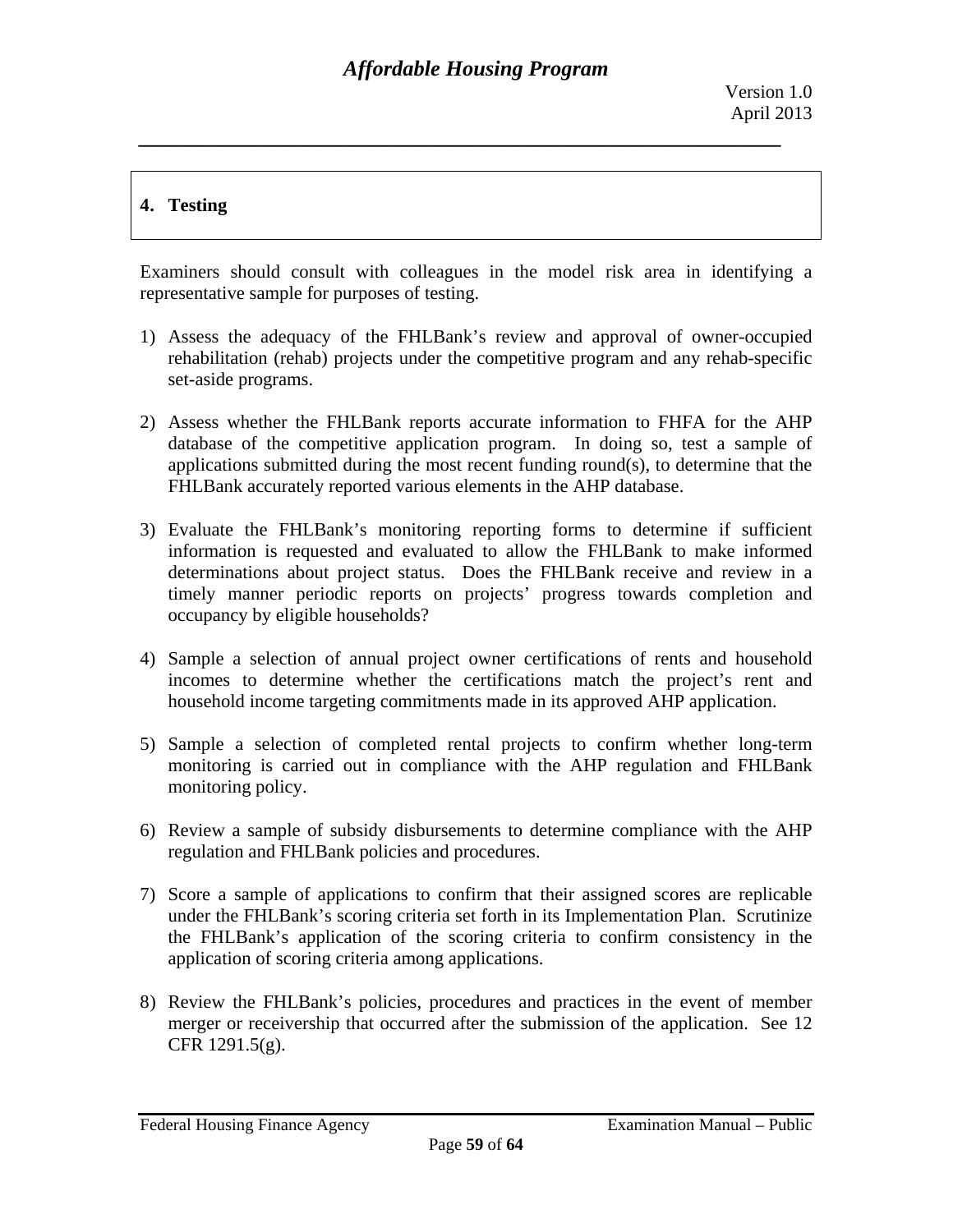- *\_\_\_\_\_\_\_\_\_\_\_\_\_\_\_\_\_\_\_\_\_\_\_\_\_\_\_\_\_\_\_\_\_\_\_\_\_\_\_\_\_\_\_\_\_\_\_\_\_\_\_\_\_\_\_\_\_\_\_*  9) Review project applications to assess the FHLBank's compliance with its policies and procedures governing post-submission application changes. Based on the FHLBank's policies, procedures, and actual practices, is the FHLBank reasonable and equitable in its actions?
- 10) Assess compliance with the FHLBank's project feasibility guidelines, as discussed in the Risk Management section of the Examination Guidance section of this module.
- 11) Confirm through testing that the regulatory requirements of the competitive application program are carried out in program operations as well as in stated policies. Examples of areas for testing include, but are not limited to:
	- a) Project modifications. This review includes the rescoring of modified projects to determine that the projects continue to meet the regulatory eligibility requirements, continue to score high enough to have been approved in the funding round in which they were originally approved, and there is good cause for the modifications. Verify that minutes show that the board of directors approved or denied any modifications that involved subsidy increases;
	- b) Initial monitoring. This review is to assure that a FHLBank conducts initial monitoring for all completed projects, including Low Income Housing Tax Credit projects, within the time frames specified by the FHLBank's policies, and, that the FHLBank selects samples of project units or documentation for monitoring where permitted under the regulation; and
	- c) Retention agreements, to ensure that they have been put into place and meet the AHP regulatory requirements.
- 12) Test a sample of applications for compliance with the FHLBank's policies governing the application submission process for the competitive application program.
- 13) Test a sample of approved applications for compliance with 12 CFR 1291.5(e). Are applications approved in descending order starting with the highest scoring application?
- 14) Test a sample of applications to determine any involvement of Advisory Council members in the competitive scoring process.
- 15) Test a sample of approved applications for adequacy of the initial monitoring of the projects.
- 16) Test a sample of subsidy settlements, recaptures, deobligations, and repayments to determine if decisions were consistent with the regulation and FHLBank policies.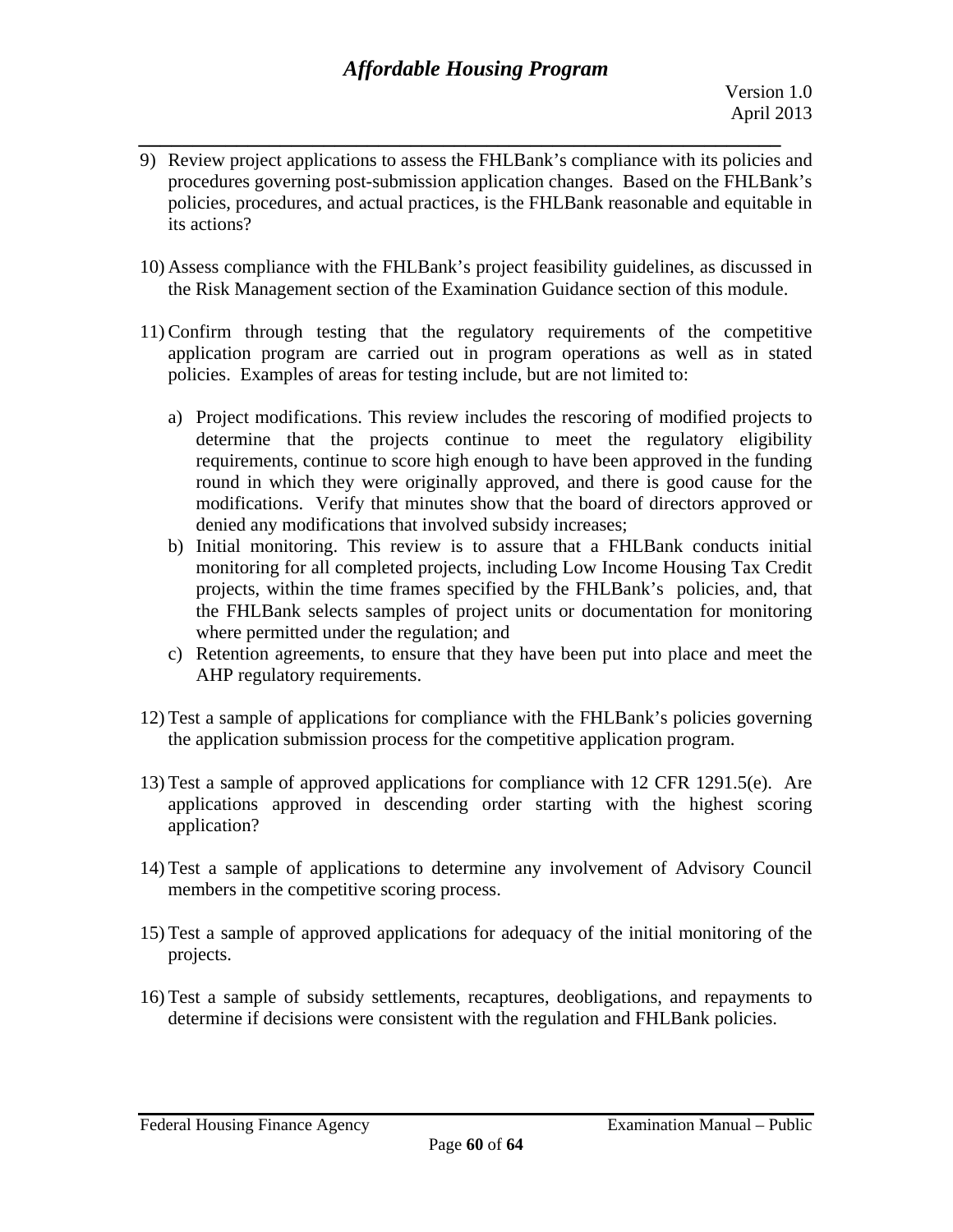- *\_\_\_\_\_\_\_\_\_\_\_\_\_\_\_\_\_\_\_\_\_\_\_\_\_\_\_\_\_\_\_\_\_\_\_\_\_\_\_\_\_\_\_\_\_\_\_\_\_\_\_\_\_\_\_\_\_\_\_*  17) Test a sample of applications for compliance with optional district eligibility requirements for subsidy limits and homebuyer or homeowner counseling, if adopted by the FHLBank pursuant to 12 CFR 1291.5(c)(15).
- 18) Test a sample of applications to determine compliance with the FHLBank's policies and procedures governing the competitive scoring process.
- 19) Test a sample of projects on the FHLBank's "Watch List" to:
	- a) Assess the adequacy of the FHLBank's policy for placing projects on and removing projects from the Watch List.
	- b) Determine if the Watch List is capturing all projects that should be listed (e.g., cross-check against other departmental reports and Data Reporting Manual (DRM) reports, including reports on aged, incomplete projects). Review the active portfolio for aged projects, multiple modifications and project extensions.
	- c) Discuss all Watch List projects with appropriate staff and/or management. Is the FHLBank prompt and rigorous in resolving problem projects? Where discussion leaves questions as to the appropriateness of actions underway to resolve issues, review the project file.
	- d) Evaluate patterns of projects on the Watch List (e.g., common sponsor, project type, or geographic location). Is management aware of these patterns and have actions been taken to address issues that resulted in problems?
	- e) Evaluate reporting of Watch List projects to the board and senior management.

# **5. Conclusions**

- 1) Summarize conclusions for all examination work performed, including work performed by other FHFA staff as it relates to the FHLBank's AHP. Prepare a memorandum describing any risks to the FHLBank and the impacts on the FHLBank's AHP resulting from any weaknesses or violations identified. The memorandum should clearly describe the basis of conclusions reached and summarize the analysis completed. Within the memorandum, discuss the types of risk the FHLBank is exposed to, the level of risk exposure, the direction of risk (stable, decreasing, increasing), and the quality of risk management practices (strong, adequate, weak). A memorandum must be prepared irrespective of whether the examiner's assessment is positive or negative.
- 2) Evaluate the adequacy of the FHLBank's responses to previous AHP examination findings and concerns.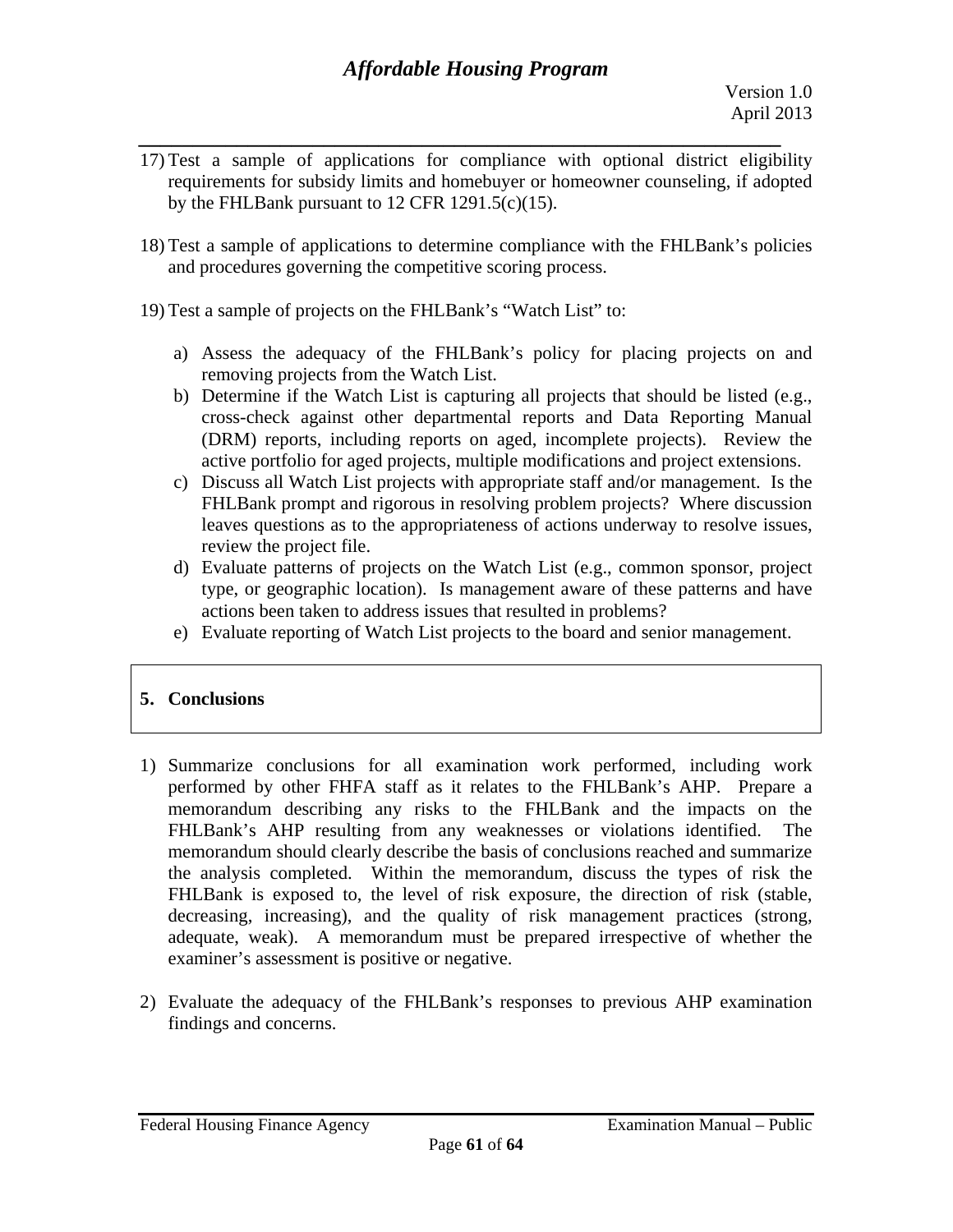# *Affordable Housing Program*

- *\_\_\_\_\_\_\_\_\_\_\_\_\_\_\_\_\_\_\_\_\_\_\_\_\_\_\_\_\_\_\_\_\_\_\_\_\_\_\_\_\_\_\_\_\_\_\_\_\_\_\_\_\_\_\_\_\_\_\_*  3) Based on the examination work performed, prepare findings memoranda communicating any concerns identified during the examination. Findings should identify the most significant risks to the FHLBank and the potential effects on the FHLBank and its AHP resulting from the concerns identified. The findings memoranda should describe a remediation plan, if appropriate, specifying the appropriate corrective actions to address examination concerns and establish a reasonable deadline for the FHLBank to remediate the findings. Communicate preliminary findings to the EIC, other interested examiners, FHFA's Office of General Counsel, and senior FHFA staff, as appropriate. Discuss findings with FHLBank personnel to ensure the findings and analysis are free of factual errors.
- 4) Develop a list of follow-up items to evaluate during the next annual AHP examination. In addition to the findings developed in the steps above, include concerns noted during the examination that do not rise to the level of a finding. Potential concerns include issues the FHLBank is in the process of addressing but that require follow-up work to ensure actions are completed appropriately. In addition, potential concerns should include anticipated changes to the FHLBank's practices or anticipated external changes that could affect the FHLBank's future practices with respect to administration of its AHP.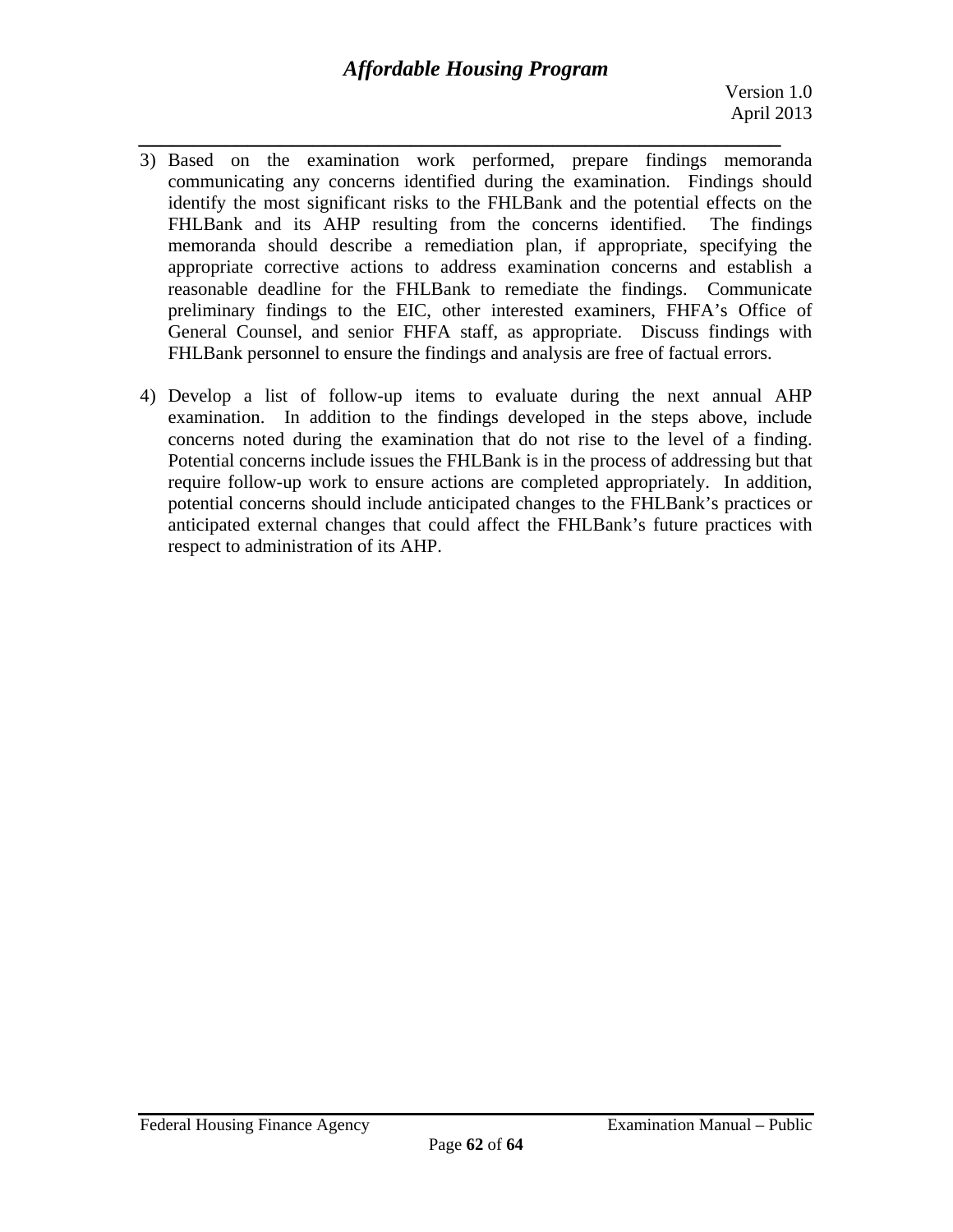#### **Work Program**

*\_\_\_\_\_\_\_\_\_\_\_\_\_\_\_\_\_\_\_\_\_\_\_\_\_\_\_\_\_\_\_\_\_\_\_\_\_\_\_\_\_\_\_\_\_\_\_\_\_\_\_\_\_\_\_\_\_\_\_* 

#### **1. Scope of AHP Examination Work Performed**

Work papers must document the examination activities undertaken to evaluate potential risks to and other adverse impacts on the FHLBank's Affordable Housing Program.

#### **2. Description of Risk and Impacts**

- of the FHLBank's Affordable Housing Program Identify areas of concern in the Board of Directors and Senior Management oversight
- Evaluate changes within the FHLBank or industry affecting risks to or otherwise affecting the FHLBank's AHP
- Evaluate the FHLBank's practices for identifying potential risks to and other adverse impacts on its AHP and conclude on their adequacy

#### **3. Risk Management**

- Assess and conclude on the adequacy of the FHLBank's process for identifying potential risks to and other adverse impacts on its AHP
- Assess and conclude on the overall adequacy of internal controls, including an evaluation of:
	- o The FHLBank's organizational structure
	- o The FHLBank's policy and procedure development for the AHP
	- o Reporting by management to the board with respect to the AHP
- Assess and conclude on the internal and external audit of risks to and other adverse impacts on the AHP
- Assess and conclude on the adequacy of information technology and controls related to the AHP
- Assess and conclude on the adequacy of the FHLBank's efforts to ensure:
	- o Compliance with AHP laws, regulations and other supervisory guidance
	- o Compliance with the FHLBank's AHP policies and procedures

#### **4. Testing**

• Complete testing, as appropriate, to assess adherence to AHP examination standards

#### **5. Conclusions**

- Summarize conclusions for all AHP examination work performed
	- o Identify the degree of risk to or other adverse impacts on the FHLBank's AHP
	- o Include an assessment of the adequacy of the FHLBank's monitoring of risk to and other adverse impacts on the AHP and establishment of internal controls to mitigate such risk and adverse impacts
- Conclude on the FHLBank's responsiveness to the AHP examination findings from previous examinations